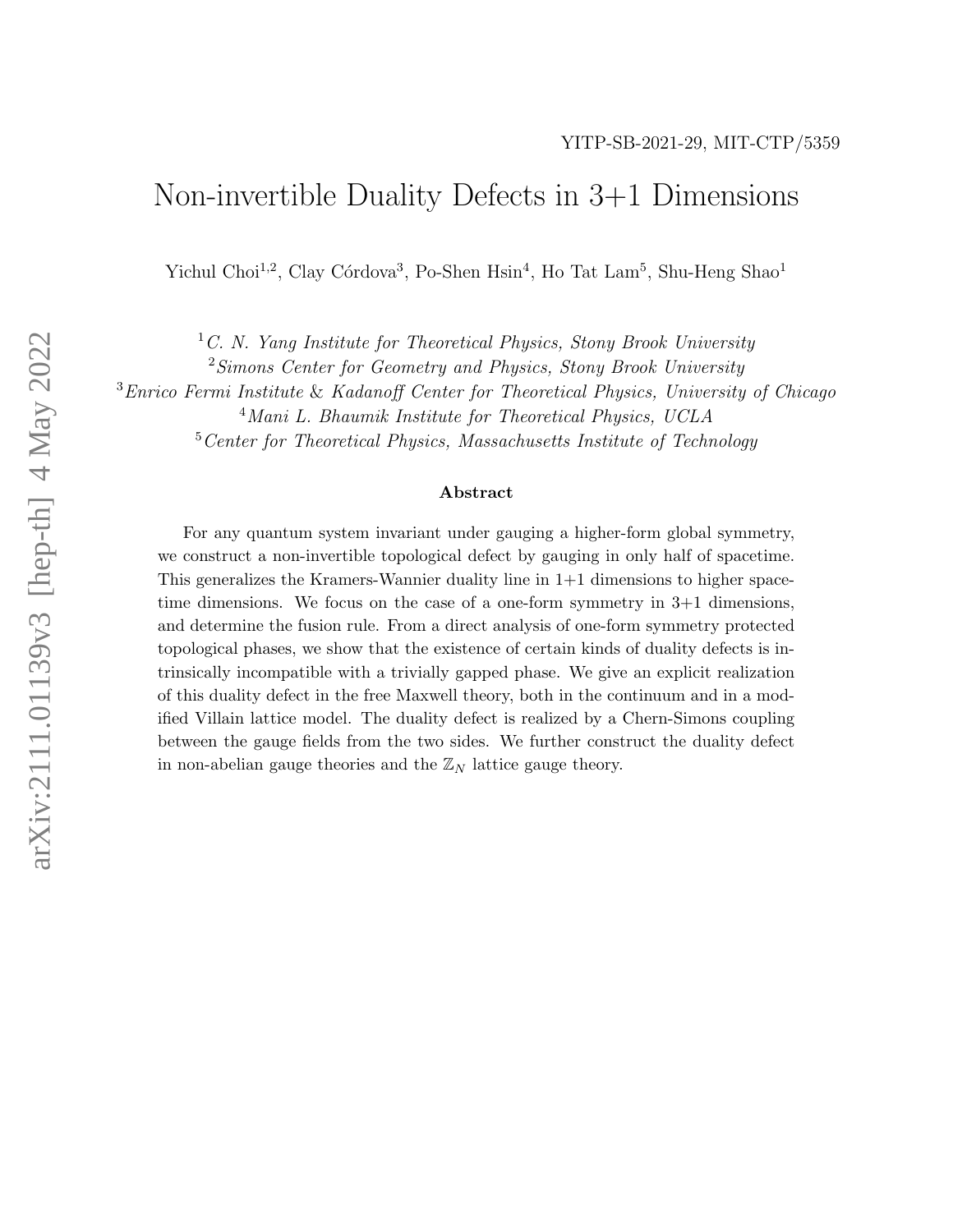# Contents

| $\mathbf 1$      | Introduction                                    | $\overline{2}$                                                                                            |                |  |  |
|------------------|-------------------------------------------------|-----------------------------------------------------------------------------------------------------------|----------------|--|--|
| $\boldsymbol{2}$ | Non-invertible Topological Defects from Gauging |                                                                                                           |                |  |  |
|                  | 2.1                                             | Topological Interfaces and Defects from Gauging                                                           | $\overline{7}$ |  |  |
|                  | 2.2                                             |                                                                                                           | 9              |  |  |
|                  | 2.3                                             |                                                                                                           | 12             |  |  |
| 3                |                                                 | <b>Dynamical Consequences</b>                                                                             | 13             |  |  |
|                  | 3.1                                             |                                                                                                           | 15             |  |  |
|                  | 3.2                                             |                                                                                                           | 17             |  |  |
| 4                |                                                 | <b>Continuum Examples</b>                                                                                 | 18             |  |  |
|                  | 4.1                                             | 1+1d Compact Boson                                                                                        | 18             |  |  |
|                  | 4.2                                             |                                                                                                           | 19             |  |  |
|                  | 4.3                                             |                                                                                                           | 21             |  |  |
|                  |                                                 | 4.3.1                                                                                                     | 22             |  |  |
| $\overline{5}$   |                                                 | <b>Lattice Examples</b>                                                                                   | 23             |  |  |
|                  | 5.1                                             |                                                                                                           | 23             |  |  |
|                  |                                                 | 5.1.1                                                                                                     | 24             |  |  |
|                  |                                                 | 5.1.2                                                                                                     | 24             |  |  |
|                  |                                                 | Topological Nature of the Gauging Interface<br>5.1.3                                                      | 25             |  |  |
|                  |                                                 | Duality Defect as a Chern-Simons Coupling<br>5.1.4                                                        | 27             |  |  |
|                  | 5.2                                             | $3+1d$ $U(1)$ Gauge Theory $\ldots \ldots \ldots \ldots \ldots \ldots \ldots \ldots \ldots \ldots \ldots$ | 27             |  |  |
|                  |                                                 | 5.2.1                                                                                                     | 27             |  |  |
|                  |                                                 | 5.2.2<br>Duality Defect as a Chern-Simons Coupling                                                        | 29             |  |  |
|                  | 5.3                                             |                                                                                                           | 30             |  |  |
|                  |                                                 | 5.3.1                                                                                                     | 30             |  |  |
|                  |                                                 | 5.3.2<br>Duality Defect as a Chern-Simons Coupling $\hfill\ldots\ldots\ldots\ldots\ldots\ldots\ldots$     | 32             |  |  |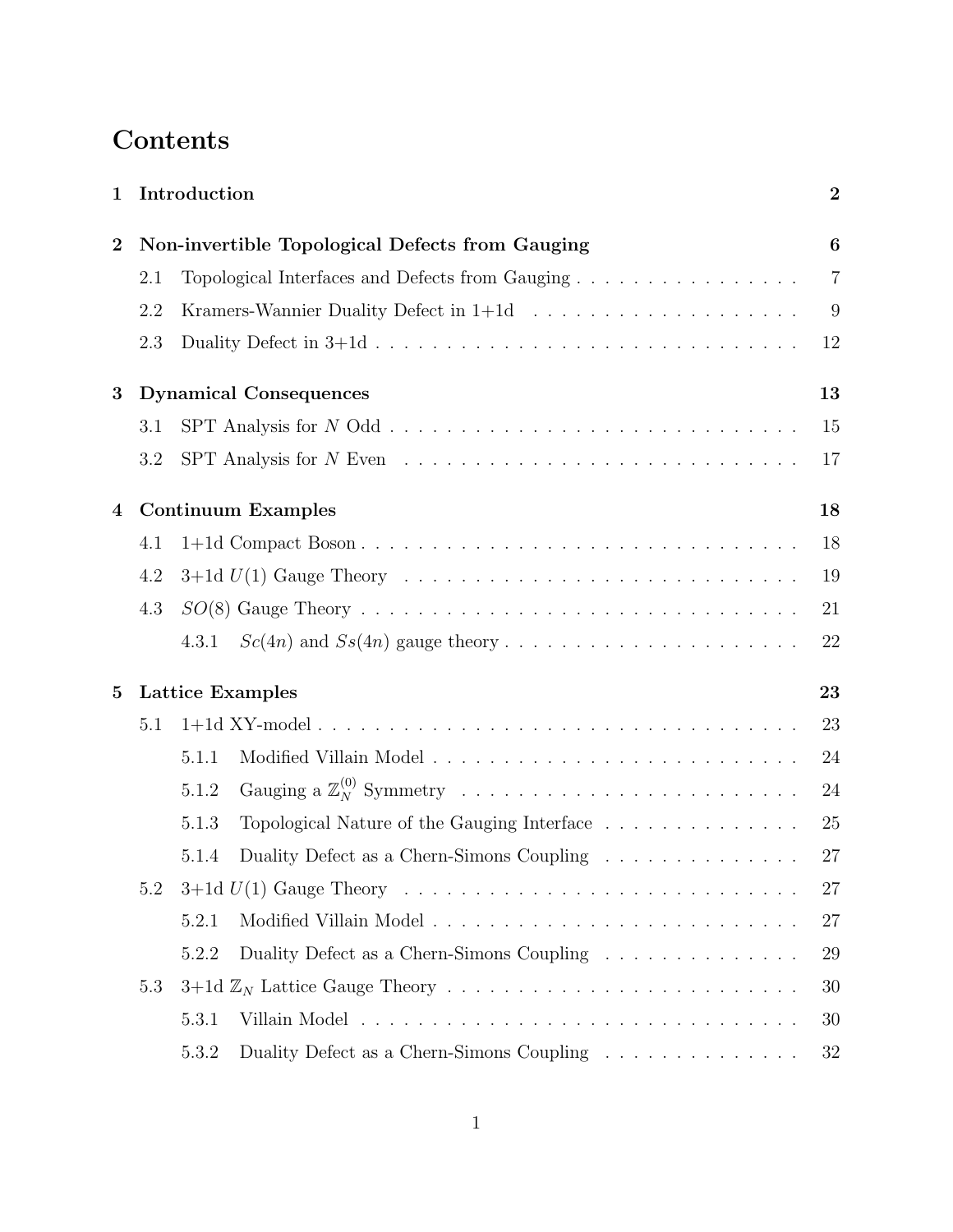#### B  $\mathbb{Z}_2$  Lattice Gauge Theory in Hamiltonian Formalism [34](#page-34-0)

## <span id="page-2-0"></span>1 Introduction

Global symmetry is one of the most important tools in analyzing strongly coupled systems. In recent years, there has been a revolution in our understanding of symmetries, anomalies, and their generalizations. A prominent extension of the familiar notion of ordinary global symmetries is higher-form symmetries [\[1\]](#page-35-0) and their generalized fusion categories described by higher-groups [\[2–](#page-35-1)[4\]](#page-35-2). Even more broadly the idea of symmetry has been expanded to include non-invertible topological defects [\[5,](#page-35-3) [6\]](#page-35-4). These more general fusion algebras fundamentally link the ideas of symmetry and topological field theory. In this paper, we discuss an interesting interplay between these notions of higher symmetry and non-invertability in diverse spacetime dimensions.

The modern approach to characterizing global symmetries is via their symmetry operators or defects. For an ordinary global symmetry  $G$ , the symmetry operator  $U_q$  for any group element  $g \in G$  acts on all of space at a given time, and is conserved under time evolution. In relativistic systems, such an operator becomes a codimension-one topological defect  $U_g(M^{(d-1)})$  wrapping a closed  $(d-1)$ -manifold  $M^{(d-1)}$  in the d-dimensional spacetime  $X^{(d)}$ . The symmetry defects obey the standard group-like fusion rule:  $U_{g_1}U_{g_2} = U_{g_1g_2}$  $U_{g_1}U_{g_2} = U_{g_1g_2}$  $U_{g_1}U_{g_2} = U_{g_1g_2}$ <sup>1</sup>.

However, not every codimension-one topological defect is associated with an ordinary global symmetry. These more general topological defects  $\mathcal{D}(M^{(d-1)})$  do not obey a grouplike fusion rule: their fusion generally involves more than one defect, or even defects of different dimensions. The simplest example of such a defect is the Kramers-Wannier duality defect line in the  $1+1d$  critical Ising conformal field theory (CFT) [\[7](#page-35-5)[–9,](#page-35-6)[6\]](#page-35-4), which arises from an anomalous  $\mathbb{Z}_2$  symmetry in the Majorana CFT under bosonization [\[10–](#page-36-0)[12\]](#page-36-1).

In 1+1d, non-invertible topological lines are ubiquitous. In rational CFT [\[13–](#page-36-2)[15\]](#page-36-3), there is a general construction of topological lines that commute with the extended chiral algebra [\[16,](#page-36-4) [17\]](#page-36-5). In recent years, it has been advocated that these non-invertible topological defects should be viewed as a generalization of the ordinary global symmetries [\[5,](#page-35-3)[6\]](#page-35-4). The concept of gauging  $[9,18,19]$  $[9,18,19]$  $[9,18,19]$  these lines in 1+1d has been revisited in  $[5,20-22]$  $[5,20-22]$  $[5,20-22]$ , and the obstruction to gauging can be viewed as a generalized notion of a 't Hooft anomaly. Similar to the anomaly constraints from an ordinary symmetry, these non-invertible topological defect lines have

<span id="page-2-1"></span><sup>&</sup>lt;sup>1</sup>Here and in the following, we often leave the manifold wrapped by a defect implicit, with all fusion rules understood as implying that the defect loci of fusing operators coincide.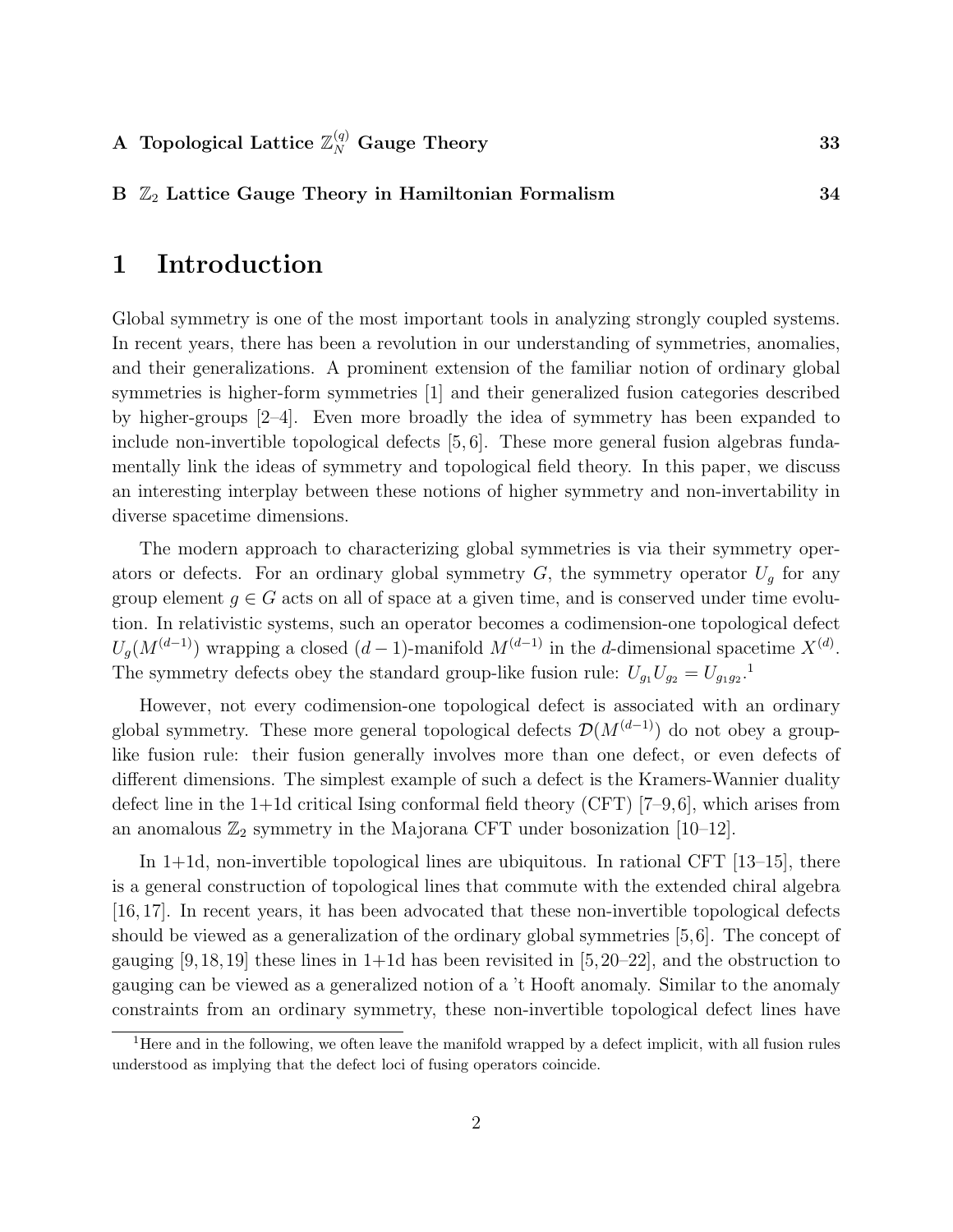dramatic consequences on renormalization group flows. In  $1+1$  dimensional quantum field theory (QFT), the topological lines have been explored extensively in [\[5,](#page-35-3) [6,](#page-35-4) [23,](#page-36-10) [20,](#page-36-8) [24,](#page-36-11) [12,](#page-36-1) [25–](#page-36-12)[35,](#page-37-0) [22\]](#page-36-9) with various dynamical applications. In particular, using a modular invariance argument, it was shown in  $[6]$  (see also [\[20\]](#page-36-8) for generalizations) that the existence of certain non-invertible topological lines is incompatible with a trivially gapped phase.

Much less is known about non-invertible defects in higher spacetime dimensions. In 2+1d topological quantum field theory (TQFT), there are non-invertible surface operators [\[36\]](#page-37-1). The non-abelian anyons in the 2+1d TQFT can also be viewed as a non-invertible version of the one-form symmetry (see [\[37\]](#page-37-2) for an application of this perspective). Non-invertible topological defects have been applied to conjectures in quantum gravity [\[38–](#page-37-3)[40\]](#page-37-4). See also [\[41\]](#page-37-5) for other discussions in higher dimensions.

In addition to applications in quantum field theory, non-invertible topological defects have also been realized on the lattice [\[42](#page-38-0)[–49\]](#page-38-1). In recent years, this has been described in some condensed matter literature under the name "algebraic higher symmetry" [\[50,](#page-38-2) [51\]](#page-38-3).

#### Duality Defects in Diverse Dimensions

In this paper, we present a general construction of non-invertible, codimension-one topological defects in even spacetime dimensions d via gauging, both in continuum quantum field theory and on the lattice. Our starting point is a d-dimensional quantum system  $\mathcal T$  with an anomaly-free, abelian q-form global symmetry  $G^{(q)}$ . We further assume that  $\mathcal T$  is self-dual under gauging:

$$
\mathcal{T} \cong \mathcal{T}/G^{(q)}.\tag{1.1}
$$

(The more precise meaning of this isomorphism will be elaborated in the main text. See [\(2.8\)](#page-9-1).) Notice that gauging  $G^{(q)}$  gives rise to a dual  $(d - q - 2)$ -form symmetry [\[1,](#page-35-0)[52\]](#page-38-4), and hence self-duality is only possible if  $q = (d-2)/2$ .

For this class of systems, we can construct a non-invertible topological defect as follows. We divide the spacetime into two halves, L and R, and gauge the  $G<sup>(q)</sup>$  symmetry only in R but not in  $L$ . At the codimension-one interface between  $L$  and  $R$ , we impose the topological Dirichlet boundary condition for the discrete  $G<sup>(q)</sup>$  gauge fields. This then defines a topological defect  $\mathcal D$  in  $\mathcal T$ .

This general construction encompasses a large class of non-invertible defects. When  $d = 2, q = 0 \text{ and } G^{(0)} = \mathbb{Z}_2^{(0)}$  $2<sup>(0)</sup>$ , this construction gives the Kramers-Wannier duality defect line with the Ising fusion rule:

<span id="page-3-0"></span>
$$
1 + 1d: \quad \eta \times \mathcal{D} = \mathcal{D} \times \eta = \mathcal{D}, \quad \eta \times \eta = 1,
$$
  

$$
\mathcal{D} \times \mathcal{D} = 1 + \eta,
$$
 (1.2)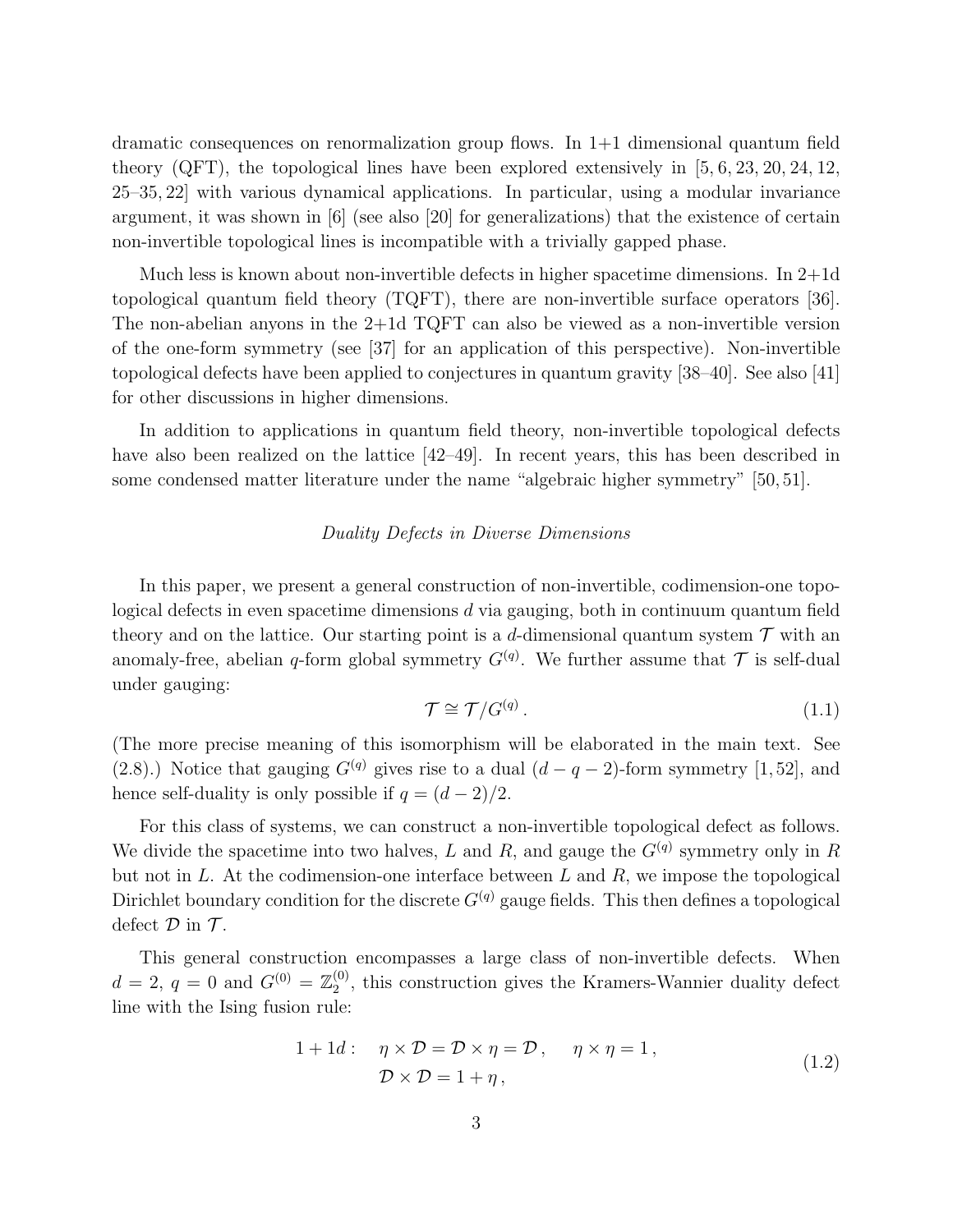where  $\eta$  is the  $\mathbb{Z}_2^{(0)}$  $_2^{\circ}$  symmetry line. We will therefore refer to this general class of topological defects D from gauging as the *duality defects*. In particular, the duality defect line D is noninvertible, i.e. it does not have an inverse such that the product with itself is the identity line.

The primary focus of this paper is the case of  $d = 4$  and  $q = 1$ . We derive the fusion rule of the 3-dimensional duality defect  $\mathcal D$  and the one-form symmetry surfaces  $\eta$  of  $G^{(1)}$ :

$$
3 + 1d: \quad \eta \times \mathcal{D} = \mathcal{D} \times \eta = \mathcal{D},
$$

$$
\mathcal{D} \times \overline{\mathcal{D}} = \frac{1}{|G|} \sum_{S \in H_2(M;G)} \eta(S).
$$
(1.3)

Here  $M$  is a connected, orientable 3-manifold on which the duality defect is supported, and  $\overline{\mathcal{D}}$  is the orientation-reversal of  $\mathcal{D}.^2$  $\mathcal{D}.^2$  The fusion  $\mathcal{D} \times \overline{\mathcal{D}}$  is a special case of the "condensation" in [\[54\]](#page-38-5).

Recently, the authors of [\[47\]](#page-38-6), based on earlier work of [\[44\]](#page-38-7), constructed an interesting 3+1d lattice model of  $\mathbb{Z}_2$  gauge theory that exhibits a non-invertible defect that implements the Kramers-Wannier-Wegner duality [\[55\]](#page-38-8). Various general properties, such as the quantum dimension and certain crossing relations, have been demonstrated from that lattice model. In the current paper, we provide a complementary construction of this duality defect from gauging one-form symmetry. In particular, we will discuss an alternative lattice model for the  $\mathbb{Z}_2$  gauge theory that realizes the duality defect.

#### Dynamical Consequences

The existence of the duality defect  $\mathcal D$  in a 3+1d system  $\mathcal T$  has important consequences for renormalization group flows.

We derive general constraints by analyzing the compatibility between a trivially gapped phase and the duality defect. The construction of the duality defect employs discrete gauging of the one-form symmetry  $G^{(1)}$ . Since discrete gauging is a topological manipulation, it commutes with the RG flow. Therefore, for any flow that preserves this duality defect and  $G^{(1)}$ , we can construct the defect both in the UV and in the IR from gauging the one-form symmetry  $G^{(1)}$ . It follows that the system in the deep IR must also be self-dual under gauging the one-form symmetry  $G^{(1)}$ , i.e.

<span id="page-4-1"></span>
$$
\mathcal{T}_{\text{IR}} \cong \mathcal{T}_{\text{IR}}/G^{(1)}\,. \tag{1.4}
$$

<span id="page-4-0"></span><sup>&</sup>lt;sup>2</sup>In 1+1d, the duality defect in [\(1.2\)](#page-3-0) is its own orientation-reversal, i.e.  $\mathcal{D} = \overline{\mathcal{D}}$  [\[53\]](#page-38-9). See Section [2.1](#page-7-0) for more discussions.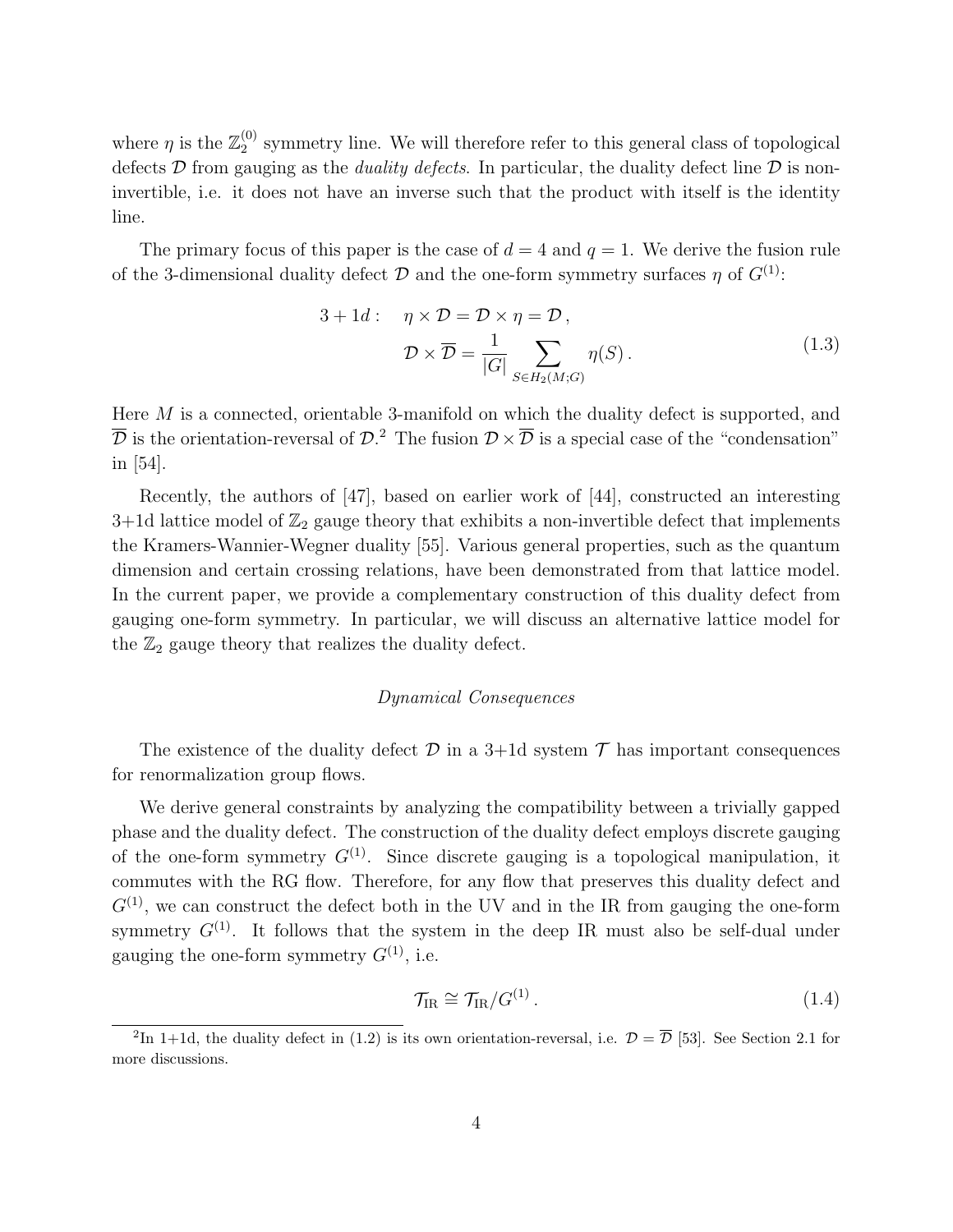The condition [\(1.4\)](#page-4-1) places stringent constraints on the IR phase of the system. Suppose the low energy phase is trivially gapped with a unique ground state with no long-range topological order. When we activate the background gauge fields  $A^{(2)}$  for  $G^{(1)}$ , this gapped phase is described by a symmetry protected topological (SPT) phase for the one-form global symmetry  $G^{(1)}$ . However, for some  $G^{(1)}$ , we show that there is no  $G^{(1)}$ -SPT that obeys [\(1.4\)](#page-4-1). Specifically, when  $G^{(1)} = \mathbb{Z}_N^{(1)}$ , we prove:

**Theorem** Let  $T$  be any 3+1d bosonic QFT which is invariant under gauging a  $\mathbb{Z}_N^{(1)}$  oneform symmetry. Then  $\mathcal T$  can flow to a trivially gapped phase only if each prime factor of N is one modulo four.

Similarly, in the case of fermionic theories we derive:

**Theorem** Let  $\mathcal{T}$  be any 3+1d fermionic QFT which is invariant under gauging a  $\mathbb{Z}_N^{(1)}$  oneform symmetry. Then  $T$  can flow to a trivially gapped phase only if N is even and each prime factor of  $N/2$  is one modulo four.

These theorems imply that the existence of certain duality defects is intrinsically incompatible with a trivially gapped phase. This is analogous to constraints implied by 't Hooft anomalies, and generalizes the results of  $[6]$  in 1+1d.

#### Examples of Duality Defects in 3+1 Dimensions

The simplest realization of a duality defect in  $3+1$  dimensions is in free  $U(1)$  gauge theory, which has an electric  $U(1)_{e}^{(1)}$  one-form global symmetry. Gauging a  $\mathbb{Z}_{N}^{(1)}$  subgroup changes the complexified coupling  $\tau$  to  $\tau/N^2$ . Using the S-duality  $\tau \to -1/\tau$ , we note that the  $U(1)$ gauge theory is self-dual under gauging  $\mathbb{Z}_N^{(1)}$  at

$$
\tau = iN. \tag{1.5}
$$

The continuum Lagrangian for the duality defect in free  $U(1)$  gauge theory at  $\tau = iN$  is:

$$
S = \frac{N}{4\pi} \int_{x<0} dA_L \wedge \star dA_L + \frac{N}{4\pi} \int_{x>0} dA_R \wedge \star dA_R + \frac{iN}{2\pi} \int_{x=0} A_L \wedge dA_R \tag{1.6}
$$

where  $A_L$  and  $A_R$  are the dynamical one-form gauge fields in region  $L : x < 0$  and region  $R : x > 0$ . The duality defect, supported on the interface  $M : x = 0$ , is realized as an off-diagonal Chern-Simons coupling between the gauge fields on the two sides. We also give a lattice realization of the duality defect, using a modified Villain lattice model of the 3+1d  $U(1)$  gauge theory that has been developed in [\[56,](#page-38-10) [57\]](#page-39-0).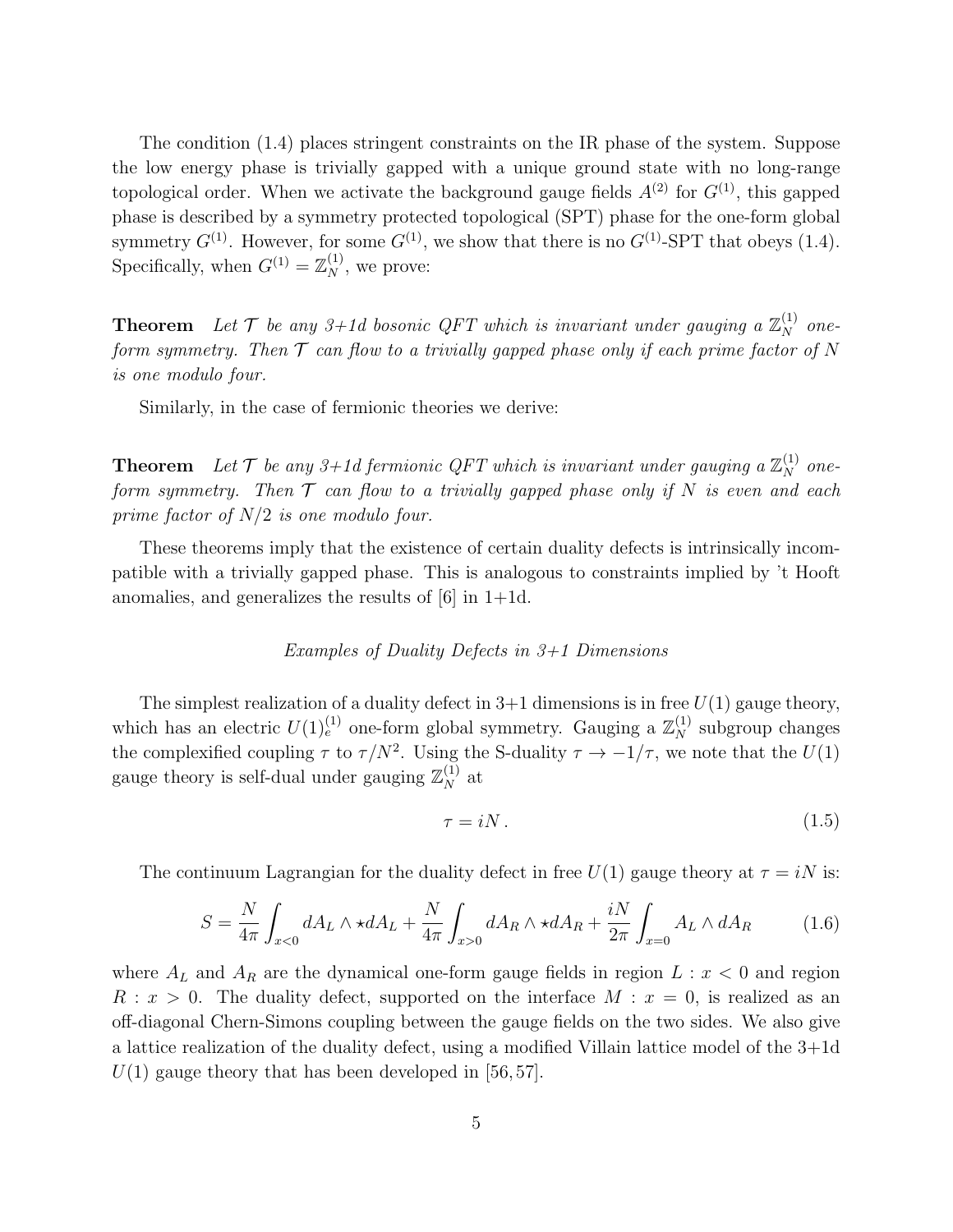As another example, we realize the duality defect in the  $3+1d\mathbb{Z}_N$  lattice gauge theory in the Villain formulation. In the case of  $\mathbb{Z}_2$ , this can be viewed as a complementary lattice realization of the duality defect to the work of [\[47\]](#page-38-6). At the self-dual point, the duality defect is realized as a Chern-Simons coupling between the  $\mathbb{Z}_N$  gauge fields from the two sides:

$$
\frac{\pi}{N} \sum_{\text{plaquette}} \left( \Delta m_L^{(1)} - N n_L^{(2)} \right)^2 + \frac{\pi}{N} \sum_{\text{plaquette}} \left( \Delta m_R^{(1)} - N n_R^{(2)} \right)^2 + \frac{2\pi i}{N} \sum_{\text{defect}} m_L^{(1)} \Delta m_R^{(1)}.
$$
 (1.7)

where  $m^{(1)}, n^{(2)}$  are  $\mathbb{Z}_N$  one- and two-form gauge fields and L, R denote which side of the duality defect they reside in. We apply our general theorem from the SPT analysis to the low-energy limit of the  $\mathbb{Z}_2$  lattice gauge theory, and find that it is consistent with the expected first-order phase transition.

We further identify a duality defect from gauging a  $\mathbb{Z}_2^{(1)} \times \mathbb{Z}_2^{(1)}$  $_2^{(1)}$  one-form symmetry in the  $3+1d$   $SO(8)$  gauge theory, and more generally in some gauge theories theories with Lie algebra  $\mathfrak{spin}(4n)$ .

In addition to the above  $3+1d$  examples, we also realize the duality line in the  $1+1d$ compact boson CFT at special radii, both in the continuum and in its modified Villain lattice model. (See also [\[11\]](#page-36-13) for the duality lines in the compact boson CFT.) The duality line is realized as a 0+1d Chern-Simons coupling in in the continuum:

$$
S = \frac{N}{4\pi} \int d\tau \int_{-\infty}^{0} dx (\partial_{\mu}\phi_{L})^{2} + \frac{N}{4\pi} \int d\tau \int_{0}^{\infty} dx (\partial_{\mu}\phi_{R})^{2} + \frac{iN}{2\pi} \int d\tau \phi_{L}\partial_{\tau}\phi_{R}\Big|_{x=0}, \quad (1.8)
$$

where  $\phi_L, \phi_R$  are the boson fields in region  $L : x < 0$  and region  $R : x > 0$ , respectively.

Looking to the future, the idea of non-invertible duality defects from gauging higher form symmetries may be viewed as a special case of interfaces constructed by coupling QFTs to general TQFTs in half of spacetime. In this broader context, one may utilize the full machinery of TQFTs, e.g. the cobordism hypothesis, to exhibit novel non-invertible defects in QFTs. (See in particular [\[58\]](#page-39-1) for a related mathematical discussion on Kramers-Wannier duality.<sup>[3](#page-6-1)</sup>) Clearly, this is just the beginning of an exploration of these generalized notions of symmetry and their dynamical implications.

Note Added: The submission of this paper is coordinated with [\[59\]](#page-39-2), where complementary examples of non-invertible duality defects in 3+1d are explored.

## <span id="page-6-0"></span>2 Non-invertible Topological Defects from Gauging

In this section we present a general discussion of topological interfaces and defects that result from gauging higher-form global symmetry in half of the spacetime. This construction

<span id="page-6-1"></span><sup>&</sup>lt;sup>3</sup>We thank D. Freed, and C. Teleman for several enlightening discussions on this topic.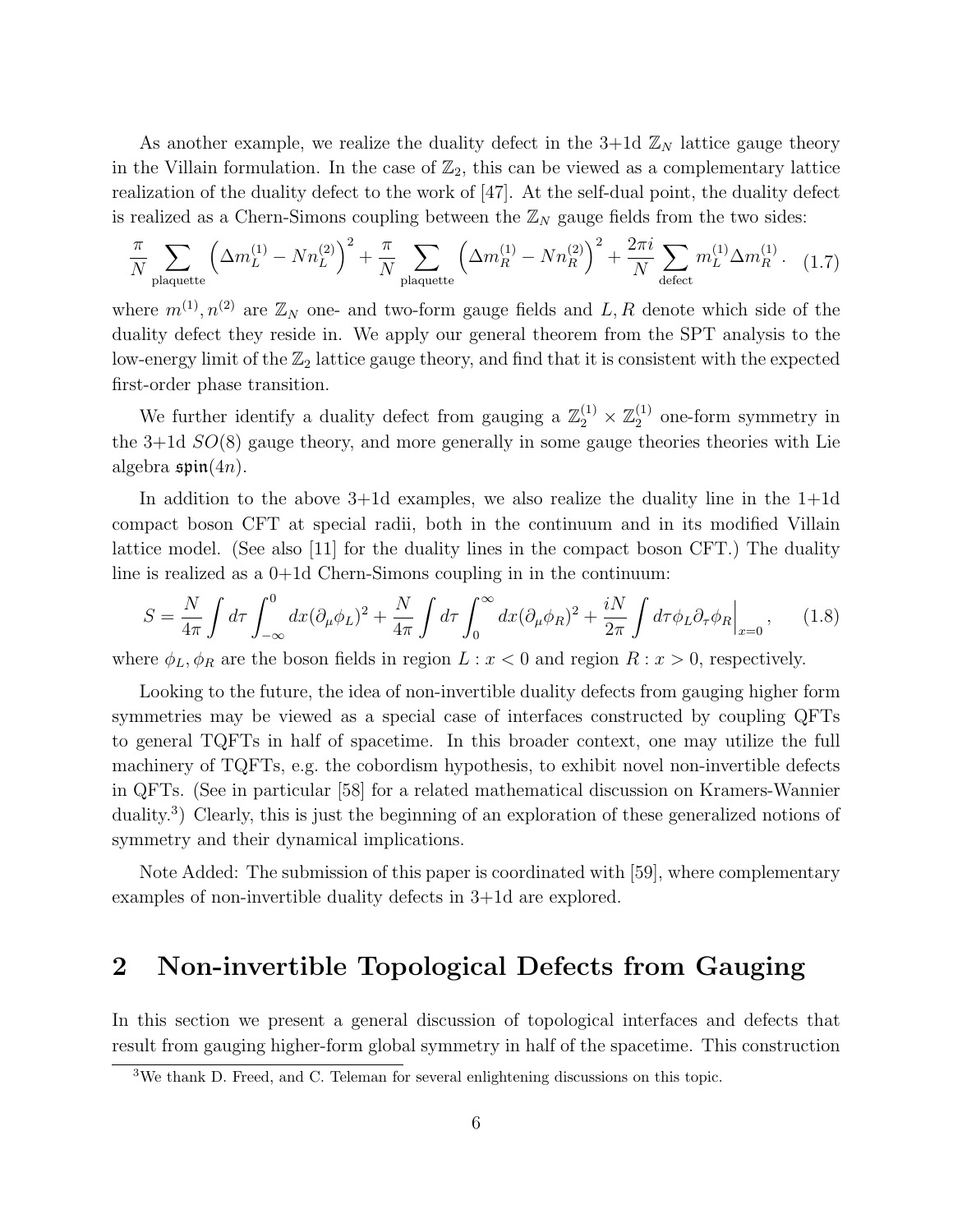

<span id="page-7-2"></span>Figure 1: The spacetime manifold is divided into two regions along the interface which is depicted as a red line. The arrow on the interface indicates that the interface is generally oriented.

encompasses the Kramers-Wannier duality defect line in 1+1d as well as the 3-dimensional duality defect in 3+1d.

#### <span id="page-7-0"></span>2.1 Topological Interfaces and Defects from Gauging

Consider a quantum system  $\mathcal{T}^{(q)}$  on a closed d-dimensional spacetime manifold X with an abelian, discrete q-form global symmetry  $G<sup>(q)</sup>$ . We will assume  $G<sup>(q)</sup>$  to be free of 't Hooft anomaly, i.e. it can be gauged.<sup>[4](#page-7-1)</sup> For concreteness, we will assume  $G^{(q)} = \mathbb{Z}_N^{(q)}$ , but the discussion directly generalizes to any abelian finite group.

Next, we divide the spacetime into two regions, L and R, and let M be the codimensionone interface between them. See Figure [1.](#page-7-2)

Now, we will gauge the  $\mathbb{Z}_N^{(q)}$  global symmetry in half of the spacetime R. To do this, we couple the system  $\mathcal{T}^{(q)}$  in R to a dynamical  $\mathbb{Z}_{N}^{(q)}$  gauge theory with flat  $(q + 1)$ -form discrete gauge fields  $a^{(q+1)}$ . More specifically, the  $\mathbb{Z}_N^{(q)}$  gauge theory can be represented by the Lagrangian [\[60](#page-39-3)[–62\]](#page-39-4):

<span id="page-7-3"></span>
$$
\frac{iN}{2\pi}b^{(d-q-2)}da^{(q+1)}\tag{2.1}
$$

where the superscripts indicate the form degree of the gauge fields. Here  $b^{(d-q-2)}$  is a  $(d-q-$ 2)-form  $U(1)$  gauge fields which serves as a Lagrange multiplier enforcing  $a^{(q+1)}$  to be  $\mathbb{Z}_N$ . valued. At the interface  $M$  between  $L$  and  $R$ , we impose the Dirichlet boundary condition:

<span id="page-7-4"></span>
$$
a^{(q+1)}\Big|_{M} = 0\tag{2.2}
$$

<span id="page-7-1"></span><sup>&</sup>lt;sup>4</sup>In general we only require that anomalies which obstruct gauging  $G<sup>(q)</sup>$  vanish. Mixed anomalies involving  $G<sup>(q)</sup>$  and other backgrounds need not vanish.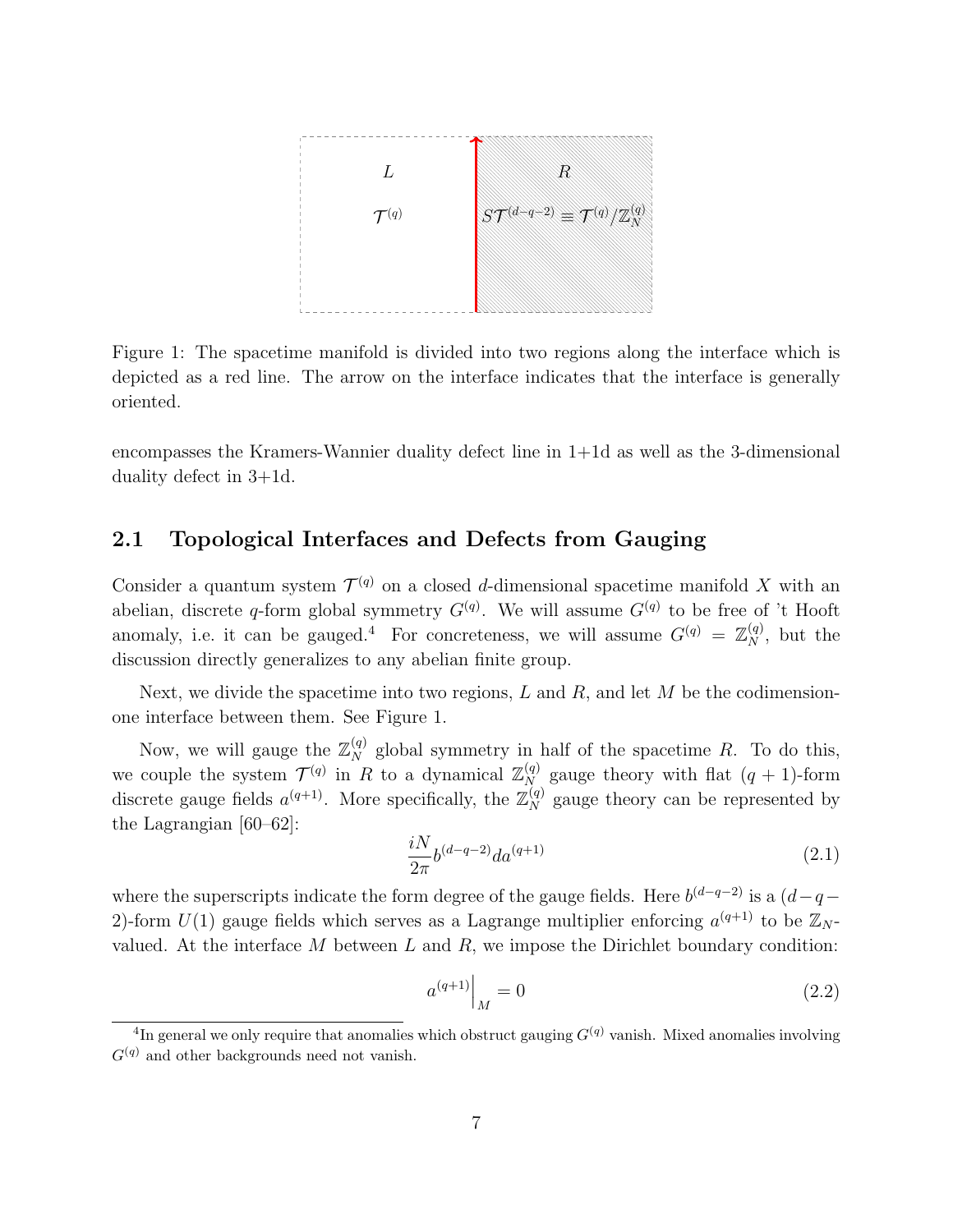where  $(\cdot)|_M$  means the restriction of the  $(q + 1)$ -form on the interface M. The full action is then

$$
\int_{L} \mathcal{L}_{\mathcal{T}^{(q)}} + \int_{R} \mathcal{L}_{\mathcal{T}^{(q)}}[a^{(q+1)}] + \frac{iN}{2\pi} \int_{R} b^{(d-q-2)} da^{(q+1)} \tag{2.3}
$$

where  $\mathcal{L}_{\mathcal{T}^{(q)}}[a^{(q+1)}]$  is the Lagrangian of the system  $\mathcal{T}^{(q)}$  coupled to the gauge field  $a^{(q+1)}$ .

In region L, we have the original system  $\mathcal{T}^{(q)}$  with a  $\mathbb{Z}_N^{(q)}$  q-form global symmetry. In region  $R$ , we have the gauged system

$$
S\mathcal{T}^{(d-q-2)} \equiv \mathcal{T}^{(q)}/\mathbb{Z}_N^{(q)}\,. \tag{2.4}
$$

Here we denote the gauging by S and the gauged system by  $ST^{(d-q-2)}$ . The latter has a dual  $\mathbb{Z}_N^{(d-q-2)}$   $(d-q-2)$ -form global symmetry [\[1,](#page-35-0)[52\]](#page-38-4), which is the generalization of the quantum symmetry for orbifolds in  $1+1d$  [\[63\]](#page-39-5). The dual symmetry is generated by the topological operator

$$
\eta \equiv \exp(i \oint a^{(q+1)}), \qquad (2.5)
$$

with  $\eta^N=1$ .

In the pure  $\mathbb{Z}_N^{(q)}$  gauge theory [\(2.1\)](#page-7-3), the Dirichlet boundary condition  $a^{(q+1)}$  = 0 is topological. To see this, if we deform the locus of the boundary slightly, the difference is computed by  $da^{(q+1)}$ , which is zero because of the flatness condition of  $a^{(q+1)}$ . After we couple the gauge theory to  $\mathcal{T}^{(q)}$ , the gauge field  $a^{(q+1)}$  is still flat from the equation of motion of  $b^{(d-q-2)}$ . Hence the Dirichlet boundary condition [\(2.2\)](#page-7-4) defines a *topological interface*  $\mathcal D$ between the two systems,  $\mathcal{T}^{(q)}$  and  $S\mathcal{T}^{(d-q-2)}$ . See Section [5.1.3](#page-25-0) for a detailed demonstration of the topological nature of the interface in the lattice model examples.

Generally, the systems  $\mathcal{T}^{(q)}$  and  $\mathcal{ST}^{(d-q-2)}$  are distinct. We will be particularly interested in the case when they are isomorphic (dual) to each other,

$$
\mathcal{T}^{(q)} \cong S\mathcal{T}^{(d-q-2)} \equiv \mathcal{T}^{(q)}/\mathbb{Z}_N^{(q)}.
$$
\n
$$
(2.6)
$$

This can only be the case when

<span id="page-8-0"></span>
$$
q = \frac{d-2}{2} \tag{2.7}
$$

For example, this includes  $\mathbb{Z}_N^{(0)}$  in  $d=2$ ,  $\mathbb{Z}_N^{(1)}$  in  $d=4$ , and  $\mathbb{Z}_N^{(2)}$  in  $d=6$ . In this case,  $\mathcal{D}$ becomes a codimension-one topological defect in that system. We will see that it is in fact a non-invertible defect.

More precisely, we require that the partition functions on any closed d-manifold  $X$  coupled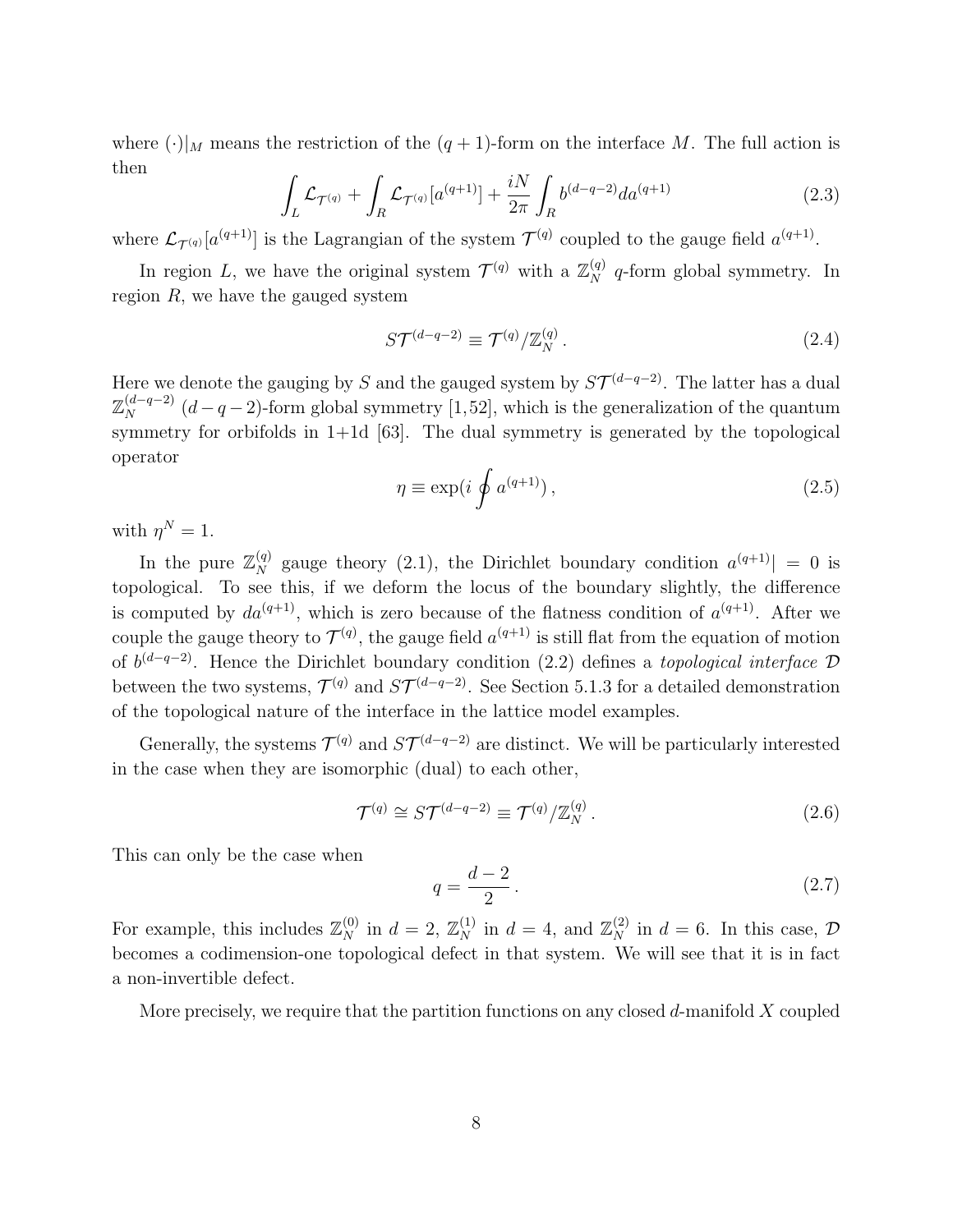to the background  $(q + 1)$ -form  $\mathbb{Z}_N$  gauge fields  $A^{(q+1)}$  is left invariant under gauging:

<span id="page-9-1"></span>
$$
\mathcal{Z}_{\mathcal{T}^{(q)}}[A^{(q+1)}] = \frac{|H^{q-1}(X; \mathbb{Z}_N)||H^{q-3}(X; \mathbb{Z}_N)| \cdots}{|H^q(X; \mathbb{Z}_N)||H^{q-2}(X; \mathbb{Z}_N)| \cdots} \times \sum_{a \in H^{q+1}(X; \mathbb{Z}_N)} \mathcal{Z}_{\mathcal{T}^{(q)}}[a^{(q+1)}] \exp\left(\frac{2\pi i}{N} \int_X a^{(q+1)} \cup A^{(q+1)}\right).
$$
\n(2.8)

The above equality is up to d-dimensional local counterterms that are independent of  $A^{(q+1)}$ . The factor in front of the summation is the standard normalization factor for a  $(q+1)$ -form  $\mathbb{Z}_N^{(q)}$  gauge field.

Let us discuss the orbit of gauging  $S$  in the case when  $(2.7)$  is obeyed. For a more general discussion, see [\[1,](#page-35-0) [64,](#page-39-6) [65\]](#page-39-7). For simplicity, we will assume the manifold to be orientable. For even q (such as  $q = 0, d = 2$  and  $q = 2, d = 6$ ), starting from a general system  $\mathcal{T}^{(q)}$  that is not necessarily self-dual, gauging twice gives

Even 
$$
q: \quad \mathcal{Z}_{S^2 \mathcal{T}^{(q)}}[A^{(q+1)}] = \mathcal{Z}_{\mathcal{T}^{(q)}}[A^{(q+1)}],
$$
 (2.9)

up to a Euler counterterm. In other words,  $S^2 = 1$ . This implies that the duality defect  $\mathcal{D}$ does not carry an orientation in this case, i.e.  $\mathcal{D} = \overline{\mathcal{D}}$ . On the other hand, when q is odd (such as  $q=1, d=4$ ):

Odd 
$$
q: \quad \mathcal{Z}_{S^2\mathcal{T}^{(q)}}[A^{(q+1)}] = \mathcal{Z}_{\mathcal{T}^{(q)}}[-A^{(q+1)}].
$$
 (2.10)

In other words,  $S^2 = C$ , where C flips the sign of the background gauge field. In particular, in 3+1d, the duality defect  $\mathcal D$  is distinct from it orientation-reversal  $\overline{\mathcal D}$  unless  $N = 2$ . If the theory  $\mathcal{T}^{(1)}$  is self-dual in 3+1d in the sense of [\(2.8\)](#page-9-1), that further implies that  $\mathcal{Z}_{\mathcal{T}^{(1)}}[A^{(2)}] =$  $\mathcal{Z}_{\mathcal{T}^{(1)}}[-A^{(2)}].$ 

More generally, in [\(2.8\)](#page-9-1), we can include a nontrivial SPT term for the gauge fields  $a^{(q+1)}$ in the sum. We can also use a more general pairing between  $a^{(q+1)}$  and  $A^{(q+1)}$ . These variations will lead to more general kinds of non-invertible defects. For example, in 1+1d, the duality line and the symmetry lines form a fusion category known as the Tambara-Yamagami category, which depends on the choice of a symmetric, non-degenerate bicharacter that pairs the dynamical and the background gauge fields [\[53\]](#page-38-9). We leave these generalizations for future investigation.

#### <span id="page-9-0"></span>2.2 Kramers-Wannier Duality Defect in 1+1d

Let us start with the case  $d = 2$  and  $q = 0$ . In this case, the system  $\mathcal T$  has an ordinary, anomaly-free  $\mathbb{Z}_N^{(0)}$  global symmetry. We assume that the orbifold theory  $\mathcal{T}/\mathbb{Z}_N^{(0)}$  is isomorphic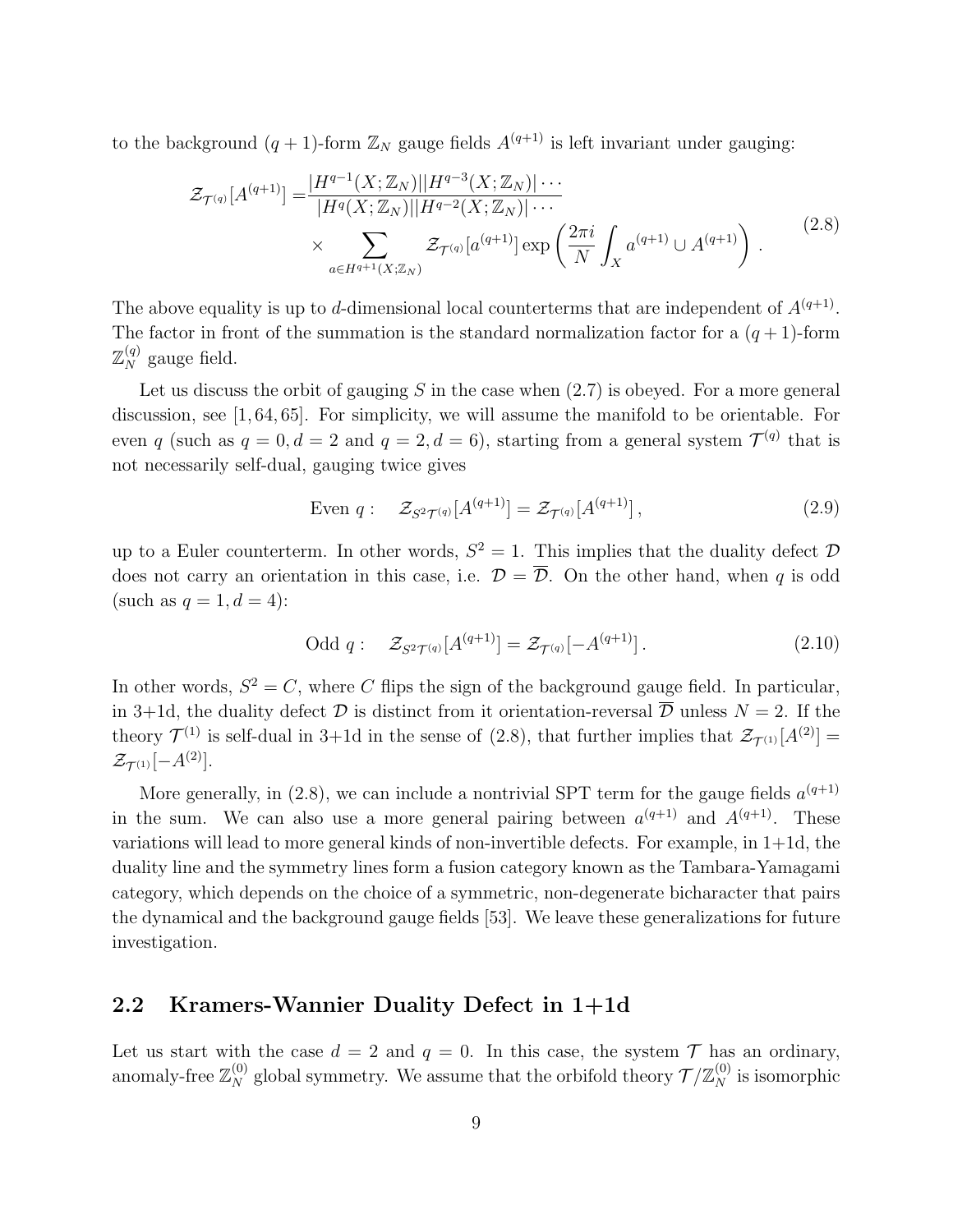to itself:<sup>[5](#page-10-0)</sup>

$$
\mathcal{T} \cong \mathcal{T}/\mathbb{Z}_N^{(0)}\,. \tag{2.11}
$$

We will assume that  $\mathcal T$  has a unique topological local operator, i.e. the identity operator, that is invariant under the  $\mathbb{Z}_N^{(0)}$  symmetry.

For example, when  $N = 2$ , we can choose  $\mathcal T$  to be the critical Ising CFT, and the topological defect is the Kramers-Wannier duality line  $[7-9, 6, 11]$  $[7-9, 6, 11]$  $[7-9, 6, 11]$  $[7-9, 6, 11]$  $[7-9, 6, 11]$  $[7-9, 6, 11]$ .<sup>[6](#page-10-1)</sup> For more general N,  $\mathcal{T}$ can be taken to be the coset CFT  $SU(2)_N / U(1)$ .

Let us determine the fusion algebra of the duality defect  $\mathcal{D}$  and the  $\mathbb{Z}_N^{(0)}$  symmetry line  $\eta$ . Since  $\mathcal{D}$  is defined as the Dirichlet boundary condition of the gauge field  $a^{(1)} = 0$ , the  $\mathbb{Z}_N^{(0)}$  line  $\eta = \exp(i \oint a^{(1)})$  vanishes on the defect. We therefore conclude  $\mathcal{D} \times \eta = \eta \times \mathcal{D} = \mathcal{D}$ .

Next, we consider the fusion between  $\mathcal D$  and itself. From  $\mathcal D \times \eta = \eta \times \mathcal D = \mathcal D$ , we know that the only consistent fusion rule is

$$
\mathcal{D} \times \mathcal{D} = x \sum_{i=0}^{N-1} \eta^i.
$$
 (2.12)

Here we already see that the defect  $\mathcal D$  is non-invertible, i.e. there does not exist another line such that its fusion with  $\mathcal D$  is the identity line. It remains to determine x, which is related to the quantum dimension of the duality line as  $\langle \mathcal{D} \rangle^2 = Nx$ . The quantum dimension of a line is defined as the expectation value of  $\mathcal D$  acting on the state  $|1\rangle$  corresponding to the identity operator.

Fusion of two such defects on a cylinder can be understood as follows. We wrap two duality defects around  $M = S<sup>1</sup>$  and separate them along R. This is equivalent to coupling the system inside the annulus  $M \times I$  with a  $\mathbb{Z}_N^{(0)}$  gauge theory, with the Dirichlet boundary condition imposed on the two boundaries. See Figure [2.](#page-11-0) From this picture, the normalization factor x then comes from the standard normalization of a  $\mathbb{Z}_N^{(0)}$  gauge theory:

$$
x = \frac{1}{|H^0(S^1 \times I, \partial(S^1 \times I); \mathbb{Z}_N)|} = 1.
$$
 (2.13)

Here we use the relative cohomology because of the Dirichlet boundary conditions. It follows that the quantum dimension of the duality defect is:

$$
\langle \mathcal{D} \rangle = \sqrt{N} \,, \tag{2.14}
$$

<span id="page-10-0"></span><sup>&</sup>lt;sup>5</sup>For a non-spin (bosonic) system, there is no nontrivial SPT term for the  $\mathbb{Z}_N^{(0)}$  symmetry in 1+1d because  $H^2(\mathbb{Z}_N;U(1))=0$ . For more general abelian group G, one can add a discrete torsion  $H^2(G;U(1))$  when gauging [\(2.8\)](#page-9-1).

<span id="page-10-1"></span><sup>&</sup>lt;sup>6</sup>Kramers-Wannier duality states that the Ising model at high temperature is dual to that at low temperature coupled to a  $\mathbb{Z}_2^{(0)}$  gauge field. (See, for example, [\[62,](#page-39-4) [57\]](#page-39-0), for recent discussions.) At the critical point, this reduces to the statement that the  $\mathbb{Z}_2^{(0)}$  orbifold of the critical Ising CFT is itself.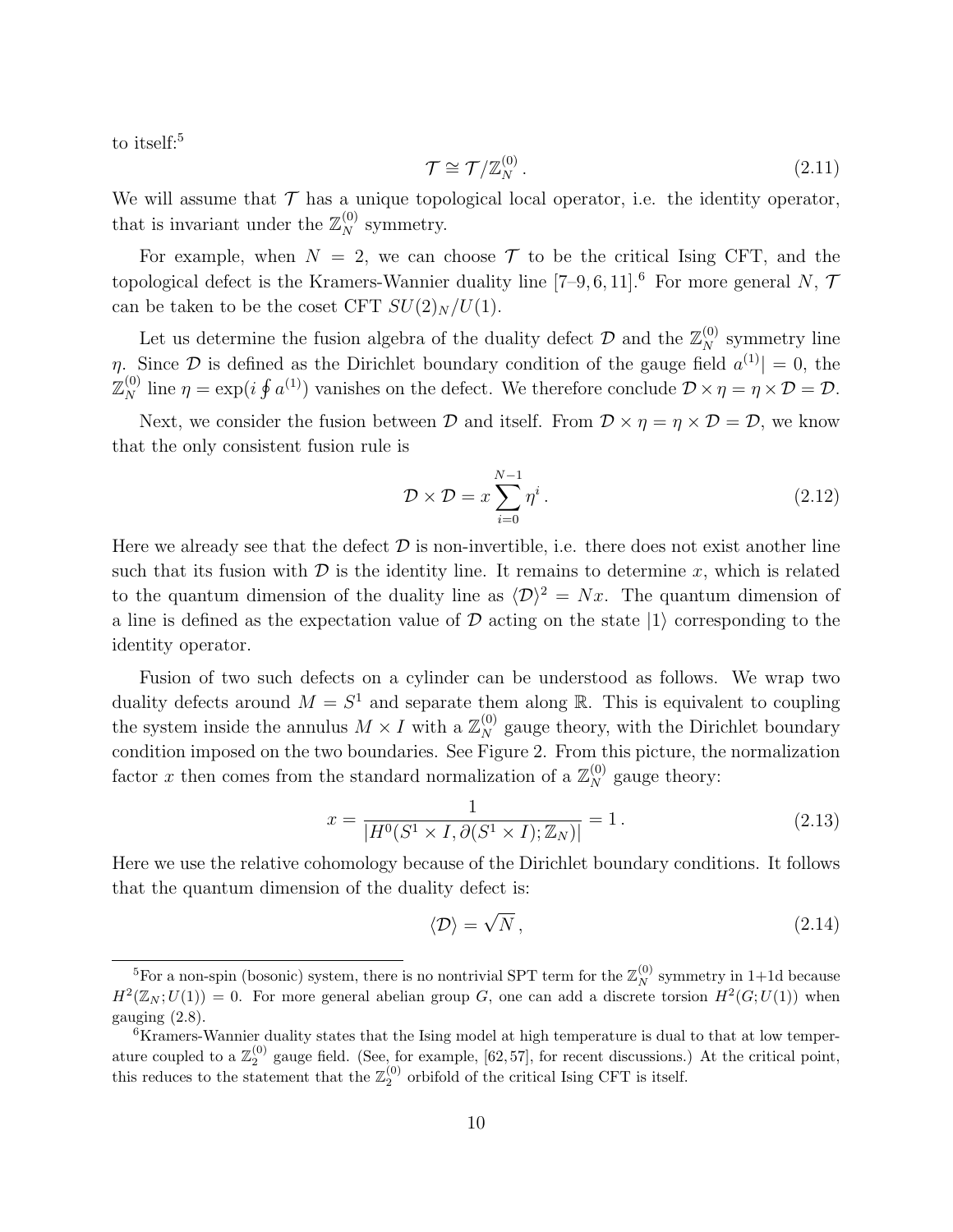

<span id="page-11-0"></span>Figure 2: In the shaded region the system is coupled to a  $\mathbb{Z}_N^{(q)}$  gauge theory, with Dirichlet boundary conditions imposed on the boundaries.

To conclude, the fusion algebra of the non-invertible line  $\mathcal{D}$  and the  $\mathbb{Z}_N^{(0)}$  line  $\eta$  is

<span id="page-11-2"></span>
$$
\eta \times \mathcal{D} = \mathcal{D} \times \eta = \mathcal{D}, \qquad \eta^N = 1,
$$
  

$$
\mathcal{D} \times \mathcal{D} = \sum_{i=0}^{N-1} \eta^i
$$
 (2.15)

This is indeed the fusion rule of the Tambara-Yamagami fusion category [\[53\]](#page-38-9). When  $N = 2$ , this reduces to the Ising fusion rule.

Let us discuss the action of the duality defect on the local operators of  $\mathcal T$ . As we sweep  $\mathcal D$ past a  $\mathbb{Z}_N^{(0)}$ -charged local operator, it becomes gauged and is now attached to a  $\mathbb{Z}_N^{(0)}$  (Wilson) line which intersects with  $D$ . For example, in the critical Ising CFT, as we bring the duality line past the order operator  $\sigma$ , the latter turns into a disorder operator  $\mu$  attached to the  $\mathbb{Z}_2^{(0)}$  Wilson line [\[7\]](#page-35-5). See Figure [3.](#page-11-1)



<span id="page-11-1"></span>Figure 3: In the 1+1d critical Ising CFT, when the duality line crosses the order operator σ, it becomes a disorder operator  $\mu$  attached to the  $\mathbb{Z}_2^{(0)}$  $_2^{\text{(0)}}$  line. Here the red line denotes the duality line  $\mathcal{D}$  and the dotted line denotes the  $\mathbb{Z}_2^{(0)}$  $_2^{\left(\nu\right)}$  line.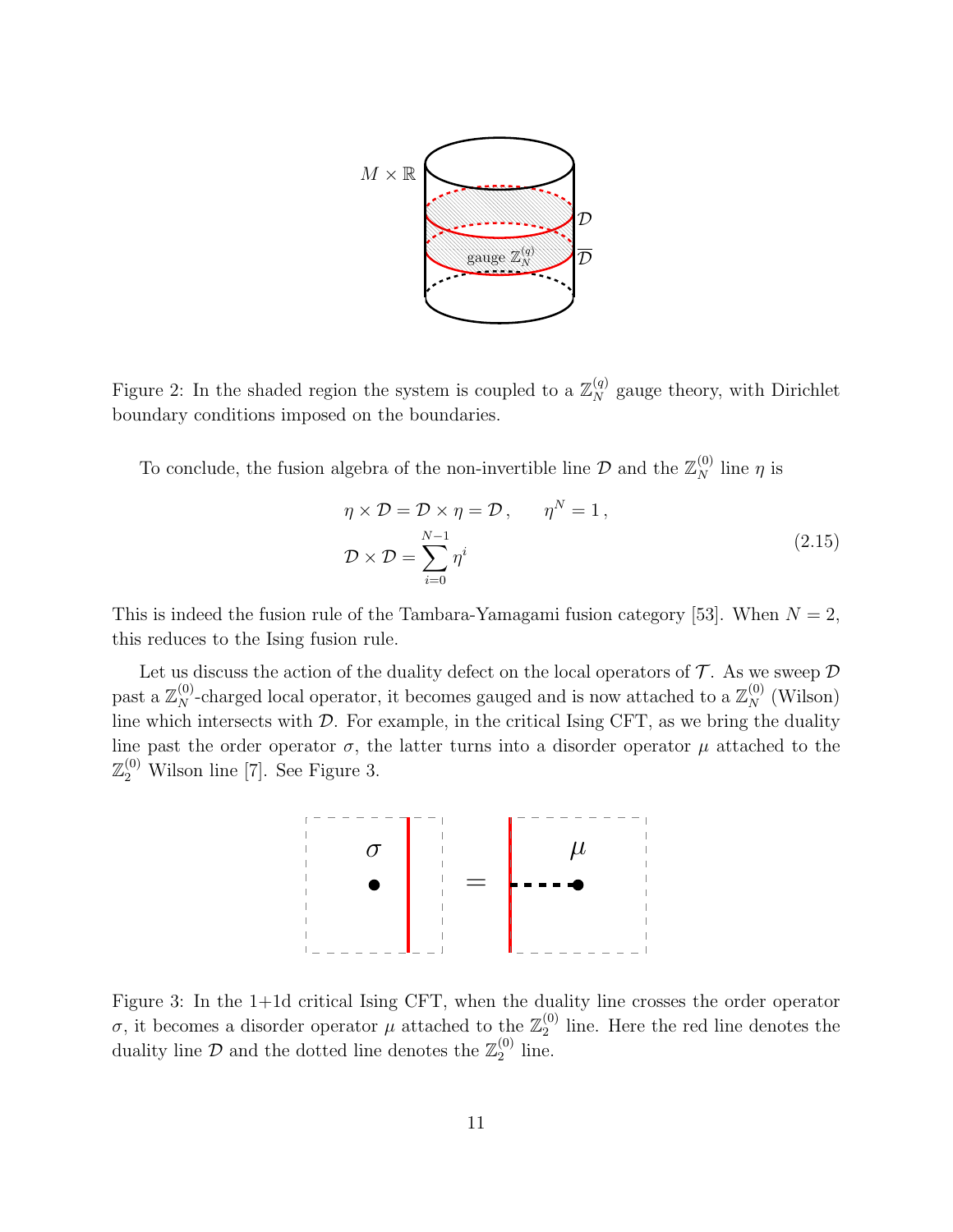#### <span id="page-12-0"></span>2.3 Duality Defect in 3+1d

We now move on to a 3+1d system  $\mathcal{T}$  with an anomaly-free  $\mathbb{Z}_N^{(1)}$  one-form global symmetry, which is invariant under gauging  $\mathbb{Z}_N^{(1)}$  in the sense of [\(2.8\)](#page-9-1):

$$
\mathcal{T} \cong \mathcal{T}/\mathbb{Z}_N^{(1)}\,. \tag{2.16}
$$

More generally, we can include a nontrivial SPT terms for the gauge field  $a^{(2)}$  on the righthand side of [\(2.8\)](#page-9-1). This will define a different kind of duality defect that we will leave for future studies. We will assume  $\mathcal T$  has a unique topological local operator, i.e. the identity, so that the ground state on  $S^3$  is non-degenerate.

The topological defect  $\mathcal D$  in this case is three-dimensional and the  $\mathbb Z_N^{(1)}$  one-form symmetry defects  $\eta$  are two-dimensional surfaces in spacetime.

Again since the defect  $\mathcal D$  is defined as the Dirichlet boundary condition  $a^{(2)}| = 0$ , we find that the  $\mathbb{Z}_N^{(1)}$  surfaces are annihilated when brought to  $\mathcal{D}$ .

Similar to the 1+1d case, fusion of  $\mathcal D$  and  $\overline{\mathcal D}$  supported on an arbitrary closed 3-surface M can be understood as follows. The 4-dimensional spacetime is taken to be  $M \times \mathbb{R}$ . We wrap  $\mathcal D$  and  $\overline{\mathcal D}$  around M and separate them along R. This is equivalent to coupling the system inside the slab  $M \times I$  with a  $\mathbb{Z}_N^{(1)}$  gauge theory, with the Dirichlet boundary condition imposed on the two boundaries. See Figure [2.](#page-11-0)

Gauging the discrete  $\mathbb{Z}_N^{(1)}$  symmetry is done by summing over different gauge field configurations, which are given by the degree 2 cohomology classes of the slab with  $\mathbb{Z}_N$  coefficient. The Dirichlet boundary condition instructs us to sum over the cohomology classes relative to the boundary of the slab, that is, the elements in  $H^2(M \times I, \partial(M \times I); \mathbb{Z}_N)$ .

For simplicity, we assume that M is orientable, and apply the Lefschetz duality, which is a generalized version of the Poincaré duality, relating the relative cohomology classes to the ordinary homology classes. This asserts that  $H^2(M \times I, \partial(M \times I); \mathbb{Z}_N) \cong H_2(M \times I; \mathbb{Z}_N) \cong$  $H_2(M; \mathbb{Z}_N)$ , where the second isomorphism is given by shrinking the interval. The sum over different gauge field configurations is then equivalently understood as summing over different 2-cycles on M in  $H_2(M; \mathbb{Z}_N)$ , and these are precisely the cycles the  $\mathbb{Z}_N^{(1)}$  symmetry operators  $\eta$  wrap around. Thus, the fusion rule for  $\mathcal D$  and  $\overline{\mathcal D}$  wrapping around an orientable 3-manifold  $M$  is:

$$
\mathcal{D} \times \overline{\mathcal{D}} = x \sum_{S \in H_2(M; \mathbb{Z}_N)} \eta(S) , \qquad (2.17)
$$

where  $x$  is a normalization coefficient coming from gauging in the slab.

The normalization x is given by the standard normalization for the  $\mathbb{Z}_N^{(1)}$  gauge theory:

$$
x = \frac{|H^0(M \times I, \partial(M \times I); \mathbb{Z}_N)|}{|H^1(M \times I, \partial(M \times I); \mathbb{Z}_N)|} = \frac{1}{N}.
$$
\n(2.18)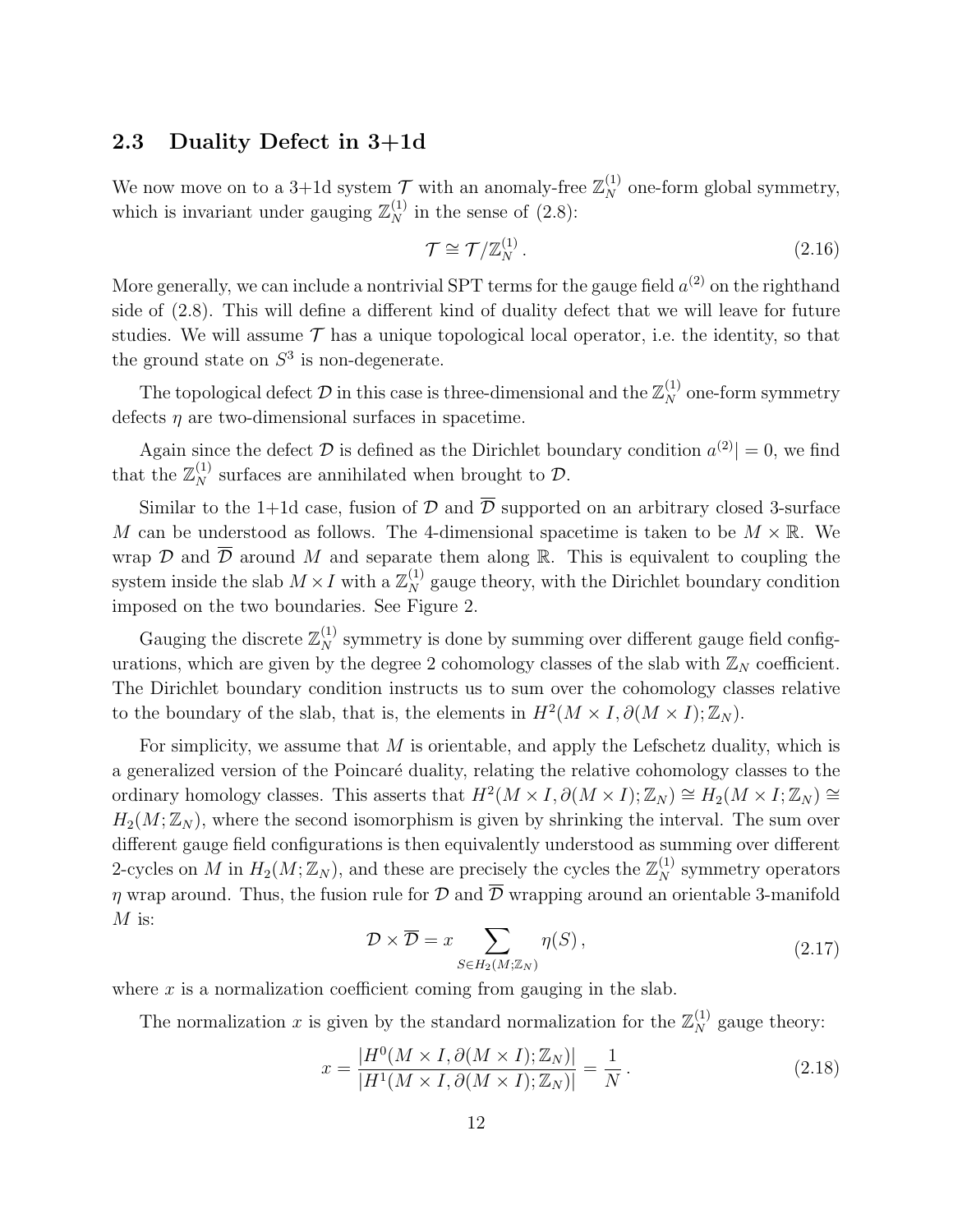Again, this normalization factor is expressed in terms of the relative cohomology groups because of the Dirichlet boundary conditions.[7](#page-13-1)

To summarize, the fusion rule in 3+1d is

$$
\eta \times \mathcal{D} = \mathcal{D} \times \eta = \mathcal{D},
$$
  
\n
$$
\mathcal{D} \times \overline{\mathcal{D}} = \frac{1}{N} \sum_{S \in H_2(M; \mathbb{Z}_N)} \eta(S),
$$
\n(2.19)

where M is a connected, orientable 3-manifold on which the duality defects are supported. The right-hand side can be viewed as a "condensation" of the one-form symmetry defects on the worldvolume of the duality defect M [\[54\]](#page-38-5).

The quantum dimension of the duality defect  $\mathcal D$  on  $S^3$  is defined as the eigenvalue of  $\mathcal D$ acting on the state  $|1\rangle$  on  $S^3$  corresponding to the identity operator. From [\(2.15\)](#page-11-2), this gives

$$
\langle \mathcal{D} \rangle_{S^3} = \frac{1}{\sqrt{N}},\tag{2.20}
$$

which is consistent with the result in [\[47\]](#page-38-6) when  $N = 2$ . The ground states on a more general 3-manifold M will depend on the quantum system  $\mathcal{T}$ , and are generally degenerate. Hence there is no canonical, model-independent way to define the quantum dimension of  $D$  on a general 3-manifold other than  $S^3$ .

Let us discuss the action of the duality defect on the line operators of  $\mathcal T$ . As we sweep  $\mathcal D$ past a  $\mathbb{Z}_N^{(1)}$ -charged line operator, it becomes gauged and is now attached to a  $\mathbb{Z}_N^{(1)}$  surface which intersects with  $\mathcal{D}$ . In other words, the duality defect turns a genuine line operator on the one side to a line operator bounded by a topological surface on the other side. See Figure [4.](#page-14-0)

## <span id="page-13-0"></span>3 Dynamical Consequences

The existence of the duality defect has significant implications for renormalization group flows which we explore in this section. We derive general constraints on renormalization group flows from a direct analysis of duality defects in trivially gapped phases.<sup>[8](#page-13-2)</sup> We will find

<span id="page-13-1"></span><sup>&</sup>lt;sup>7</sup>For any arbitrary manifold M (orientable or not), and for any abelian group G, we have  $H^*(M \times$  $I, \partial(M \times I); G) \cong \tilde{H}^*((M \times I)/\partial(M \times I); G) \cong \tilde{H}^*(SM \vee S^1; G) \cong \tilde{H}^{*-1}(M; G) \oplus \tilde{H}^*(S^1; G) \cong H^{*-1}(M; G)$ at all degrees. Here  $SM$  is the suspension of  $M$ , and the tilde denotes the reduced cohomology groups. An intuitive way to understand this is that any n-cycle in M becomes a relative  $(n+1)$ -cycle stretching between the boundaries in  $M \times I$ , which may be immediately seen from the cellular homology. This then gives us  $x = 1/|G|$  for any connected M.

<span id="page-13-2"></span><sup>8</sup>Mathematically, our results are reminiscent of finding a fiber functor for a Tambara-Yamagami category in  $1+1d$  [\[66\]](#page-39-8) (see also [\[20,](#page-36-8) [33\]](#page-37-6)).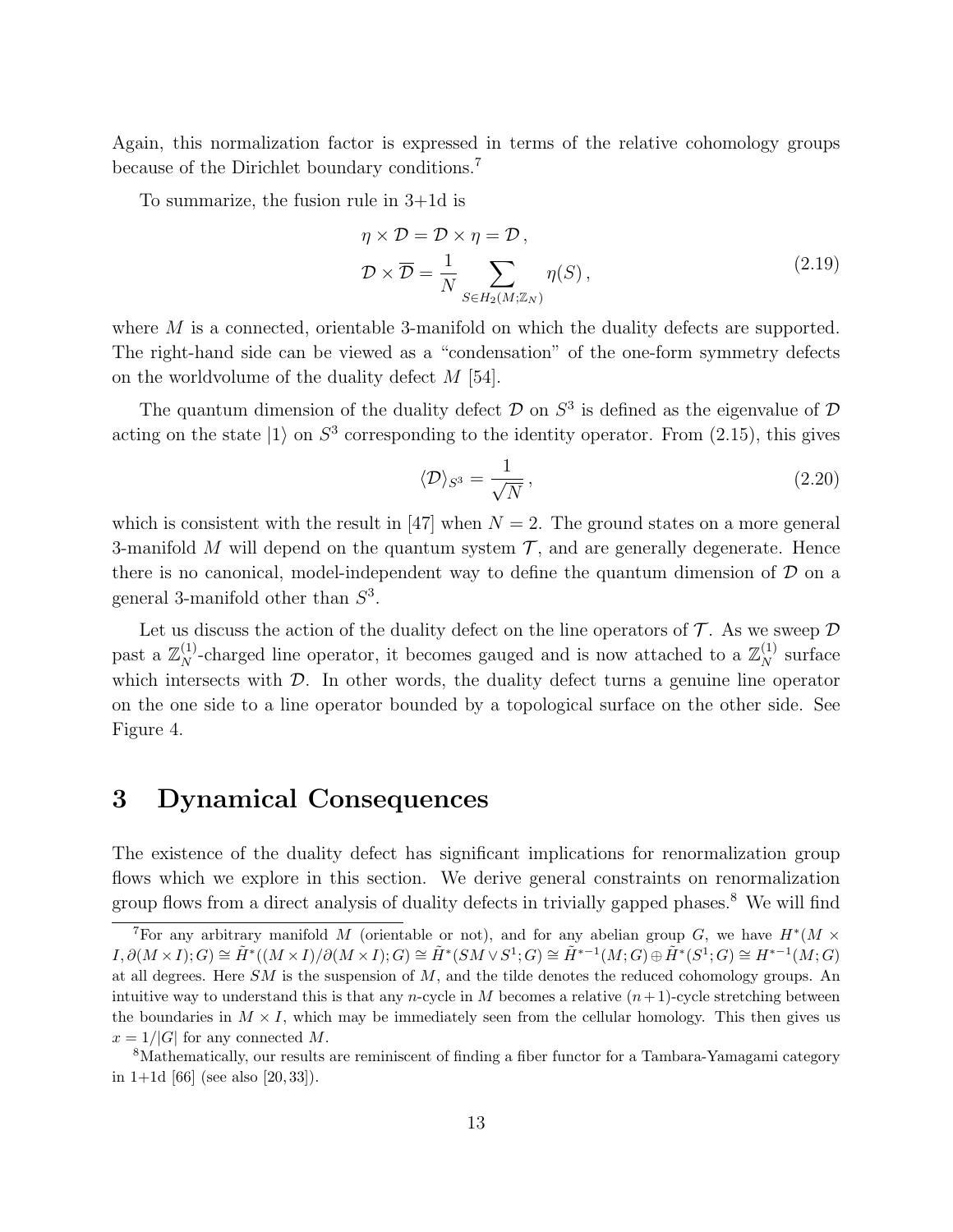

<span id="page-14-0"></span>Figure 4: As the three-dimensional duality defect  $\mathcal D$  (shown in red) sweeps past a  $\mathbb{Z}_N^{(1)}$ -charged line operators (shown in black), the latter is attached to the  $\mathbb{Z}_N^{(1)}$  topological two-surface  $\eta$ (shown in blue) on the other side.

that certain kinds of duality defects are intrinsically incompatible with a trivially gapped phases.

We start with a microscopic quantum system  $\mathcal T$  with a duality defect  $\mathcal D$  associated with a  $\mathbb{Z}_N^{(1)}$  one-form symmetry. We assume that the theory  $\mathcal T$  is trivially gapped at long distances and will aim to derive a contradiction for some values of N.

If the theory  $\mathcal T$  is trivially gapped, then at long distances, it is described by an SPT (local counterterm) for the one-form global symmetry  $\mathbb{Z}_N^{(1)}$ . The operation of gauging this symmetry is topological and hence commutes with the renormalization group flow. Thus, we must be able to reconstruct the duality defect  $\mathcal D$  by gauging at long distances. If we denote by  $\mathcal{Z}_{\text{SPT}}(A^{(2)})$  the partition function of the SPT, then invariance under gauging implies the equation:

<span id="page-14-2"></span>
$$
\mathcal{Z}_{\rm SPT}(A^{(2)}) = \sum_{a^{(2)} \in H^2(X; \mathbb{Z}_N)} \mathcal{Z}_{\rm SPT}[a^{(2)}] \exp\left(\frac{2\pi i}{N} \int_X a^{(2)} \cup A^{(2)}\right) ,\qquad (3.1)
$$

where the summation above denotes the gauging of the dynamical field  $a^{(2)}$  and on the righthand side  $A^{(2)}$  is the dual  $\mathbb{Z}_N^{(1)}$  background field that arises after gauging.<sup>[9](#page-14-1)</sup> Similar SPT analyses in  $1+1d$  were done in [\[20,](#page-36-8) [33\]](#page-37-6).

We now solve this constraint  $(3.1)$  directly. There are two cases depending on the parity of  $N$ .

<span id="page-14-1"></span><sup>&</sup>lt;sup>9</sup>As discussed in Section [2,](#page-6-0) we impose this equality modulo local counterterms that do not depend on the background  $A^{(2)}$ .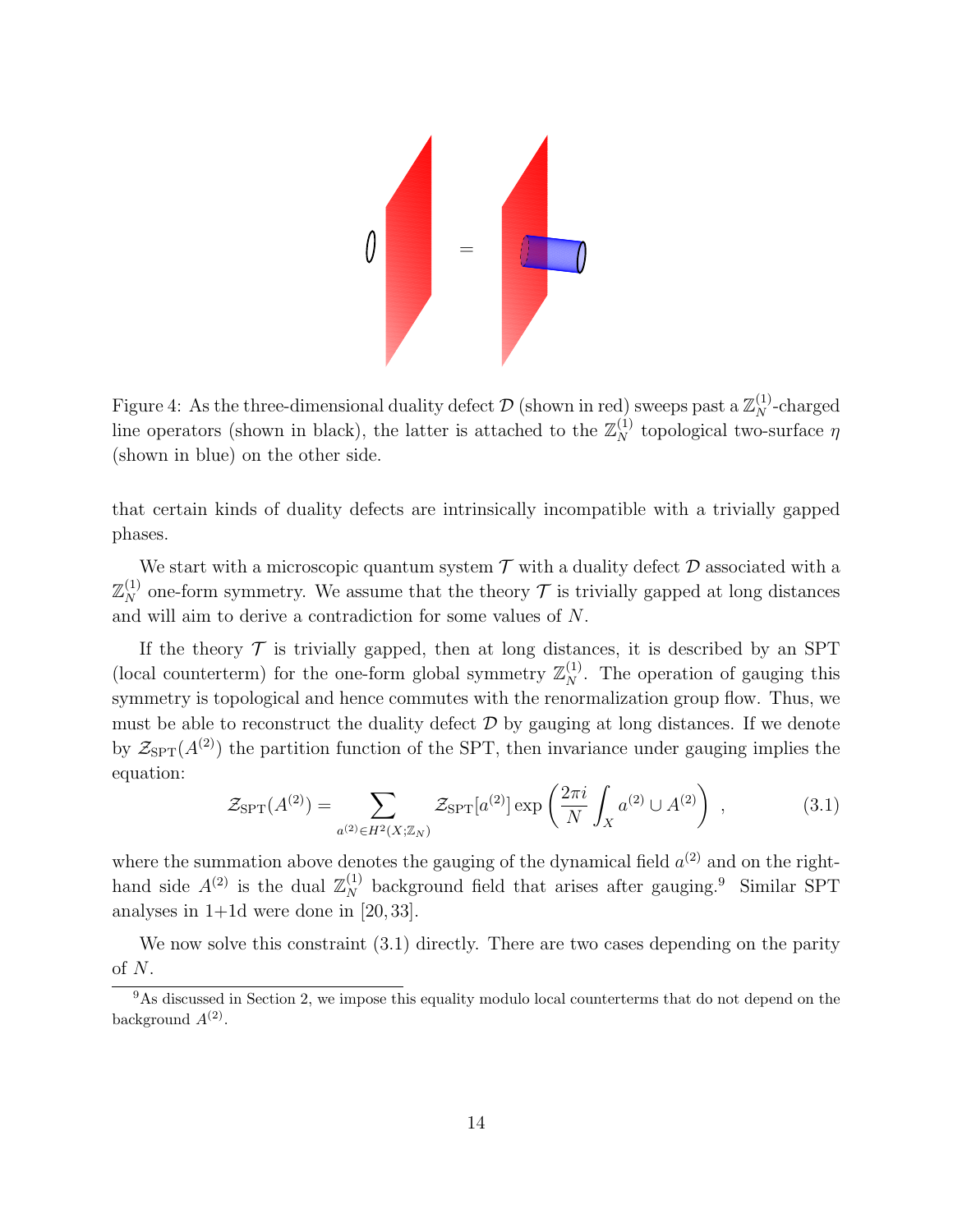

Figure 5: By moving the duality defect  $\mathcal D$  around the charged line operator, the  $\mathbb{Z}_N^{(1)}$ N topological surfaces  $\eta$  can be freely generated and be absorbed by the duality defect, i.e.  $\eta \times \mathcal{D} = \mathcal{D} \times \eta = \mathcal{D}.$ 

### <span id="page-15-0"></span>3.1 SPT Analysis for N Odd

The most general bosonic SPT for  $\mathbb{Z}_N^{(1)}$  in 3+1d is labelled by an integer p defined modulo N and takes the form  $[2, 1, 67, 68]$  $[2, 1, 67, 68]$  $[2, 1, 67, 68]$  $[2, 1, 67, 68]$  $[2, 1, 67, 68]$  $[2, 1, 67, 68]$  $[2, 1, 67, 68]$ :

<span id="page-15-1"></span>
$$
\mathcal{Z}_{\rm SPT}[A^{(2)}] = \exp\left(\frac{2\pi i p}{N} \int_X A^{(2)} \cup A^{(2)}\right) \,. \tag{3.2}
$$

In general, promoting  $A^{(2)}$  to be dynamical results in a non-trivial TQFT. However, when

$$
\gcd(p, N) = 1\tag{3.3}
$$

the theory remains trivially gapped even after gauging. Thus from now on we assume this condition.

Next, we evaluate the right-hand side of [\(3.1\)](#page-14-2) with the SPT given by [\(3.2\)](#page-15-1). The partition function is

<span id="page-15-2"></span>
$$
\sum_{a^{(2)}} \exp\left(\frac{2\pi i p}{N} \int_X a^{(2)} \cup a^{(2)} + \frac{2\pi i}{N} \int_X a^{(2)} \cup A^{(2)}\right) \,. \tag{3.4}
$$

Since the action is quadratic the above can be determined by evaluating on shell. The equations of motion give:

$$
a^{(2)} = -\frac{1}{2p}A^{(2)} \pmod{N}, \qquad (3.5)
$$

where we have used the fact that  $gcd(2p, N) = 1$  to divide by  $2p$  in  $\mathbb{Z}_N$ . Substituting back into [\(3.4\)](#page-15-2) we see that the action returns to the original form [\(3.2\)](#page-15-1) with the transformation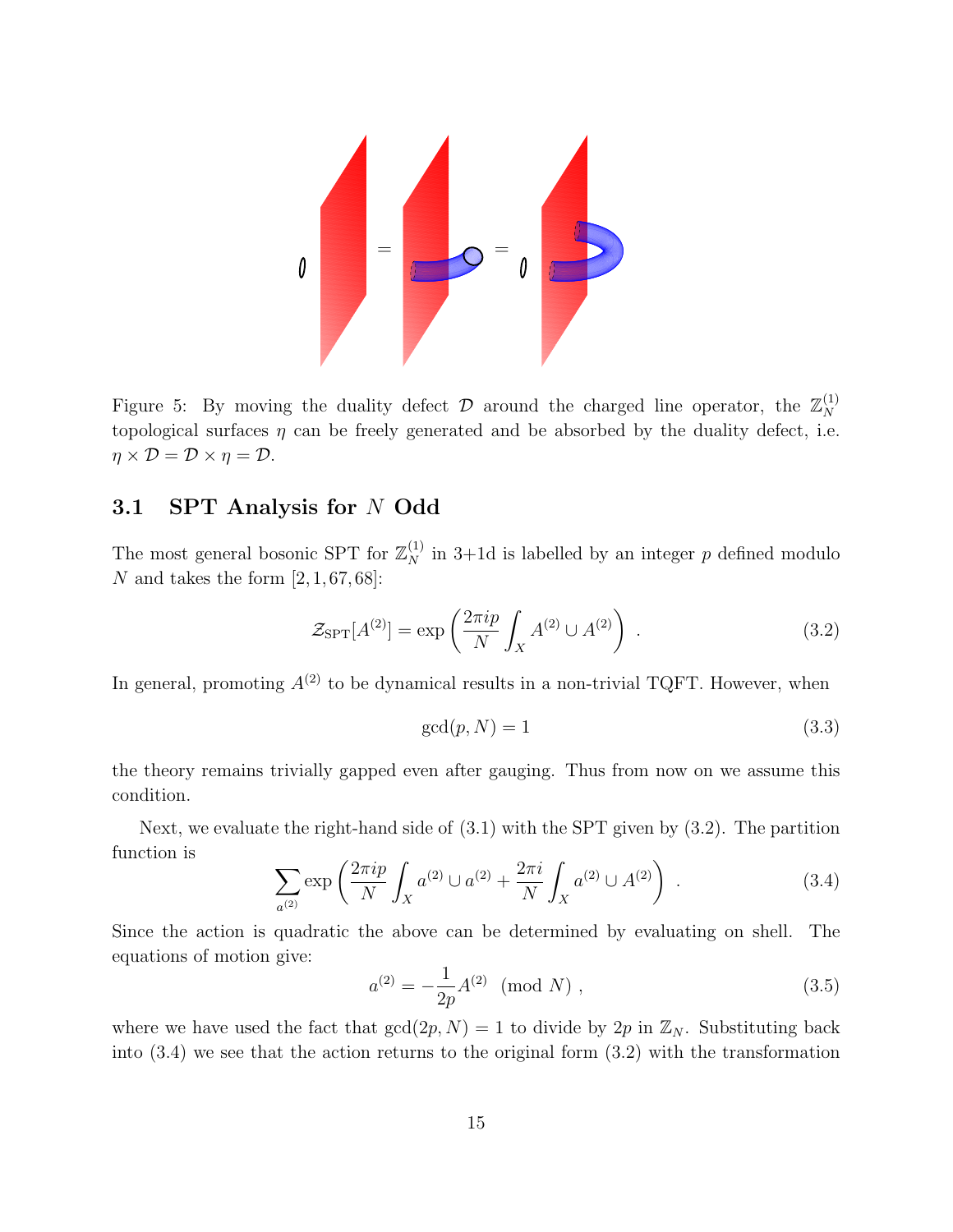

Figure 6: Renormalization group flow commutes with the discrete gauging. Suppose the low energy phase is trivially gapped. It becomes an SPT phase protected by the one-form global symmetry  $\mathbb{Z}_N^{(1)}$  when we activate the background gauge fields for  $\mathbb{Z}_N^{(1)}$ . This  $\mathbb{Z}_N^{(1)}$ -SPT phase is compatible with the duality defect if it is invariant under gauging  $\mathbb{Z}_N^{(1)}$ .

 $p \mapsto -1/4p$  mod N. Therefore there exists an SPT that is invariant under gauging  $\mathbb{Z}_N^{(1)}$  if and only if we can find a p such that

$$
4p^2 = -1 \pmod{N} \ . \tag{3.6}
$$

In turn, this equation is solvable if and only if  $-1$  is a quadratic residue in  $\mathbb{Z}_N$ . The solution is well known. One considers the prime factorization of N:

$$
N = y_1^{\ell_1} \cdot y_2^{\ell_2} \cdots y_m^{\ell_m} \t{3.7}
$$

where  $y_i$  are primes and  $\ell_i$  positive integers.  $-1$  is a quadratic residue if and only if it is a quadratic residue separately for each prime  $y_i$ . This is true exactly when each prime  $y_i = 1 \pmod{4}.$ 

In summary, for odd integer N there exists an SPT for  $\mathbb{Z}_N^{(1)}$  which is self-dual under gauging exactly when the factorization of  $N$  consists only of primes that are one modulo four.<sup>[10](#page-16-0)</sup> When this condition on N is satisfied we may thus construct a duality defect in a trivially gapped phase. In contrast when  $N$  does not satisfy this factorization condition, the

<span id="page-16-0"></span><sup>&</sup>lt;sup>10</sup>Note that this implies that N itself is one modulo four, but it is stronger. For example,  $9 = 1 \pmod{4}$ , but its prime factor is not 1 mod 4 so there is no solution to  $q^2 = -1 \pmod{9}$ .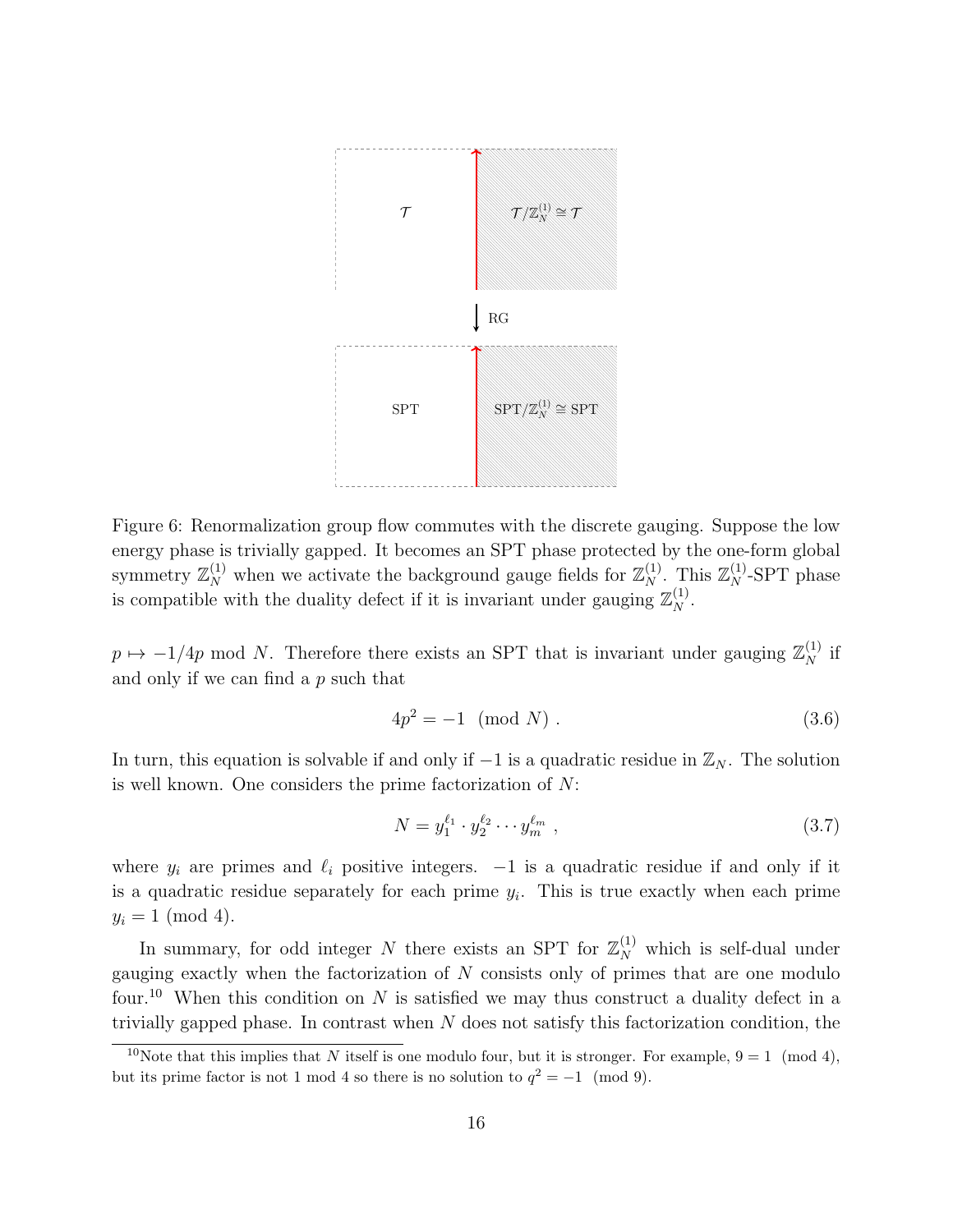duality defect cannot be constructed in the putative trivially gapped phase and hence such a phase is excluded. This establishes the following result.

**Theorem** Let  $T$  be any  $3+1d$  (bosonic or fermionic) QFT which is invariant under gauging a  $\mathbb{Z}_N^{(1)}$  one-form symmetry, with N odd. Then  $\mathcal T$  can flow to a trivially gapped phase only if each prime factor of  $N$  is one modulo four.

If we further assume time-reversal invariance, then there is simply no time-reversal invari-ant SPT [\(3.2\)](#page-15-1) satisfying  $gcd(p, N) = 1$ . Therefore we find that any time-reversal invariant  $\mathcal{T}$  that is invariant under gauging  $\mathbb{Z}_N^{(1)}$  cannot flow to a trivially gapped phase.

#### <span id="page-17-0"></span>3.2 SPT Analysis for N Even

We can proceed analogously for N even. In this case the possible bosonic SPTs for  $\mathbb{Z}_N^{(1)}$ N are classified by an integer  $p$  defined modulo  $2N$ , and the partition function takes the form [\[2,](#page-35-1) [1,](#page-35-0) [67,](#page-39-9) [68\]](#page-39-10):

<span id="page-17-1"></span>
$$
\mathcal{Z}_{\rm SPT}[A^{(2)}] = \exp\left(\frac{2\pi i p}{2N} \int_X \mathcal{P}(A^{(2)})\right) ,\qquad (3.8)
$$

where P denotes the Pontryagin square operation: for a  $\mathbb{Z}_N$  two-cocycle B,  $\mathcal{P}(B) = B \cup$  $B - B \cup_1 \delta B$ . The condition that the theory remains invertible after gauging is again that  $gcd(p, N) = 1.$ 

We can again evaluate the partition function in [\(3.1\)](#page-14-2) by solving the equations of motion of the quadratic action and evaluating the result. Doing so we deduce that  $p$  is transformed as  $p \mapsto -1/p$ . Therefore, as before, there exists an SPT invariant under gauging  $\mathbb{Z}_N^{(1)}$  if and only if  $-1$  is a quadratic residue in  $\mathbb{Z}_{2N}$ ,

$$
p^2 = -1 \pmod{2N} \tag{3.9}
$$

Since  $N$  is even, we can reduce this equation modulo four and it is then manifest that no such p exists. Therefore we cannot construct a duality defect in any  $\mathbb{Z}_N^{(1)}$  SPT and hence we have proven the following result.

**Theorem** Let  $T$  be any 3+1d bosonic QFT which is invariant under gauging a  $\mathbb{Z}_N^{(1)}$  oneform symmetry, with N even. Then  $\mathcal T$  cannot flow to a trivially gapped phase.

We remark that when we allow the QFT to be fermionic, then  $p \sim p + N$ , and the condition for the SPT phase to be invariant under gauging the  $\mathbb{Z}_N^{(1)}$  one-form symmetry is instead

$$
p^2 = -1 \pmod{N} \ . \tag{3.10}
$$

Following a similar discussion in the case of odd  $N$ , we find: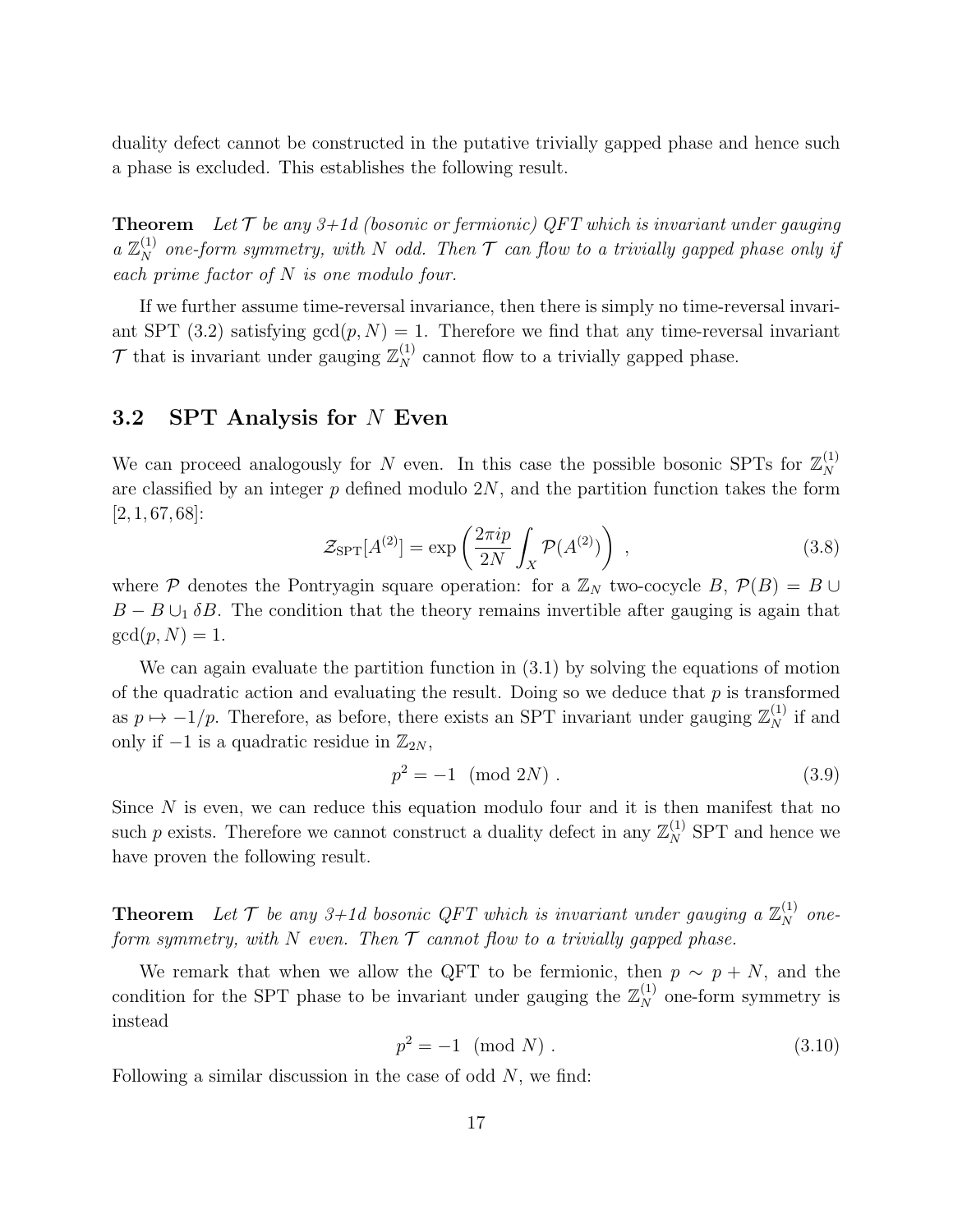**Theorem** Let  $\mathcal{T}$  be any 3+1d fermionic QFT which is invariant under gauging a  $\mathbb{Z}_N^{(1)}$  oneform symmetry, with N even. Then  $\mathcal T$  can flow to a trivially gapped phase only if each prime factor of  $N/2$  is one modulo four.

In particular, it is possible for a fermionic QFT that is invariant under gauging  $\mathbb{Z}_2^{(1)}$  $_2^{(1)}$  to flow to a trivially gapped phase. This is because there is a fermionic  $\mathbb{Z}_2^{(1)}$  SPT ([\(3.8\)](#page-17-1) with  $N=2$  and  $p=1$ ) that is invariant under gauging  $\mathbb{Z}_2^{(1)}$  $_2^{(1)}$ , but it is not invariant when viewed as a bosonic  $\mathbb{Z}_2^{(1)}$  SPT.

## <span id="page-18-0"></span>4 Continuum Examples

In this section we discuss explicit examples of duality defects in the continuum. Each construction below gives rise to an instance of the general, model-independent, fusion rules derived in Section [2.](#page-6-0)

#### <span id="page-18-1"></span>4.1 1+1d Compact Boson

We start with a warm-up example in 1+1d. Consider a free compact boson CFT of  $\phi$  in 1+1d. The Euclidean action is

$$
S = \frac{R^2}{4\pi} \int d\tau dx (\partial_\mu \phi)^2, \quad \phi \sim \phi + 2\pi.
$$
 (4.1)

T-duality states that the compact boson  $\phi$  at radius R is equivalent to the dual boson  $\tilde{\phi}$  at radius  $1/R$ , with the two related by:

<span id="page-18-2"></span>
$$
-iR^2\partial_\mu\phi = \epsilon_{\mu\nu}\partial_\nu\tilde{\phi},\qquad(4.2)
$$

The compact boson CFT has a  $U(1)_{m}^{(0)}$  momentum symmetry that shifts  $\phi$  by an angle, and a  $U(1)<sub>w</sub><sup>(0)</sup>$  winding symmetry that shifts  $\tilde{\phi}$  by an angle. These two symmetries have a mixed anomaly, but individually they are non-anomalous. Gauging the  $\mathbb{Z}_N^{(0)}$  subgroup of  $U(1)_{m}^{(0)}$  changes the radius of  $\phi$  from R to R/N. Combining with T-duality, the compact boson CFT at  $R = \sqrt{N}$  is invariant under gauging the momentum  $\mathbb{Z}_N^{(0)}$  symmetry. We therefore conclude that the compact boson CFT at  $R = \sqrt{N}$  has a Kramers-Wannier duality defect line [\[11\]](#page-36-13).

This duality line can be described by the following Lagrangian:

<span id="page-18-3"></span>
$$
S = \frac{N}{4\pi} \int d\tau \int_{-\infty}^{0} dx (\partial_{\mu}\phi_{L})^{2} + \frac{N}{4\pi} \int d\tau \int_{0}^{\infty} dx (\partial_{\mu}\phi_{R})^{2} + \frac{iN}{2\pi} \int d\tau \phi_{L} \partial_{\tau}\phi_{R} \Big|_{x=0}.
$$
 (4.3)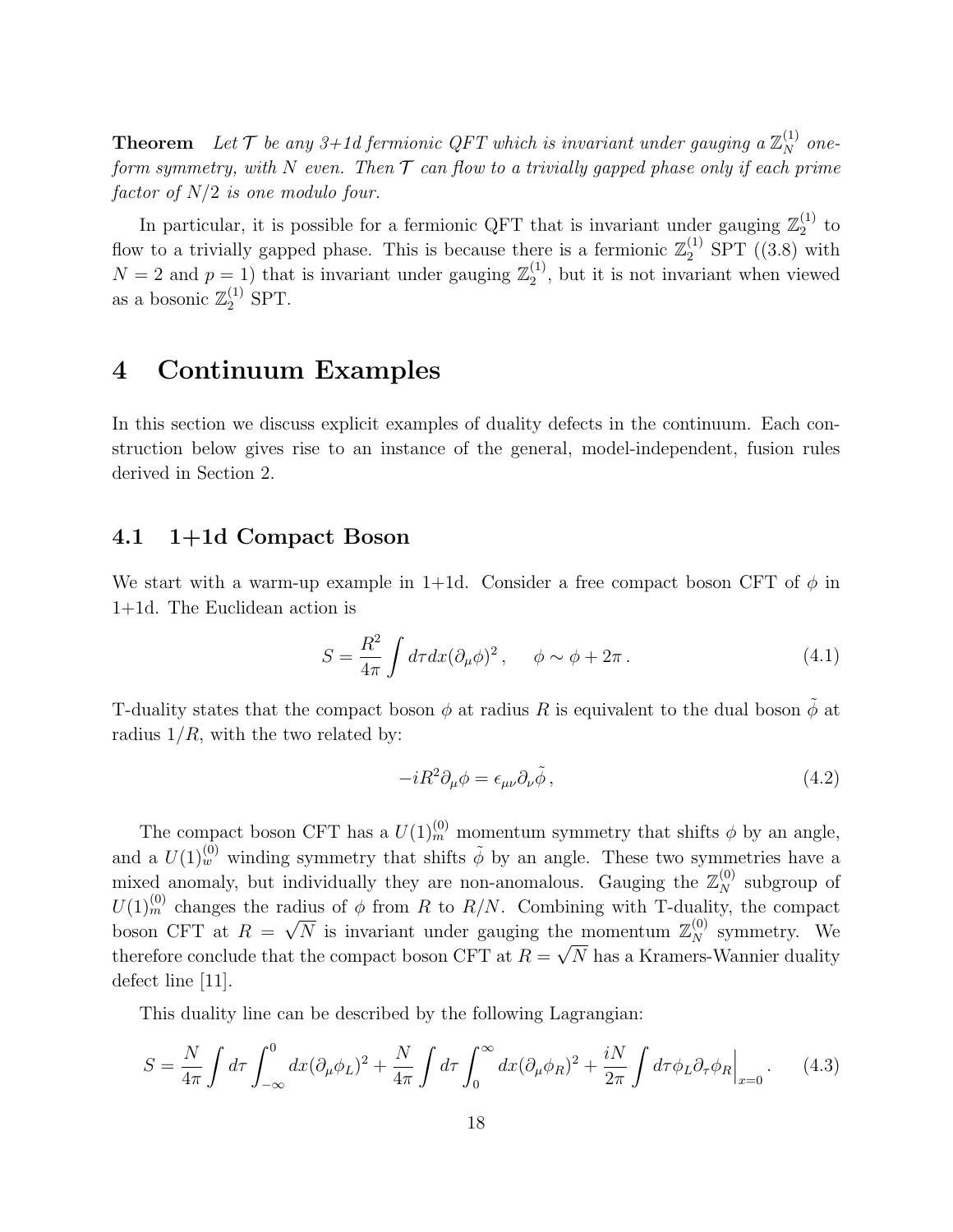Here  $\phi_L, \phi_R$  are the boson fields in region  $L : x < 0$  and region  $R : x > 0$ , respectively. The duality line is realized by a 0+1d Chern-Simons coupling between the fields from the two sides.

For  $N = 1$ , this Chern-Simons coupling reduces to that for the T-duality defect in [\[69\]](#page-39-11). For general  $N$ , it is a defect corresponding to the composition of  $T$ -duality and gauging the  $\mathbb{Z}_N^{(0)}$  momentum symmetry. In Section [5,](#page-23-0) we present a detailed derivation of this Chern-Simons coupling from a modified Villain lattice realization of the compact boson.

Demanding that the boundary terms from taking the variation of the action to vanish, we find that at  $x = 0$ :

$$
\partial_{\mu}\phi_L\Big|_{x=0} = i\epsilon_{\mu\nu}\partial_{\nu}\phi_R\Big|_{x=0}.
$$
\n(4.4)

Using T-duality [\(4.2\)](#page-18-2), we can rewrite the above equality as

$$
\partial_{\mu}\phi_L = \frac{1}{N}\partial_{\mu}\tilde{\phi}_R = i\epsilon_{\mu\nu}\partial_{\nu}\phi_R, \qquad (4.5)
$$

which can be understood as first gauging  $\mathbb{Z}_N^{(0)}$  to reduce the radius by  $1/N$ , and then perform the T-duality.

## <span id="page-19-0"></span>4.2  $3+1d$   $U(1)$  Gauge Theory

The simplest example of a duality defect in higher dimensions occurs in free  $3+1d U(1)$  gauge theory with dynamical one-form gauge field  $A^{11}$  $A^{11}$  $A^{11}$ . This model is defined by a complexified gauge coupling:

$$
\tau = \frac{4\pi i}{g^2} + \frac{\theta}{2\pi} \tag{4.6}
$$

We will see that for certain special values of the coupling we can construct a duality defect.

This theory has an electric one-form symmetry  $U(1)_{e}^{(1)}$  and a magnetic one-form symmetry  $U(1)_{m}^{(1)}$ , acting respectively on the Wilson lines  $e^{i \oint A}$  and the 't Hooft lines  $e^{i \oint \tilde{A}}$ . Here  $\tilde{A}$ is the dual one-form gauge field. These symmetries have a mixed anomaly, but individually they are anomaly-free and may be gauged. Let us focus on a  $\mathbb{Z}_N^{(1)}$  subgroup of the electric one-form symmetry  $U(1)^{(1)}_e$ . Gauging this symmetry replaces the dynamical gauge field A by  $A/N$ , and the dual gauge field A by NA. Since the action is quadratic in A this is equivalent to changing the coupling from  $\tau$  to  $\tau/N^2$ .

For general  $\tau$ , the theories before and after gauging are distinct. Following the discussion in Section [2,](#page-6-0) we can define a topological interface  $\mathcal D$  between the theory at  $\tau$  in region L and

<span id="page-19-1"></span><sup>&</sup>lt;sup>11</sup>This is not to be confused with the two-form background  $\mathbb{Z}_N^{(1)}$  gauge field  $A^{(2)}$  in the general discussion above. We hope this slight abuse of notations will not cause any confusions.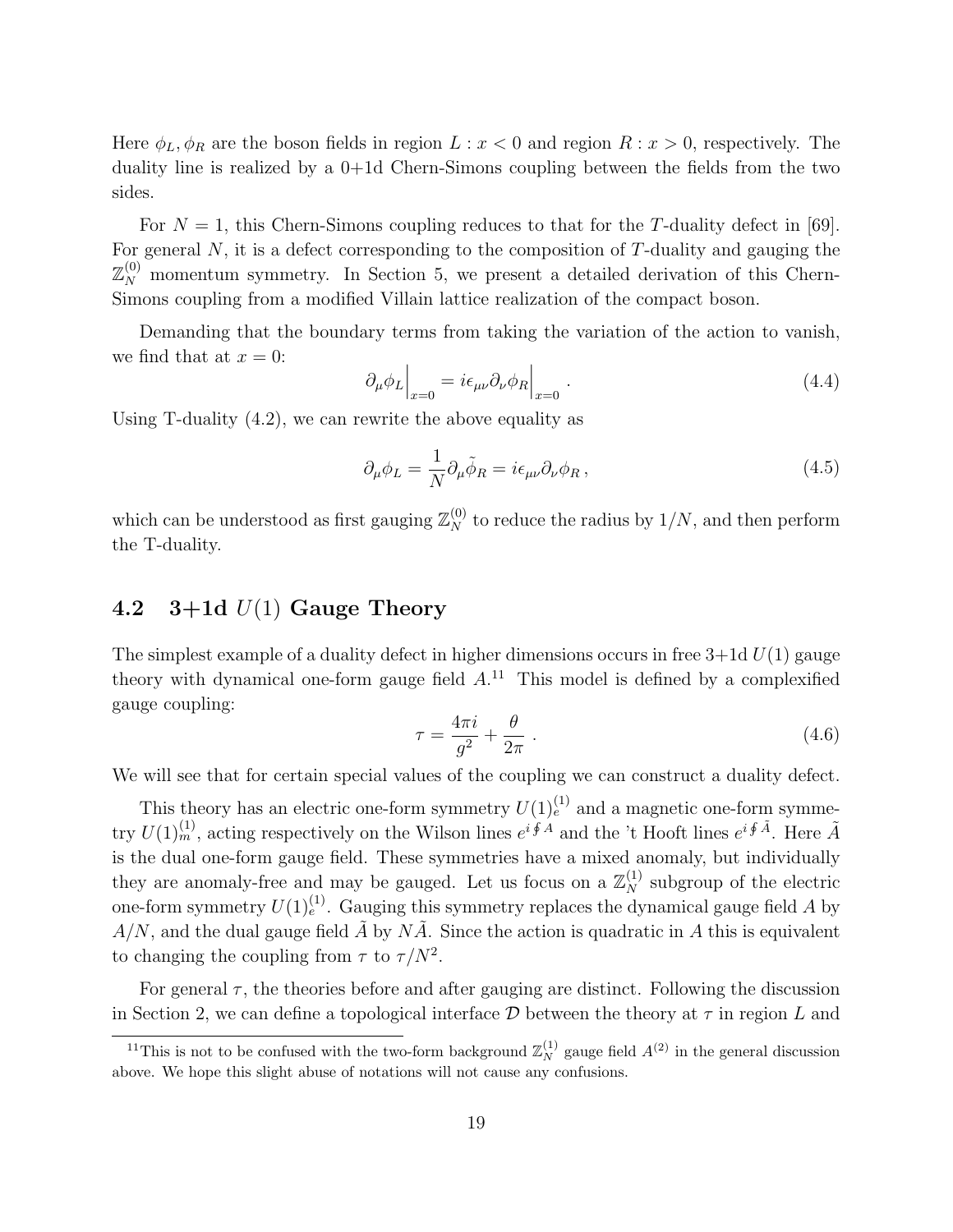that at  $\tau/N^2$  in region R. As we bring a minimal Wilson line  $\exp(i\oint_C A)$  charged under  $\mathbb{Z}_N^{(1)}$ N in L past the topological interface, it acquires a topological surface. In terms of the  $U(1)$ gauge theory, once it has crossed the interface into region  $R$ , the line appears fractionally charged and hence must be attached to a flux surface:

$$
\exp\left(\frac{i}{N}\oint_C A\right) \equiv \exp\left(\frac{i}{N}\int_D F\right) ,\qquad (4.7)
$$

where D is a surface with  $\partial D = C$ . Since the charge is now fractional the definition of the operator depends on the topological choice of D. Moreover, the surface operator on the right-hand side of the above is indeed the dual magnetic one-form symmetry defect  $\eta$  created after gauging as expected on general grounds. See Figure [4.](#page-14-0)

Dually, in region L there are fractionally charged 't Hooft lines such as  $\exp(\frac{i}{N}\oint \tilde{A})$  that are bounded by the electric one-form symmetry surface:

$$
\exp\left(\frac{i}{N}\oint_C \tilde{A}\right) \equiv \exp\left(\frac{i}{N}\int_D \tilde{F}\right) ,\qquad (4.8)
$$

As we bring it past the interface, it is liberated from the surface and becomes a genuine line with minimal magnetic charge  $\exp(i \oint \tilde{A})$  in region R.

For certain special values of  $\tau$ , the gauge theories on two sides of the interface are equivalent due to electric-magnetic duality. This occurs when the couplings are related by an  $SL(2, \mathbb{Z})$  transformation, i.e. whenever we can find integers  $a, b, c, d$  such that:<sup>[12](#page-20-0)</sup>

$$
\frac{a\tau + b}{c\tau + d} = \frac{\tau}{N^2} , \qquad ad - bc = 1 . \qquad (4.9)
$$

For instance, an example of the above occurs when  $\tau = iN$  and the duality is the Stransformation  $\tau \to -1/\tau$ , which exchanges A and A. Thus in such a theory, we obtain a duality defect obeying the rule  $(2.15).^{13}$  $(2.15).^{13}$  $(2.15).^{13}$  $(2.15).^{13}$ 

The duality defect at  $\tau = iN$  can be realized as follows:

<span id="page-20-2"></span>
$$
S = \frac{N}{4\pi} \int_{x<0} dA_L \wedge \star dA_L + \frac{N}{4\pi} \int_{x>0} dA_R \wedge \star dA_R + \frac{iN}{2\pi} \int_{x=0} A_L \wedge dA_R \tag{4.10}
$$

where  $A_L$  and  $A_R$  are the dynamical one-form gauge fields in region  $L : x < 0$  and region  $R: x > 0$ . The duality defect is realized as an off-diagonal Chern-Simons term between the gauge fields from the two sides of the interface  $M : x = 0$ .

<span id="page-20-0"></span> $12$ For simplicity, we view the gauge theory as a fermionic quantum field theory defined only on spin manifolds, so that it enjoys the full  $SL(2, \mathbb{Z})$  duality.

<span id="page-20-1"></span><sup>&</sup>lt;sup>13</sup>The charge conjugation symmetry implies that the partition function of the Maxwell theory obeys  $\mathcal{Z}[B^{(2)}] = \mathcal{Z}[-B^{(2)}]$ , where  $B^{(2)}$  is the two-form background gauge field for the electric one-form symmetry. This is consistent with the general consequence of the self-duality [\(2.8\)](#page-9-1).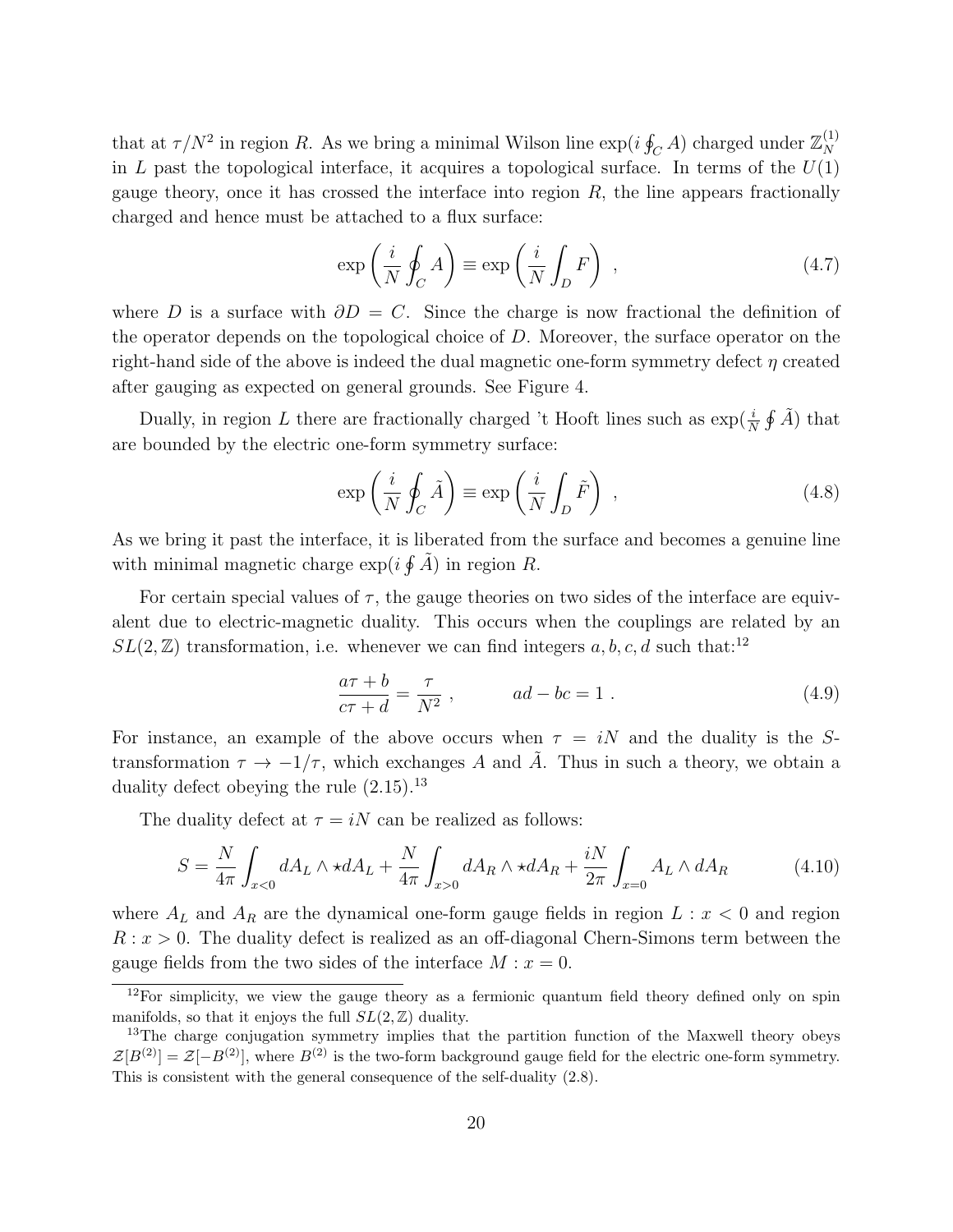| $\mathbb{Z}_2$ generator | vector | spinor | cospinor |
|--------------------------|--------|--------|----------|
| (1,1)                    | $(+1)$ | $(-1)$ | $(-1)$   |
| (1,0)                    | $(-1)$ | $(+1)$ | $(-1)$   |
| (0.1)                    |        | $-1)$  | $+1$     |

<span id="page-21-2"></span>Table 1: Charges of various  $\mathbb{Z}_2^{(1)}$  $_2^{(1)}$  subgroups of the center one-form symmetry that acts on the Wilson lines in Spin(8) gauge theory.

For  $N = 1$ , this Chern-Simons coupling reduces to that for the S-duality defect in [\[70,](#page-39-12)[69\]](#page-39-11). For general  $N$ , it is a defect corresponding to the composition of  $S$ -duality and gauging the  $\mathbb{Z}_N^{(1)}$  electric symmetry. In Section [5,](#page-23-0) we present a derivation of this Chern-Simons coupling from a lattice realization of the  $3+1d$   $U(1)$  gauge theory.

Let us consider the variation of the continuum action [\(4.10\)](#page-20-2). Demanding the variational terms vanish at  $x = 0$ , we find:

<span id="page-21-1"></span>
$$
dA_L\Big|_{x=0} = -i \star dA_R\Big|_{x=0}.\tag{4.11}
$$

The gauge field  $A$  and its dual  $\tilde{A}$  are related by

$$
\frac{1}{2\pi}d\tilde{A} = -\frac{2i}{g^2} \star dA = -\frac{iN}{2\pi} \star dA. \tag{4.12}
$$

Therefore, we can rewrite [\(4.11\)](#page-21-1) as

$$
x = 0: dA_L = \frac{1}{N} d\tilde{A}_R = -i \star dA_R.
$$
 (4.13)

These equalities can be interpreted as first performing a  $\mathbb{Z}_N^{(1)}$  gauging to rescale the gauge field by  $1/N$ , and then performing an S-duality transformation.

## <span id="page-21-0"></span>4.3 SO(8) Gauge Theory

The pure Spin(8) gauge theory enjoys a triality that permutes the vector, fundamental spinor and cospinor representations. It has  $\mathbb{Z}_2^{(1)} \times \mathbb{Z}_2^{(1)}$  $_2^{(1)}$  center one-form symmetry that are permuted by triality as in Table [1,](#page-21-2) where we list different  $\mathbb{Z}_2^{(1)}$  $_2^{(1)}$  subgroups. Thus, gauging different  $\mathbb{Z}_2^{(1)}$ 2 subgroup one-form symmetries gives dual theories that are related by the triality of  $Spin(8)$ gauge theory. More specifically, gauging various  $\mathbb{Z}_2^{(1)}$  $_2^{(1)}$  subgroups one-form symmetries gives the  $SO(8), Sc(8), S_s(8)$  gauge theories that are dual to each other. We can further include matter fields in the adjoint representation which is invariant under the triality.

Pure  $SO(8)$  gauge theory in d spacetime dimension has a  $\mathbb{Z}_2^{(1)}$  $_2^{(1)}$  electric center one-form symmetry that acts on the Wilson line in the vector representation, and a  $\mathbb{Z}_2^{(d-3)}$  $a^{(a-3)}$  (d-3)-form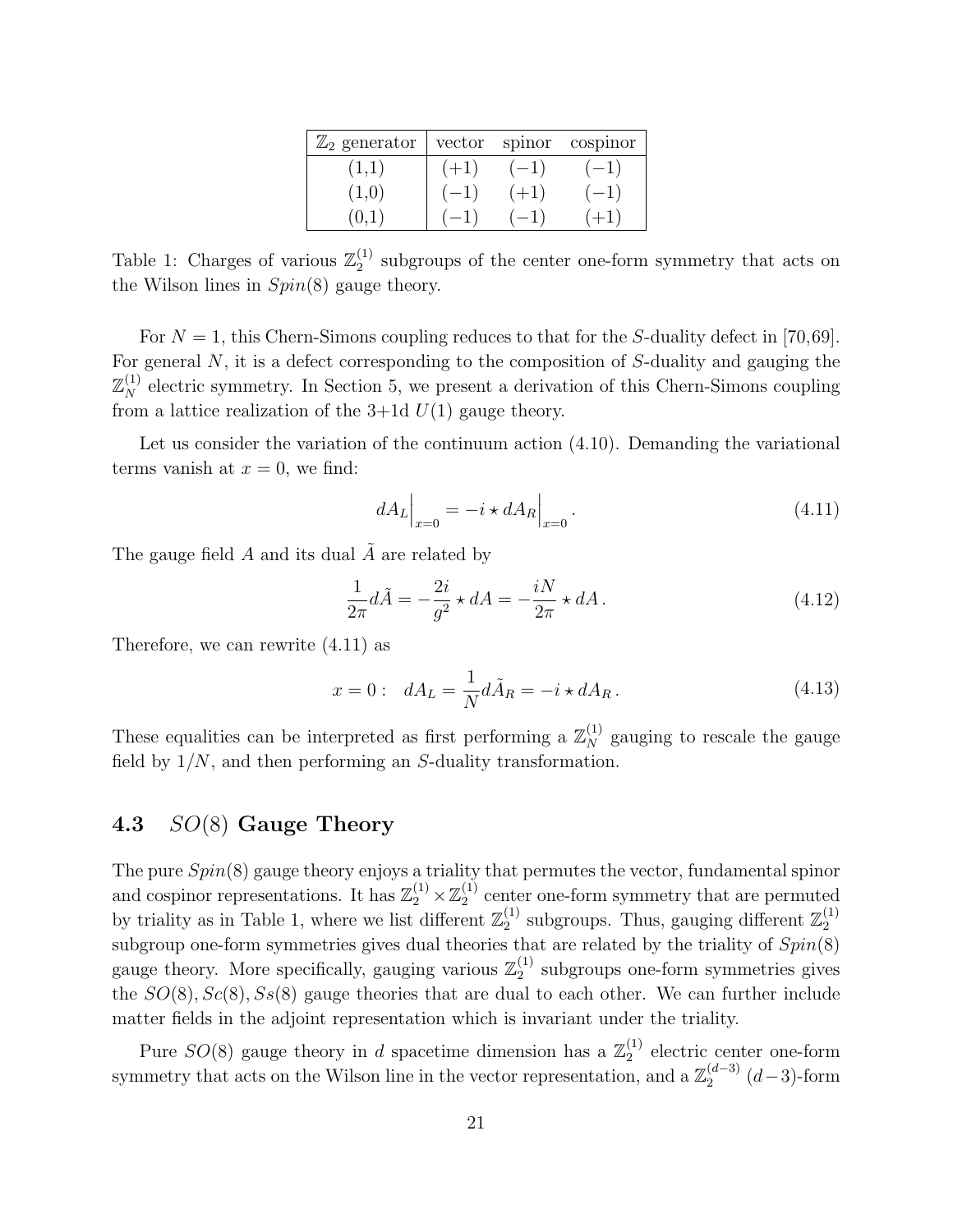symmetry that acts on the basic 't Hooft line. The two symmetries do not have anomaly and can be gauged  $[71]$ .<sup>[14](#page-22-1)</sup>

Let us now concentrate on the  $d = 4$  case, where the magnetic symmetry of the  $SO(8)$ gauge theory is also a one-form symmetry. Starting from the  $SO(8)$  gauge theory, we can gauge the magnetic symmetry to arrive at the  $Spin(8)$  gauge theory. We can then gauge a  $\mathbb{Z}_2^{(1)}$  $2^{(1)}$  symmetry of the  $Spin(8)$  gauge theory to obtain the  $Sc(8)$  gauge theory. Combining the two steps together, this implies that we can gauge a  $\mathbb{Z}_2^{(1)} \times \mathbb{Z}_2^{(1)}$  $_2^{(1)}$  symmetry of the  $SO(8)$  gauge theory to arrive at the  $Sc(8)$  gauge theory, which is isomorphic to the former. Following the discussion in Section [2,](#page-6-0) we conclude that the  $SO(8)$  gauge theory has a duality defect  $\mathcal D$  for the  $\mathbb{Z}_2^{(1)} \times \mathbb{Z}_2^{(1)}$  $_2^{(1)}$  symmetry.

However, the presence of such duality defect does not forbid the low energy physics to be trivially gapped. To see this, we note that there exists an SPT phase with  $\mathbb{Z}_N^{(1)} \times \mathbb{Z}_N^{(1)}$ N one-form symmetry for any N (here  $N = 2$ ), such that it is invariant under gauging the one-form symmetry. For even  $N$ , the SPT phase has the partition function

$$
\mathcal{Z}_{\rm SPT}[B,B'] = \exp\left(2\pi i \frac{N-1}{2N} \mathcal{P}(B) - 2\pi i \frac{N-1}{2N} \mathcal{P}(B')\right) ,\qquad (4.14)
$$

where  $B, B'$  are the background two-form gauge fields of the two  $\mathbb{Z}_N^{(1)}$  one-form symmetries. For odd N, we replace  $\mathcal{P}(B), \mathcal{P}(B')$  by  $B \cup B, B' \cup B'$  in the partition function. Note that this SPT phase is time-reversal invariant.

We remark that the pure  $SO(8)$  Yang-Mills theory with  $\theta = 0$  is believed to flow to pure  $\mathbb{Z}_2$  gauge theory at low energies [\[1\]](#page-35-0). The deconfined  $\mathbb{Z}_2$  line comes from the UV 't Hooft line operator, while the UV Wilson line confines due to monopole condensation. Thus, the  $\mathbb{Z}_2^{(1)}$  $_2^{(1)}$  electric one-form symmetry acts trivially in the IR, while the  $\mathbb{Z}_2^{(1)}$  magnetic one-form symmetry is spontaneously broken. The low energy theory is invariant under gauging the  $\Z_{2}^{(1)}\times \Z_{2}^{(1)}$  $\mathbb{Z}_2^{(1)}$  one-form symmetry: gauging the magnetic one-form symmetry removes the  $\mathbb{Z}_2$ gauge theory, while gauging the electric one-form symmetry produces a gauge theory with a dynamical  $\mathbb{Z}_2$  two-form, which is equivalent to ordinary  $\mathbb{Z}_2$  gauge theory in 3+1d.

#### <span id="page-22-0"></span>4.3.1  $Sc(4n)$  and  $Ss(4n)$  gauge theory

The discussion can be generalized to  $Sc(4n)$  and  $Ss(4n)$  gauge theories that are equivalent due to the isomorphism  $Sc(4n) \cong Ss(4n)$ , since they are obtained from  $Spin(4n)$  gauge theory by gauging different  $\mathbb{Z}_2$  one-form symmetries that are exchanged by the  $\mathbb{Z}_2$  charge conjugation symmetry in  $Spin(4n).$ <sup>[15](#page-22-2)</sup>

<span id="page-22-2"></span><span id="page-22-1"></span> $14$ If we include the charge conjugation 0-form symmetry, then the three symmetries have a mixed anomaly. <sup>15</sup>When  $n = 1$ ,  $Sc(4) \cong SU(2) \times SO(3)$  and  $S_s(4) \cong SO(3) \times SU(2)$ , while  $SO(4) = (SU(2) \times SU(2)) / \mathbb{Z}_2$ .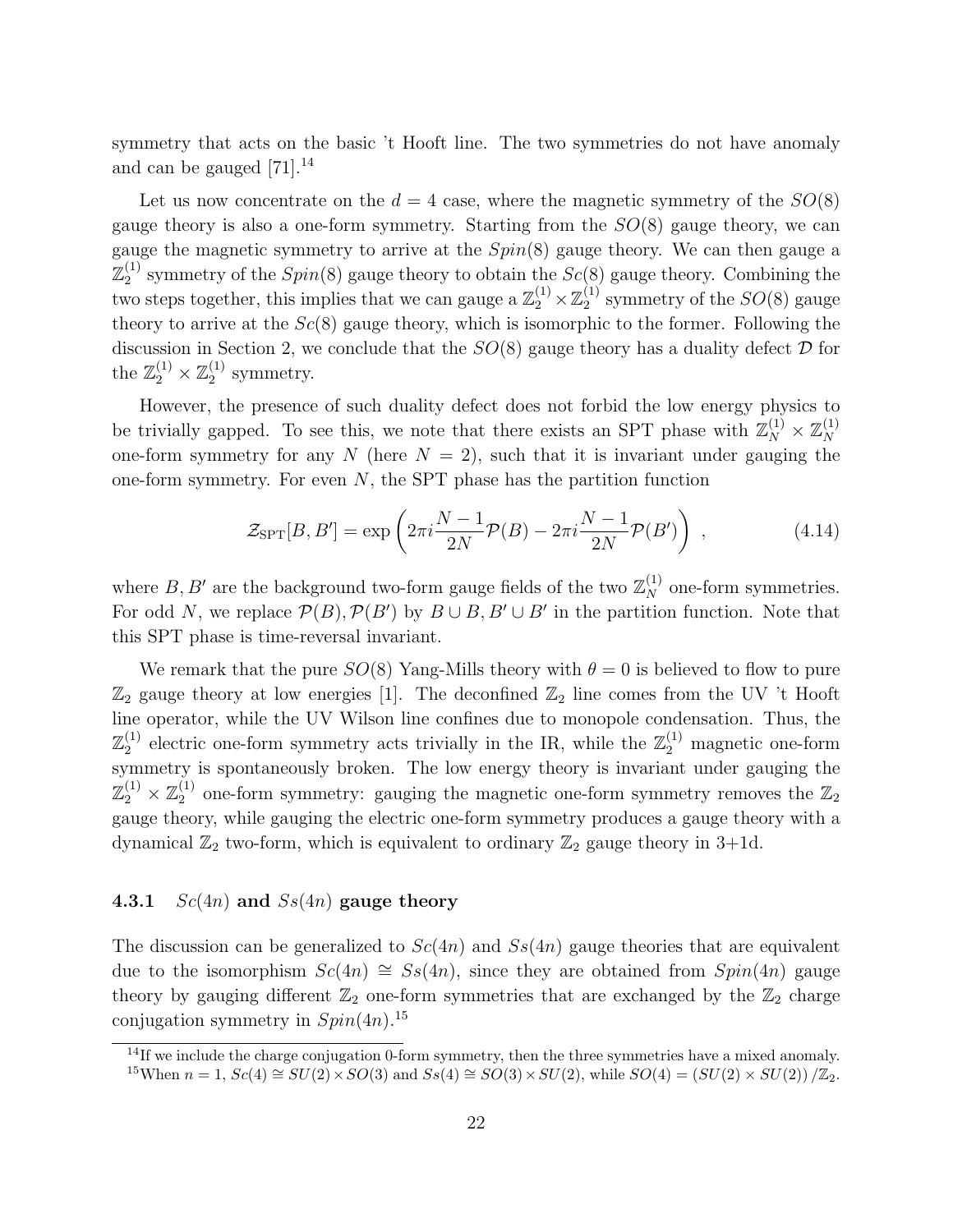The  $Sc(4n)$  gauge theory has  $\mathbb{Z}_2^{(1)}$ <sup>(1)</sup> electric one-form symmetry and  $\mathbb{Z}_2^{(1)}$  magnetic one-form symmetry, and they are non-anomalous. After gauging the  $\mathbb{Z}_2^{(1)} \times \mathbb{Z}_2^{(1)}$  $2^{(1)}$  one-form symmetry, the theory becomes the  $S_s(4n)$  gauge theory, which is dual to  $Sc(4n)$  and thus the theory is invariant under gauging  $\mathbb{Z}_2^{(1)} \times \mathbb{Z}_2^{(1)}$  $_2^{(1)}$  one-form symmetries. Following the discussion in Section [2,](#page-6-0) we conclude that the  $SO(8)$  gauge theory has a duality defect  $\mathcal{D}$  for the  $\mathbb{Z}_2^{(1)} \times \mathbb{Z}_2^{(1)}$ 2 symmetry.

We remark that the pure  $Sc(4n)$ ,  $Ss(4n)$  Yang-Mills theories with  $\theta = 0$  are also believed to flow to pure  $\mathbb{Z}_2$  gauge theory at low energy [\[1\]](#page-35-0).

## <span id="page-23-0"></span>5 Lattice Examples

In this section, we discuss non-invertible topological defects in the modified Villain lattice models [\[56,](#page-38-10) [57\]](#page-39-0). We consider three examples:

- 1+1d XY-model. It can also be viewed as the lattice version of the  $c = 1$  compact boson CFT. The relevant symmetry here is the  $\mathbb{Z}_N^{(0)}$  subgroup of the  $U(1)_m^{(0)}$  0-form momentum symmetry.
- 3+1d  $U(1)$  lattice gauge theory. The relevant symmetry is the  $\mathbb{Z}_N^{(1)}$  subgroup of the  $U(1)<sub>e</sub><sup>(1)</sup>$  electric one-form symmetry.
- 3+1d  $\mathbb{Z}_N$  lattice gauge theory. The relevant symmetry is the  $\mathbb{Z}_N^{(1)}$  electric one-form symmetry.

One prominent feature of the modified Villain lattice models is that the vortices/monopoles are completely suppressed by the Lagrange multiplier fields. See [\[72\]](#page-39-14) for an earlier, related approach. Therefore these lattice models exhibit the same global symmetries, anomalies, and exact dualities as their continuum counterparts. In particular, the modified Villain model for the 3+1d  $U(1)$  gauge theory realizes the S-duality exactly on the lattice, which is crucial in our construction of the duality defect.

#### <span id="page-23-1"></span> $5.1 \quad 1+1d$  XY-model

We start with the warm-up example of the 1+1d XY-model in its modified Villain form where the vortices are suppressed.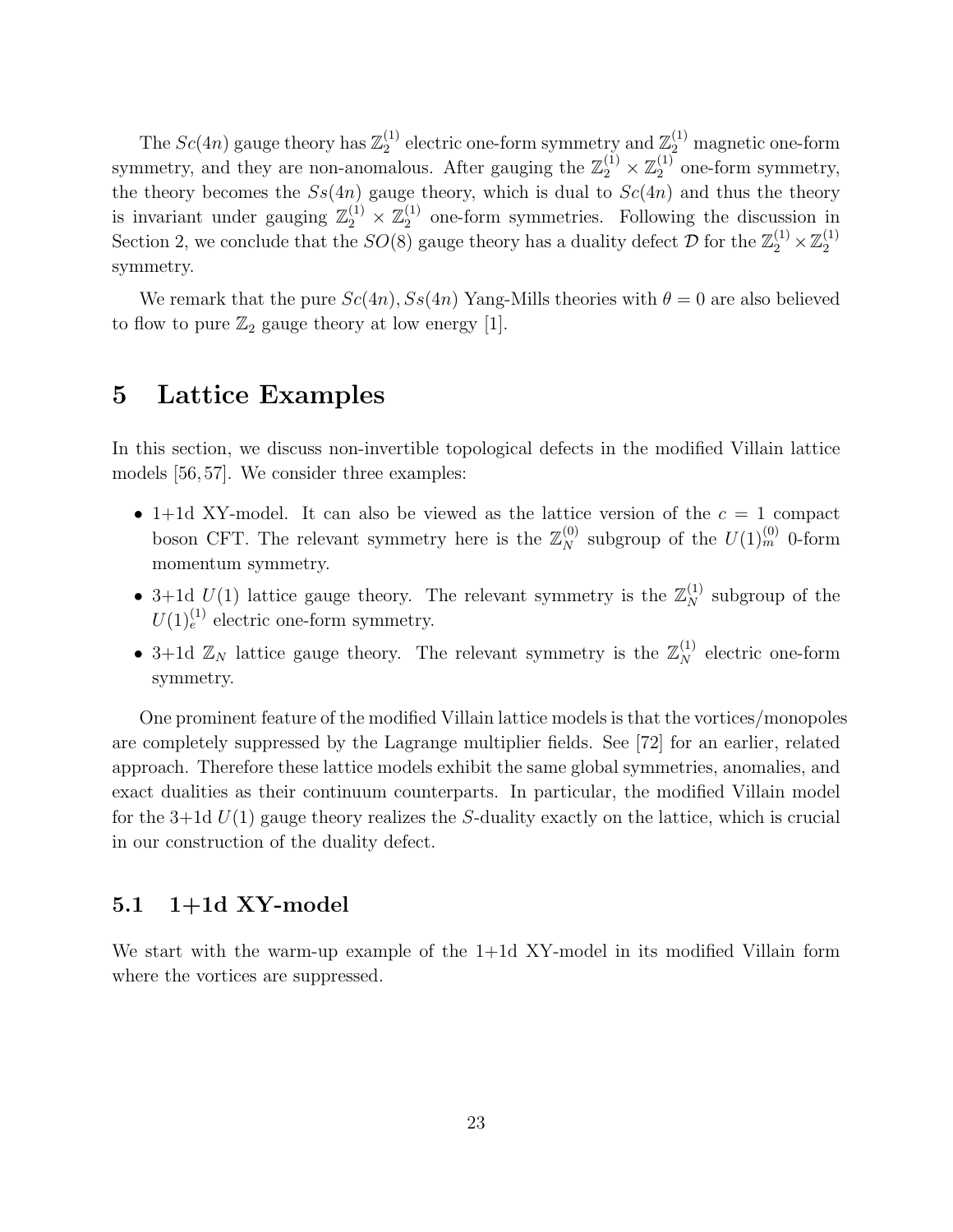#### <span id="page-24-0"></span>5.1.1 Modified Villain Model

We define the model on a 2-dimensional Euclidean square lattice. The modified Villain action for the XY-model is given by [\[56,](#page-38-10) [57\]](#page-39-0):

<span id="page-24-2"></span>
$$
\frac{R^2}{4\pi} \sum_{\text{link}} (\Delta \phi^{(0)} - 2\pi n^{(1)})^2 + i \sum_{\text{plaquette}} \tilde{\phi}^{(0)} \Delta n^{(1)}.
$$
 (5.1)

 $\phi^{(0)}$ ,  $\tilde{\phi}^{(0)}$  are real-valued fields on the sites and the dual sites, respectively.  $n^{(1)}$  is an integervalued gauge field on the links. The superscripts indicate the form degrees of various fields.  $\Delta$  is the differential operator on the lattice. It maps a field  $\lambda^{(p)}$  on the p-cells to a field  $\Delta\lambda^{(p)}$  on the  $(p+1)$ -cell, which is given by the oriented sum of  $\lambda^{(p)}$  on the boundary of the  $(p+1)$ -cell.

The theory is subject to the following gauge symmetries:

$$
\begin{aligned}\n\phi^{(0)} &\sim \phi^{(0)} + 2\pi k^{(0)}, \\
n^{(1)} &\sim n^{(1)} + \Delta k^{(0)}, \\
\tilde{\phi}^{(0)} &\sim \tilde{\phi}^{(0)} + 2\pi \tilde{k}^{(0)}.\n\end{aligned} \tag{5.2}
$$

.

 $k^{(0)}$  and  $\tilde{k}^{(0)}$  are integer-valued gauge parameters on the sites and the dual sites, respectively. The gauge symmetry effectively makes  $\phi^{(0)}$  and  $\tilde{\phi}^{(0)}$  2π-periodic. The Lagrange multiplier filed  $\tilde{\phi}^{(0)}$  sets the vorticity  $\Delta n^{(1)}$  to zero.

The theory realizes an exact T-duality that maps  $R \leftrightarrow 1/R$  and exchanges  $\phi^{(0)}$  and  $\tilde{\phi}^{(0)}$  [\[56,](#page-38-10) [57\]](#page-39-0). This can be seen by applying the Poisson resummation formula

<span id="page-24-4"></span>
$$
\sum_{n} \exp\left[-\frac{R^2}{4\pi}(\theta - 2\pi n)^2 + in\tilde{\theta}\right] = \frac{1}{R} \sum_{\tilde{n}} \exp\left[-\frac{1}{4\pi R^2}(\tilde{\theta} - 2\pi \tilde{n})^2 - \frac{i\theta}{2\pi}(2\pi \tilde{n} - \tilde{\theta})\right], \quad (5.3)
$$

to the sum over the integer  $n^{(1)}$ .

## <span id="page-24-1"></span> $\mathbf{5.1.2} \quad \mathbf{Gauging} \,\, \mathrm{a} \,\, \mathbb{Z}_N^{(0)} \,\, \mathbf{Symmetry}$

The theory has a  $U(1)_{m}^{(0)}$  0-form momentum symmetry which shifts  $\phi^{(0)}$  by a constant. One can gauge its  $\mathbb{Z}_N^{(0)}$  subgroup by coupling the theory to a dynamical  $\mathbb{Z}_N^{(0)}$  gauge theory in the following way:

<span id="page-24-3"></span>
$$
\frac{R^2}{4\pi} \sum_{\text{link}} \left( \Delta\phi^{(0)} - 2\pi n^{(1)} - \frac{2\pi}{N} \hat{n}^{(1)} \right)^2 + i \sum_{\text{plaquette}} \tilde{\phi}^{(0)} \left( \Delta n^{(1)} + \frac{1}{N} \Delta \hat{n}^{(1)} \right) + \frac{2\pi i}{N} \sum_{\text{plaquette}} \hat{m}^{(0)} \Delta \hat{n}^{(1)} \tag{5.4}
$$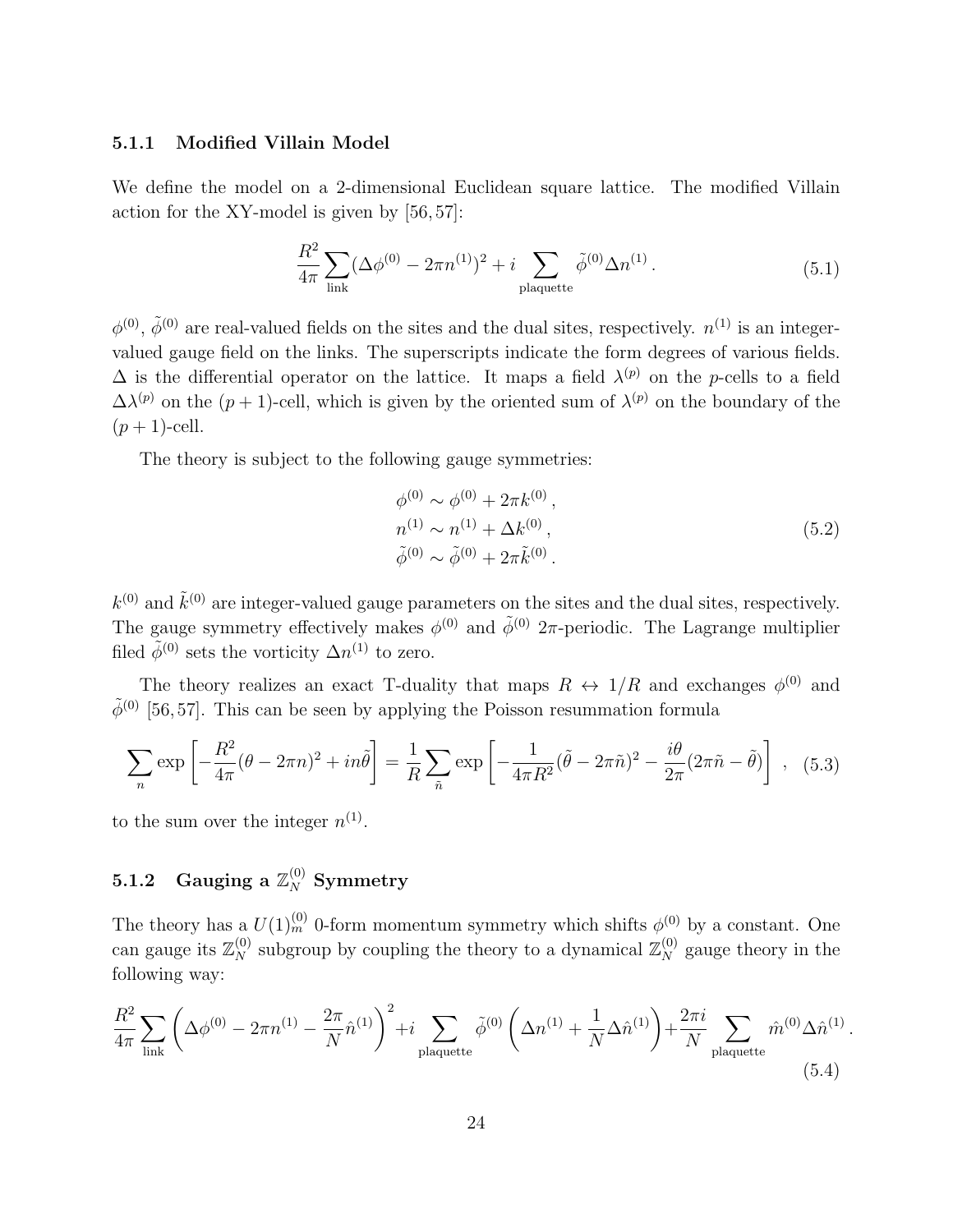The third term represents a  $\mathbb{Z}_N^{(0)}$  gauge theory in the presentation of [\[57\]](#page-39-0).  $\hat{n}^{(1)}$  is an integervalued field on the links, and  $\hat{m}^{(0)}$  is an integer-valued field on the dual sites whose equation of motion constrains  $\hat{n}^{(1)}$  to be a flat  $\mathbb{Z}_N$  gauge field. We have the modified gauge transformations:

$$
\phi^{(0)} \sim \phi^{(0)} + 2\pi k^{(0)} + \frac{2\pi q^{(0)}}{N},
$$
  
\n
$$
n^{(1)} \sim n^{(1)} + \Delta k^{(0)} - \ell^{(1)},
$$
  
\n
$$
\tilde{\phi}^{(0)} \sim \tilde{\phi}^{(0)} + 2\pi \tilde{k}^{(0)},
$$
  
\n
$$
\hat{n}^{(1)} \sim \hat{n}^{(1)} + \Delta q^{(0)} + N\ell^{(1)},
$$
  
\n
$$
\hat{m}^{(0)} \sim \hat{m}^{(0)} - \tilde{k}^{(0)} + N\tilde{q}^{(0)}.
$$
\n(5.5)

 $q^{(0)}$ ,  $\ell^{(1)}$  and  $\tilde{q}^{(0)}$  are integer-valued gauge parameters on the sites, the links and the dual sites, respectively.

Using the gauge parameters  $\ell^{(1)}, q^{(0)}$ , we can set  $n^{(1)}, \hat{m}^{(0)}$  to zero. We then redefine  $\varphi^{(0)} \equiv N\phi^{(0)}$  and  $\tilde{\varphi}^{(0)} \equiv \tilde{\phi}^{(0)}/N$  and obtain

$$
\frac{R^2}{4\pi N^2} \sum_{\text{links}} (\Delta \varphi^{(0)} - 2\pi \hat{n}^{(1)})^2 + i \sum_{\text{plaquette}} \tilde{\varphi}^{(0)} \Delta \hat{n}^{(1)}.
$$
 (5.6)

The new fields  $\varphi^{(0)}$  and  $\tilde{\varphi}^{(0)}$  are effectively 2 $\pi$ -periodic due to the residue gauge symmetry

<span id="page-25-1"></span>
$$
\varphi^{(0)} \sim \varphi^{(0)} + 2\pi q^{(0)}, \n\hat{n}^{(1)} \sim \hat{n}^{(1)} + \Delta q^{(0)}, \n\tilde{\varphi}^{(0)} \sim \tilde{\varphi}^{(0)} + 2\pi \tilde{q}^{(0)}.
$$
\n(5.7)

This is the modified Villain action at radius  $R/N$ . In particular, due to the T-duality, the model is self-dual under the gauging if  $R = \sqrt{N}$ .

#### <span id="page-25-0"></span>5.1.3 Topological Nature of the Gauging Interface

We can define an interface on the lattice by gauging the  $\mathbb{Z}_N$  symmetry only in half of the spacetime. We consider the picture as in Figure [7.](#page-26-0) To the left of the red line, we have the modified Villain XY-model [\(5.1\)](#page-24-2). To the right of the red line, we have the same theory coupled to a  $\mathbb{Z}_N^{(0)}$  gauge theory [\(5.4\)](#page-24-3). Along the red line, we impose the Dirichlet boundary condition for the  $\mathbb{Z}_N$  one-form gauge field, which amounts to setting

$$
\hat{n}^{(1)}| = q^{(0)}| = 0. \tag{5.8}
$$

We now show that this interface defined by the Dirichlet boundary condition is topological, even with the coupling to the XY fields. That is, the value of the partition function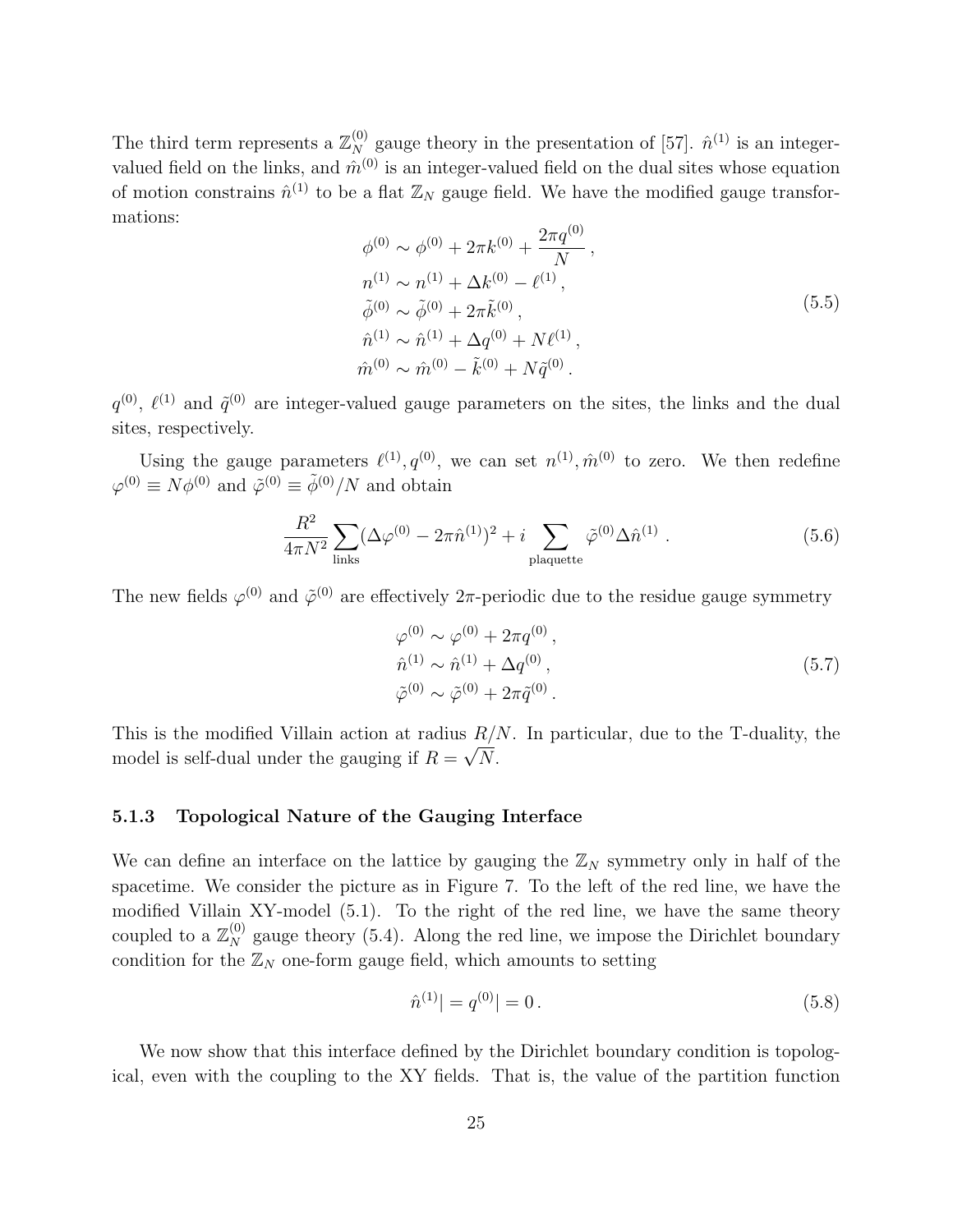

<span id="page-26-0"></span>Figure 7: The red and blue interfaces are defined by the Dirichlet boundary conditions of the  $\mathbb{Z}_N^{(0)}$  gauge fields. We can deform the red interface to the blue interface by integrating out  $\hat{m}_0$  and gauge fixing  $\hat{n}_1 = \hat{n}_2 = \hat{n}_3 = 0$ . Keeping track of the appropriate normalization factors, we find that this deformation is topological. Here we omit the superscripts that indicate the form degrees.

doesn't change under small deformations of the interface. To show this, we consider a slightly deformed interface which we depicted as a blue line in Figure [7.](#page-26-0) We now compare the values of the two corresponding partition functions,  $\mathcal{Z}_{red}$  and  $\mathcal{Z}_{blue}$ .

Compared to  $\mathcal{Z}_{blue}$ ,  $\mathcal{Z}_{red}$  includes more fields and more gauge parameters as labeled in Figure [7.](#page-26-0) This leads to an additional normalization factor of

$$
\frac{1}{N^{\text{number of }\hat{m}}} \times \frac{1}{N^{\text{number of }q}} = \frac{1}{N} \times \frac{1}{N^2} , \qquad (5.9)
$$

where this normalization factor is explained in Appendix [A.](#page-33-0)

We can reduce  $\mathcal{Z}_{red}$  to  $\mathcal{Z}_{blue}$  by the following steps. Since the field  $\hat{m}_0$  is not coupled to the matter fields, we can integrate out the extra  $\hat{m}_0$  in Figure [7.](#page-26-0) This generates a factor of N and constrains  $\hat{n}_3 = -\hat{n}_1 - \hat{n}_2$ . Next, we set  $\hat{n}_1 = \hat{n}_2 = 0$  using the gauge symmetry

$$
\hat{n}_1 \sim \hat{n}_1 + \hat{k}_1, \n\hat{n}_2 \sim \hat{n}_2 + \hat{k}_2 - \hat{k}_1.
$$
\n(5.10)

There is a factor of  $N^2$  coming from the volume of the gauge group that we gauge fixed. Putting everything together, the red interface is deformed into the blue one and the partition functions are related by

$$
\mathcal{Z}_{\text{red}} = \frac{1}{N} \times \frac{1}{N^2} \times N \times N^2 \times \mathcal{Z}_{\text{blue}} = \mathcal{Z}_{\text{blue}}.
$$
 (5.11)

We conclude that this interface in the modified Villain version of the XY model is topological. This essentially follows from the fact that the  $\mathbb{Z}_N^{(0)}$  gauge field  $\hat{n}^{(1)}$  is flat.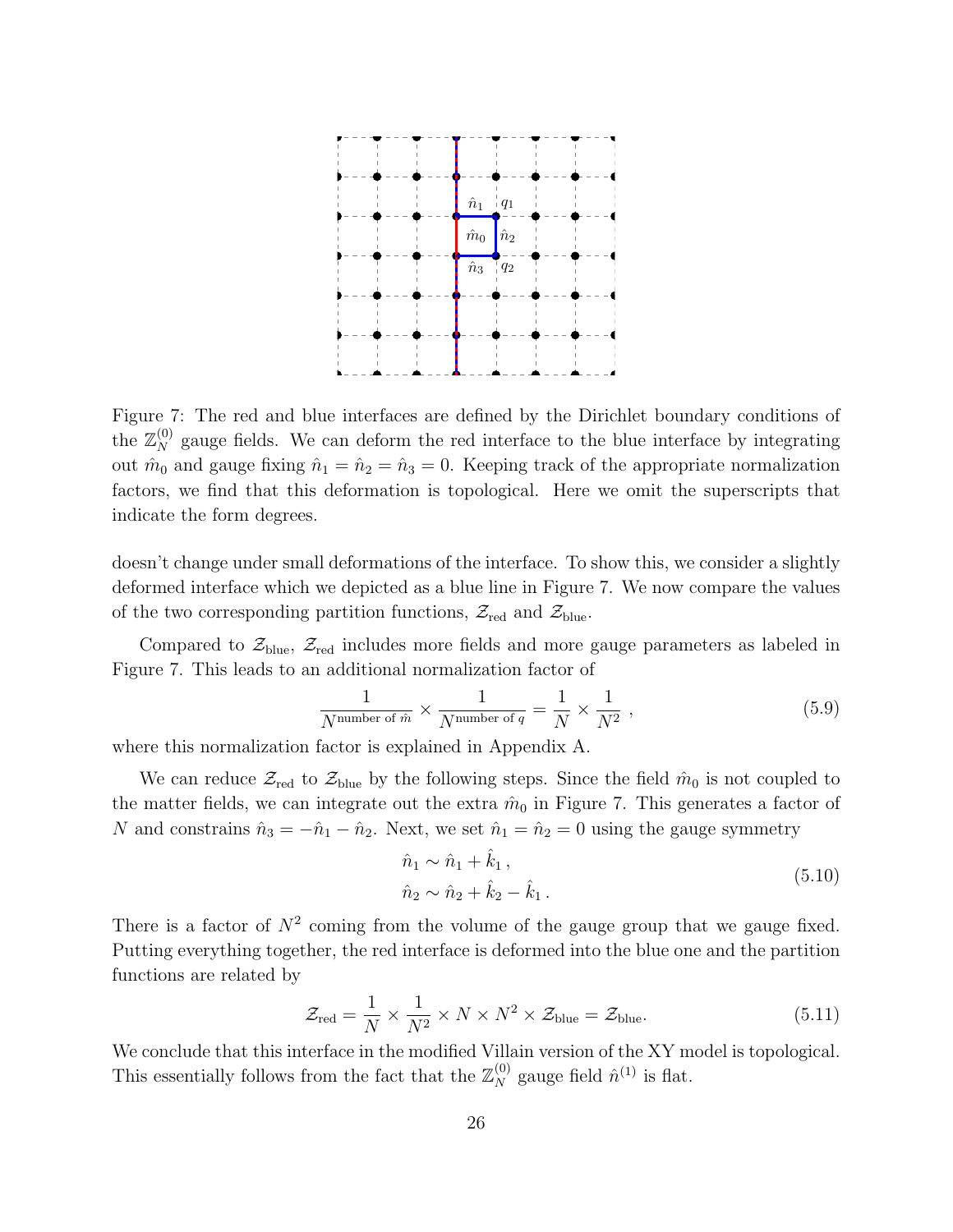#### <span id="page-27-0"></span>5.1.4 Duality Defect as a Chern-Simons Coupling

When  $R = \sqrt{N}$ , the theories on the two sides of the interface are isomorphic to each other. In this case, the topological interface defines a non-invertible topological defect, i.e. the duality defect as discussed in Section [2,](#page-6-0) in a single theory. Consider the duality defect along the red line in Figure [7.](#page-26-0) In order to describe the duality defect more explicitly, we perform the Poisson resummation [\(5.3\)](#page-24-4) on the right-hand side of the interface. We start from the action [\(5.4\)](#page-24-3) in the right half-space, gauge away n and  $\hat{m}$  using the gauge symmetries, and redefine the variables. In the right half-space, this gives us

$$
\frac{1}{4\pi N} \sum_{\text{link}} (\Delta \varphi^{(0)} - 2\pi \hat{n}^{(1)})^2 + i \sum_{\text{link}} \hat{n}^{(1)} \Delta \tilde{\varphi}^{(0)} - iN \sum_{\text{defect}} n^{(1)} \tilde{\varphi}^{(0)},\tag{5.12}
$$

with the gauge symmetry [\(5.7\)](#page-25-1). The third term is a boundary term localized along the defect.

Now, we perform the Poisson resummation [\(5.3\)](#page-24-4) for the sum of  $\hat{n}^{(1)}$  and obtain

$$
\frac{N}{4\pi} \sum (\Delta \tilde{\varphi}^{(0)} - 2\pi \tilde{n}^{(1)})^2 - \frac{i}{2\pi} \sum \Delta \varphi^{(0)} (2\pi \tilde{n}^{(1)} - \Delta \tilde{\varphi}^{(0)}) - iN \sum_{\text{defect}} n^{(1)} \tilde{\varphi}^{(0)}.
$$
 (5.13)

Summing by parts in the second term then brings us to the theory at  $R = \sqrt{N}$  defined on the dual lattice, plus a boundary term localized along the defect (as depicted in Figure [8\)](#page-28-0), which is given by

<span id="page-27-3"></span>
$$
-\frac{iN}{2\pi} \sum_{\text{defect}} \left[ \phi^{(0)} (\Delta \tilde{\varphi}^{(0)} - 2\pi \tilde{n}^{(1)}) + 2\pi n^{(1)} \tilde{\varphi}^{(0)} \right],\tag{5.14}
$$

where we have used  $\varphi^{(0)} = N\phi^{(0)}$  on the defect. In the continuum limit, it reduces to the 0+1d Chern-Simons coupling in the continuum action [\(4.3\)](#page-18-3).

## <span id="page-27-1"></span>5.2  $3+1d$   $U(1)$  Gauge Theory

We next move on to the modified Villain lattice action of the  $3+1d U(1)$  gauge theory. Using the S-duality that is realized explicitly on the lattice, we will construct the duality defect on the lattice.

#### <span id="page-27-2"></span>5.2.1 Modified Villain Model

The theory is defined on a 4-dimensional Euclidean hypercube lattice. The modified Villain action is given by

$$
\frac{1}{g^2} \sum_{2\text{cell}} (\Delta A^{(1)} - 2\pi n^{(2)})^2 + i \sum_{3\text{cell}} \tilde{A}^{(1)} \Delta n^{(2)}.
$$
 (5.15)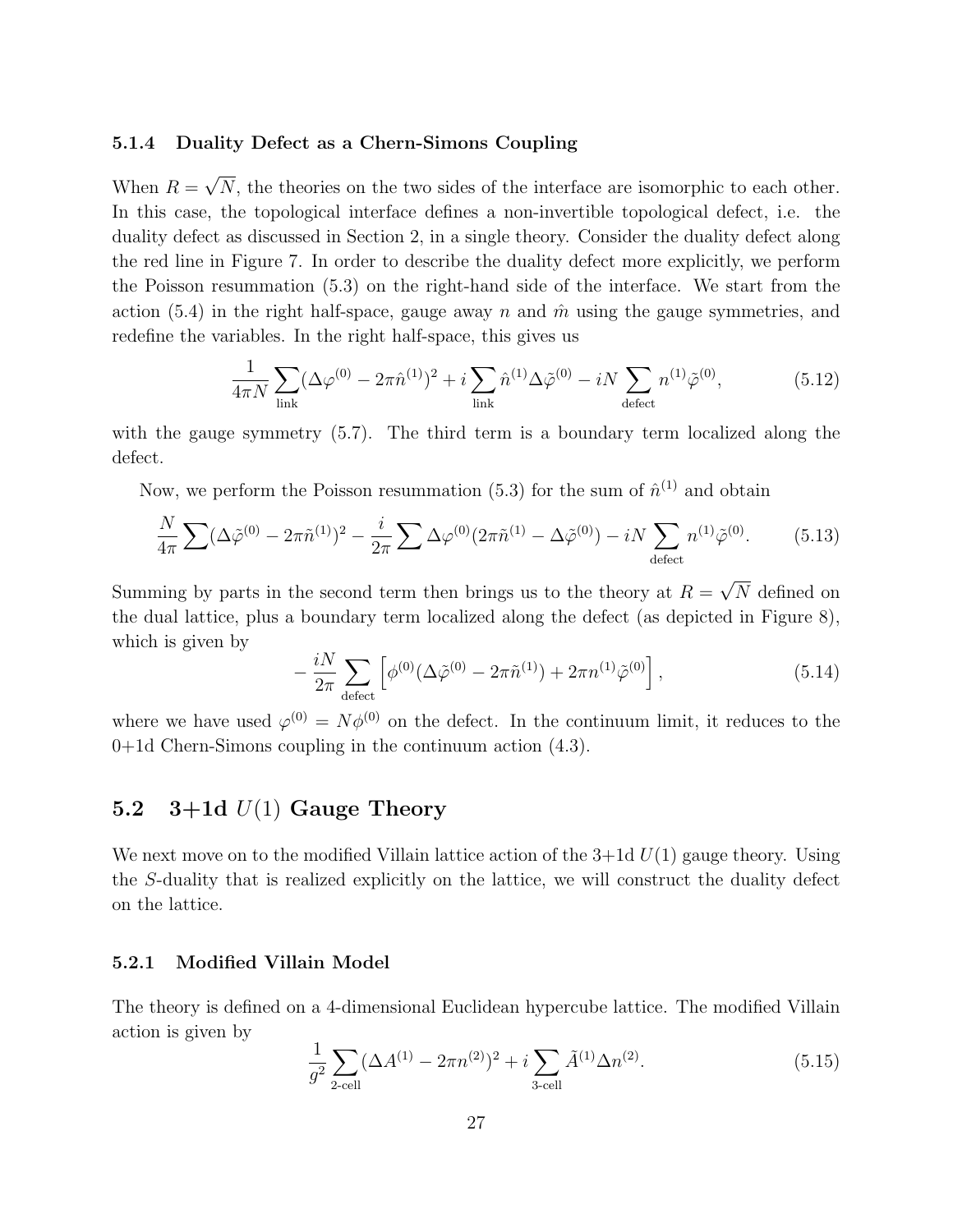

<span id="page-28-0"></span>Figure 8: Duality defect is inserted along a cut between a lattice and its dual lattice. Fields along the cut are coupled by the blue dots as in [\(5.14\)](#page-27-3).

 $A^{(1)}$  and  $\tilde{A}^{(1)}$  are real-valued one-form gauge fields on the links and the dual links respectively, and  $n^{(2)}$  is an integer-valued two-form gauge field on the plaquette. We have the gauge transformations

$$
A^{(1)} \sim A^{(1)} + \Delta \alpha^{(0)} + 2\pi k^{(1)},
$$
  
\n
$$
n^{(2)} \sim n^{(2)} + \Delta k^{(1)},
$$
  
\n
$$
\tilde{A}^{(1)} \sim \tilde{A}^{(1)} + \Delta \tilde{\alpha}^{(0)} + 2\pi \tilde{k}^{(1)},
$$

where  $\alpha^{(0)}$  and  $\tilde{\alpha}^{(0)}$  are real-valued gauge parameters on the sites and the dual sites, and  $k^{(1)}$  and  $\tilde{k}^{(1)}$  are integer-valued gauge parameters on the links and the dual links. The gauge symmetry effectively makes  $A^{(1)}$  and  $\tilde{A}^{(1)}$  compact  $U(1)$  gauge fields.

Analogous to the XY-model case, the theory exhibits an exact self-duality which can be seen by performing the Poisson resummation [\(5.3\)](#page-24-4) for  $n^{(2)}$  [\[56,](#page-38-10) [57\]](#page-39-0). Under the duality,  $4\pi/g^2 \leftrightarrow g^2/4\pi$ , and  $A^{(1)}$  and  $\tilde{A}^{(1)}$  are exchanged. This is the lattice version of the S-duality of the continuum  $U(1)$  gauge theory.

The theory has a  $U(1)_{e}^{(1)}$  electric one-form symmetry which shifts  $A^{(1)}$  by a flat one-form gauge field. One can gauge the  $\mathbb{Z}_N^{(1)}$  subgroup of this symmetry. The resulting theory is still a modified Villain lattice model of the  $U(1)$  gauge theory, but with a new coupling  $g^2 = g^2 N^2$ . Combined with the S-duality, we see that at the special point  $4\pi/g^2 = N$ , the model is self-dual under this gauging. Hence it admits the corresponding duality defect.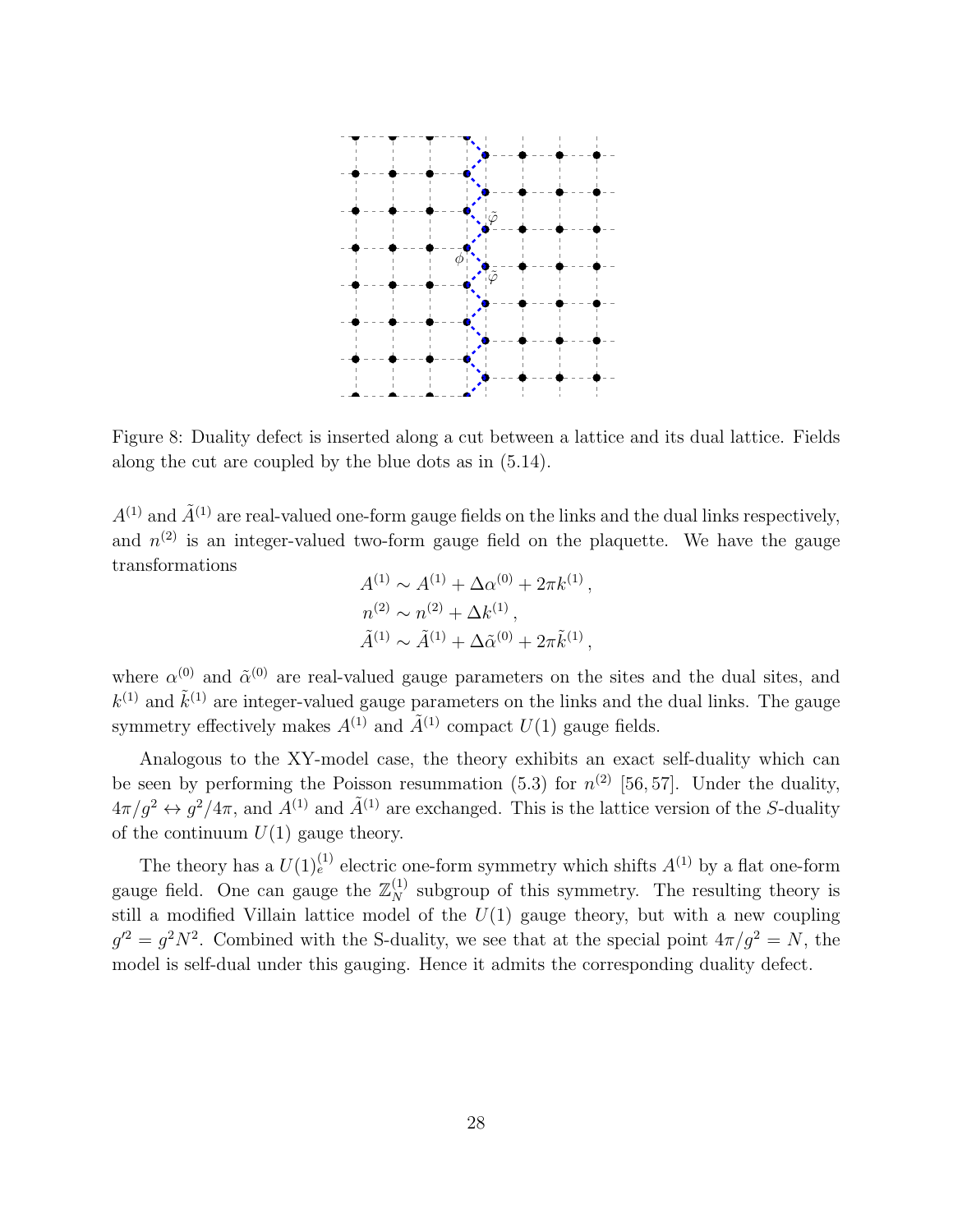#### <span id="page-29-0"></span>5.2.2 Duality Defect as a Chern-Simons Coupling

We now focus on the theory at  $4\pi/g^2 = N$ . The duality defect can be constructed by gauging the  $\mathbb{Z}_N^{(1)}$  one-form symmetry in only half of the spacetime. Along the defect, we impose the topological boundary condition for the dynamical two-form field  $\hat{n}^{(2)}$  = 0.

The Euclidean action for the whole system is

$$
\frac{N}{4\pi} \sum_{2\text{-cell}} (\Delta A_L^{(1)} - 2\pi n_L^{(2)})^2 + i \sum_{3\text{-cell}} \tilde{A}_L^{(1)} \Delta n_L^{(2)} \n+ \frac{N}{4\pi} \sum_{2\text{cell}} \left( \Delta \tilde{B}_R^{(1)} - 2\pi \tilde{n}_R^{(2)} - \frac{2\pi}{N} \hat{n}_R^{(2)} \right)^2 + i \sum_{3\text{cell}} B_R^{(1)} \Delta \left( \tilde{n}_R^{(2)} + \frac{1}{N} \hat{n}_R^{(2)} \right) + \frac{2\pi i}{N} \sum_{3\text{cell}} \hat{m}_R^{(1)} \Delta \hat{n}_R^{(2)}.
$$
\n(5.16)

Fields with subscript  $L$  and  $R$  live on the left-hand and the right-hand side of the duality defect, respectively.  $A_L^{(1)}$  $\tilde{B}_R^{(1)}, \tilde{B}_R^{(1)}$  $\tilde{A}_L^{(1)}$  and  $\tilde{A}_L^{(1)}$  $L^{(1)}$ ,  $B_R^{(1)}$  are real-valued one-form gauge fields on links and dual links, respectively.  $n_L^{(2)}$  $_L^{(2)}, \tilde{n}_R^{(2)}$  $\overset{(2)}{R},\overset{\hat{n}}{n}_R^{(2)}$  $R^{(2)}$  are integer-valued two-form gauge field on the plaquettes, and  $\hat{m}_R^{(1)}$  $\mathbb{R}^{(1)}$  is an integer-valued one-form gauge field on the dual links whose equation of motion constrains  $\hat{n}_R^{(2)}$  $\mathcal{L}_{R}^{(2)}$  to be a flat  $\mathbb{Z}_{N}$  two-form gauge field. Along the duality defect, we have  $A_L^{(1)}$  $\left| \begin{smallmatrix} (1) \ L \end{smallmatrix} \right| = \tilde{B}_R^{(1)}$  $\binom{1}{R}, n_L^{(2)}$  $\binom{2}{L} = \tilde{n}_R^{(2)}$  $\hat{n}^{(2)}$  and  $\hat{n}^{(2)}$  = 0.

The theory has the gauge symmetry

$$
A_L^{(1)} \sim A_L^{(1)} + \Delta \alpha_L^{(0)} + 2\pi k_L^{(1)}, \qquad \tilde{B}_R^{(1)} \sim \tilde{B}_R^{(1)} + \Delta \tilde{\alpha}_R^{(0)} + 2\pi \tilde{q}_R^{(1)} + \frac{2\pi}{N} \tilde{k}_R^{(1)},
$$
  
\n
$$
n_L^{(2)} \sim n_L^{(2)} + \Delta k_L^{(1)}, \qquad \tilde{n}_R^{(2)} \sim \tilde{n}_R^{(2)} + \Delta \tilde{q}_R^{(1)} - \ell_R^{(2)},
$$
  
\n
$$
\tilde{A}_L^{(1)} \sim \tilde{A}_L^{(1)} + \Delta \tilde{\alpha}_L^{(0)} + 2\pi \tilde{k}_L^{(1)}, \qquad B_R^{(1)} \sim B_R^{(1)} + \Delta \alpha_R^{(0)} + 2\pi q_R^{(1)},
$$
  
\n
$$
\hat{n}_R^{(2)} \sim \hat{n}_R^{(2)} + \Delta \tilde{k}_R^{(1)} + N \ell_R^{(2)}, \qquad \hat{m}_R^{(1)} \sim \hat{m}_R^{(1)} - q_R^{(1)} + N k_R^{(1)}, \qquad (5.17)
$$

where  $\alpha_L^{(0)}$  $_L^{(0)}, \tilde{\alpha}_R^{(0)}$  $\tilde{\alpha}_L^{(0)}$  and  $\tilde{\alpha}_L^{(0)}$  $\overset{(0)}{L}, \overset{(0)}{\alpha_R^{(0)}}$  $R_{R}^{(0)}$  are real-valued gauge parameters on the sites and the dual sites respectively,  $k_L^{(1)}$  $\tilde{k}_L^{(1)}, \tilde{k}_R^{(1)}$  $\tilde{q}_R^{(1)}, \tilde{q}_R^{(1)}$  $\tilde{k}_L^{(1)}$  and  $\tilde{k}_L^{(1)}$  $\hat{h}_L^{(1)}, \hat{k}_R^{(1)}, q_R^{(1)}$  $R_{R}^{(1)}$  are integer-valued gauge parameters on the links and dual links, and  $\ell_R^{(1)}$  $R<sup>(1)</sup>$  is an integer-valued gauge parameter on the plaquettes.

Using the gauge parameter  $q_R^{(1)}$  $\ell_R^{(1)}$  and  $\ell_R^{(2)}$  $\hat{n}_R^{(2)}$ , we can gauge fix  $\hat{m}_R^{(1)} = 0$  and  $\tilde{n}_R^{(2)} = 0$  except along the defects. Next we redefine the compact  $U(1)$  gauge fields  $A_R^{(1)} = B_R^{(1)}$  $\tilde{A}_R^{(1)}/N$ ,  $\tilde{A}_R^{(1)} =$  $N \tilde{B}_R^{(1)}$  $\hat{R}^{(1)}$  and apply the Poisson resummation formula to the sum of  $\hat{n}_R^{(2)}$  $R^{(2)}$ . This gives us

<span id="page-29-1"></span>
$$
\frac{N}{4\pi} \sum_{2\text{cell}} \left( \Delta A_L^{(1)} - 2\pi n_L^{(2)} \right)^2 + i \sum_{3\text{cell}} \tilde{A}_L^{(1)} \Delta n_L^{(2)} + \frac{N}{4\pi} \sum_{2\text{cell}} \left( \Delta A_R^{(1)} - 2\pi n_R^{(2)} \right)^2 + i \sum_{3\text{cell}} \tilde{A}_R^{(1)} \Delta n_R^{(2)} + \frac{iN}{2\pi} \sum_{\text{defect}} \left[ A_L^{(1)} \left( \Delta A_R^{(1)} - 2\pi n_R^{(2)} \right) - 2\pi A_R^{(1)} n_L^{(2)} \right]
$$
\n
$$
(5.18)
$$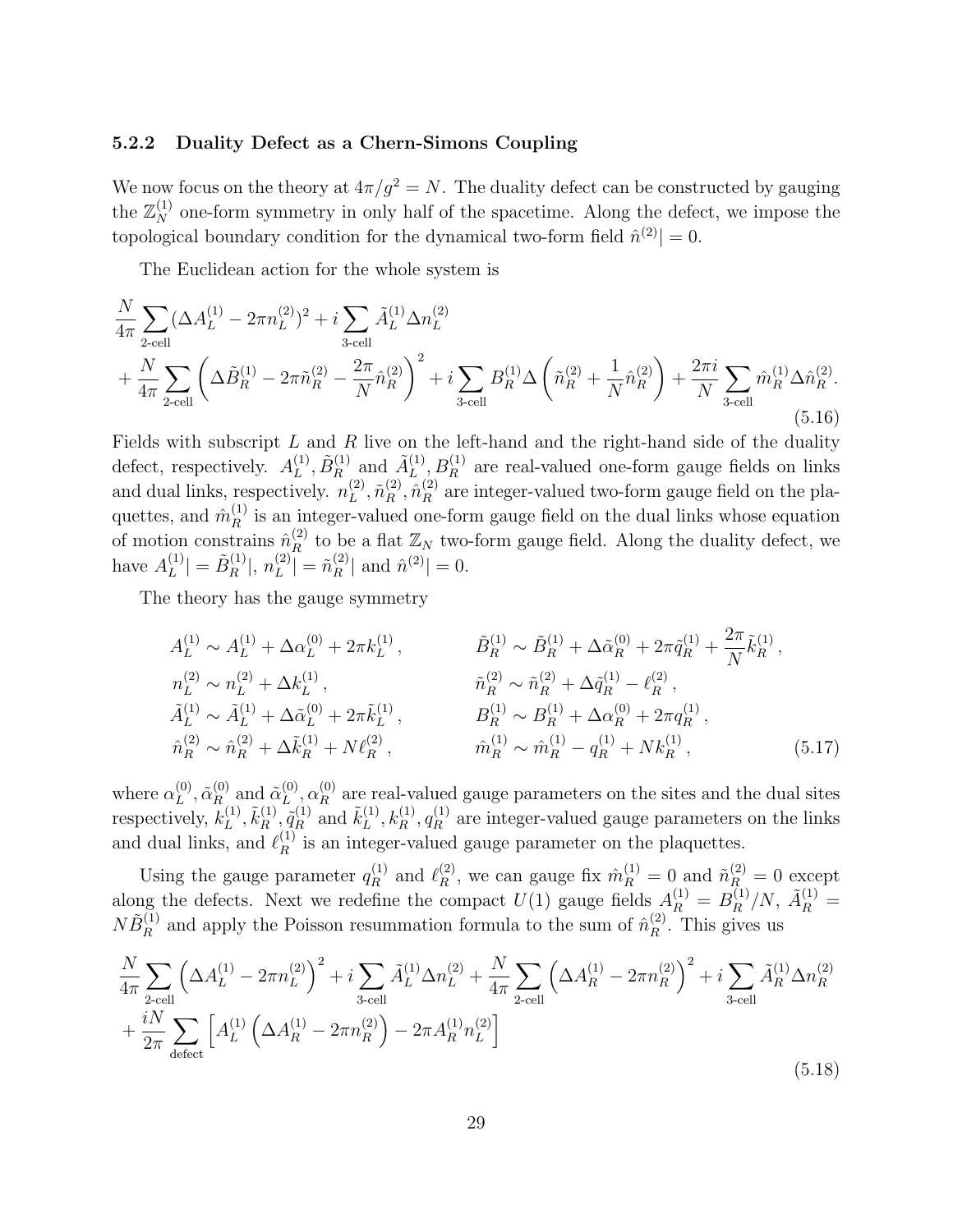To the left and to the right of the duality defect, we have the modified Villain action of the  $U(1)$  gauge theory on the lattice and the dual lattice, respectively. The fields on the two sides are coupled through the third term along the defect. In the continuum limit, this coupling [\(5.18\)](#page-29-1) becomes the Chern-Simons coupling in [\(4.10\)](#page-20-2).

## <span id="page-30-0"></span>5.3 3+1d  $\mathbb{Z}_N$  Lattice Gauge Theory

In this subsection, we discuss the 3+1d  $\mathbb{Z}_N$  lattice gauge theory in the Villain formulation [\[73,](#page-40-0) [74,](#page-40-1) [57\]](#page-39-0). We review the Kramers-Wannier-like duality of the lattice model: the lattice model at weak coupling is dual to the one at strong coupling, but with an additional coupling to a topological  $\mathbb{Z}_N^{(1)}$  two-form gauge theory. Therefore, at the self-dual coupling, the  $\mathbb{Z}_N$ lattice model is invariant under gauging the  $\mathbb{Z}_N^{(1)}$  one-form symmetry, which implies that there is a duality defect.

In the case of the  $\mathbb{Z}_2$  lattice gauge theory, we check that the expected phase at the self-dual point is consistent with our general theorems in Section [3.](#page-13-0)

Our Villain lattice model can be viewed as a complementary lattice realization of the duality defect to [\[47\]](#page-38-6). More specifically, the duality defect in our construction is realized as a Chern-Simons coupling between the  $\mathbb{Z}_N$  gauge fields from the two sides.

#### <span id="page-30-1"></span>5.3.1 Villain Model

We will follow closely the exposition in Appendix C.2 of [\[57\]](#page-39-0). The theory is defined on a 4-dimensional Euclidean hypercube lattice. On each link, there is an integer one-form gauge field  $m^{(1)}$  and on each plaquette, there is an integer two-form gauge field  $n^{(2)}$ . The Villain action is

<span id="page-30-2"></span>
$$
\frac{\beta}{2} \sum_{\text{plaquette}} \left( \Delta m^{(1)} - N n^{(2)} \right)^2 \tag{5.19}
$$

It has the gauge symmetry

$$
m^{(1)} \sim m^{(1)} + \Delta \ell^{(0)} + N k^{(1)},
$$
  
\n
$$
n^{(2)} \sim n^{(2)} + \Delta k^{(1)},
$$
\n(5.20)

where  $\ell^{(0)}$  and  $k^{(1)}$  are integer gauge parameters on the sites and the links respectively. The theory has an electric  $\mathbb{Z}_N$  one-form global symmetry, which shifts  $m^{(1)}$  by a flat integer one-form field.

In the limit  $\beta \to \infty$ , the theory becomes a topological  $\mathbb{Z}_N^{(1)}$  lattice two-form gauge theory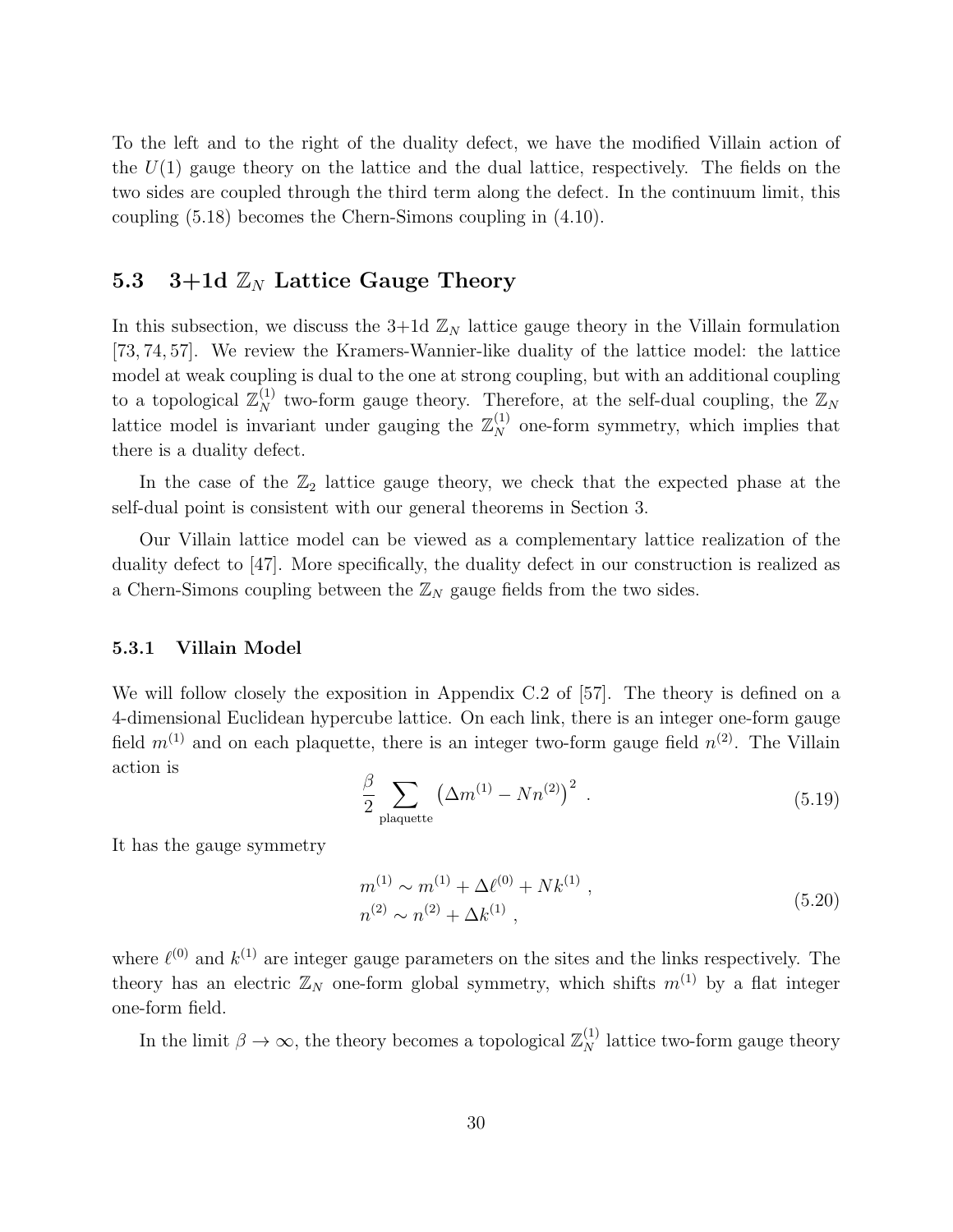[\[75,](#page-40-2) [62,](#page-39-4) [57\]](#page-39-0), described by the action

<span id="page-31-0"></span>
$$
\frac{2\pi i}{N} \sum_{\text{link}} m^{(1)} \Delta \tilde{n}^{(2)} \tag{5.21}
$$

where  $\tilde{n}^{(2)}$  is an integer-valued field with the integer gauge symmetry

$$
\tilde{n}^{(2)} \sim \tilde{n}^{(2)} + \Delta \tilde{k}^{(1)} + N \tilde{q}^{(2)} . \tag{5.22}
$$

Alternatively, it can also be viewed as an ordinary topological  $\mathbb{Z}_N^{(0)}$  one-form gauge theory.

We can dualize the theory [\(5.19\)](#page-30-2) by performing Poisson resummation [\(5.3\)](#page-24-4) to  $n^{(2)}$ . It leads to the action

$$
\frac{4\pi^2}{2\beta N^2} \sum_{\text{plaquette}} \left(\tilde{n}^{(2)}\right)^2 + \frac{2\pi i}{N} \sum_{\text{link}} m^{(1)} \Delta \tilde{n}^{(2)} ,\qquad (5.23)
$$

where  $\tilde{n}^{(2)}$  is an integer field on the dual plaquette. We can introduce new gauge symmetries together with Stueckelberg fields, and write the action as

$$
\frac{4\pi^2}{2\beta N^2} \sum_{\text{plaquette}} \left(\Delta \tilde{m}^{(1)} - N \hat{n}^{(2)} - \tilde{n}^{(2)}\right)^2 + \frac{2\pi i}{N} \sum_{\text{link}} m^{(1)} \Delta \tilde{n}^{(2)}.
$$
 (5.24)

with the integer gauge symmetry

$$
\tilde{m}^{(1)} \sim \tilde{m}^{(1)} + \Delta \tilde{\ell}^{(0)} + \tilde{k}^{(1)},
$$
\n
$$
\hat{n}^{(2)} \sim \hat{n}^{(2)} - \tilde{q}^{(2)},
$$
\n
$$
\tilde{n}^{(2)} \sim \tilde{n}^{(2)} + \Delta \tilde{k}^{(1)} + N \tilde{q}^{(2)},
$$
\n
$$
m^{(1)} \sim m^{(1)} + \Delta \ell^{(0)} + N k^{(1)}.
$$
\n(5.25)

Thus, we see that the duality maps the 3+1d  $\mathbb{Z}_N$  lattice gauge theory with coupling  $\beta$ to another one with  $4\pi^2/\beta N^2$  that couples to a topological  $\mathbb{Z}_N^{(1)}$  two-form gauge theory [\(5.21\)](#page-31-0) [\[55,](#page-38-8) [76](#page-40-3)[–78,](#page-40-4) [73,](#page-40-0) [74\]](#page-40-1). (See also [\[62,](#page-39-4) [57\]](#page-39-0) for recent discussions). The latter coupling is equivalent to gauging the  $\mathbb{Z}_N^{(1)}$  one-form symmetry of the  $\mathbb{Z}_N$  lattice gauge theory.

In particular, at the self-dual point  $\beta = 2\pi/N$ , the lattice model is invariant under gauging the  $\mathbb{Z}_N$  one-form global symmetry. From our discussion in Section [2,](#page-6-0) it follows that the  $\mathbb{Z}_N$  lattice gauge theory has a duality defect at  $\beta = 2\pi/N$ .

In Appendix [B,](#page-34-0) we discuss the gauging of the one-form symmetry in the  $\mathbb{Z}_2$  lattice gauge theory from a Hamiltonian formalism to arrive at a similar conclusion.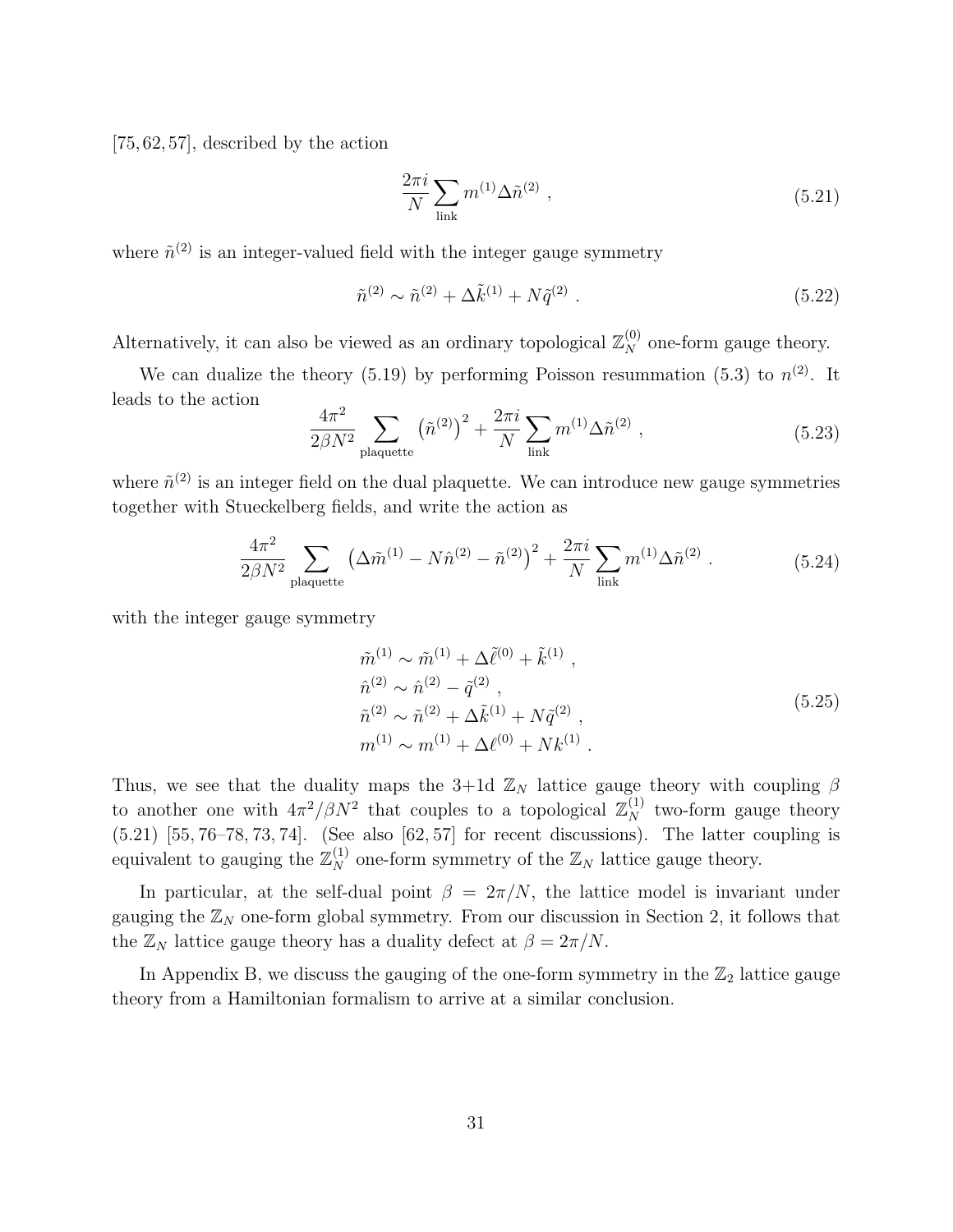#### <span id="page-32-0"></span>5.3.2 Duality Defect as a Chern-Simons Coupling

We now focus on the theory at the self-dual point  $\beta = 2\pi/N$ . Following a similar analysis as in Sections [5.1.4](#page-27-0) and [5.2.2,](#page-29-0) the duality defect, which divides the spacetime lattice into two halves, can be described as follows:

$$
\frac{\pi}{N} \sum_{\text{plaquette}} \left( \Delta m_L^{(1)} - N n_L^{(2)} \right)^2 + \frac{\pi}{N} \sum_{\text{plaquette}} \left( \Delta m_R^{(1)} - N n_R^{(2)} \right)^2 + \frac{2\pi i}{N} \sum_{\text{defect}} m_L^{(1)} \Delta m_R^{(1)}.
$$
 (5.26)

Here the subscripts  $L, R$  indicate that the corresponding fields are on the left- or right-hand side of the duality defect. The lattice  $\mathbb{Z}_N$  gauge theory is defined on the original lattice on the left-hand side of the duality defect, and on the dual lattice on the other side. Along the defect, the fields from the two sides are coupled by a Chern-Simons term.

To proceed, we first recall the theorem in Section [3:](#page-13-0) Consider a general system that is invariant under gauging a  $\mathbb{Z}_2^{(1)}$  $_2^{(1)}$  one-form symmetry. We proved that its low-energy phase (which we assumed is described by a relativistic QFT) cannot be trivially gapped. We now apply this theorem to the  $\mathbb{Z}_2$  lattice gauge theory (which is a bosonic system).

The  $\mathbb{Z}_2$  lattice gauge theory has a phase transition between the confined and the deconfined phase. Numerics [\[79\]](#page-40-5) suggests that the transition is first-order, where the trivial, confined vacuum has the same energy as the vacuum supporting the continuum  $\mathbb{Z}_2$  gauge theory.<sup>[16](#page-32-1)</sup> This is indeed consistent with our theorem as the IR phase is not trivially gapped.<sup>[17](#page-32-2)</sup>

## Acknowledgements

We are grateful to M. Cheng, D. Freed, J. Kaidi, A. Kapustin, M. McLean, K. Ohmori, S. Seifnashri, C. Teleman, R. Thorngren, and Y. Wang for helpful conversations. We would also like to thank J. Kaidi, K. Ohmori, and Y. Zheng for the coordinated submission. CC is supported by the US Department of Energy DE-SC0021432 and the Simons Collaboration on Global Categorical Symmetries. PSH is supported by the Simons Collaboration on Global Categorical Symmetries. HTL is supported in part by a Croucher fellowship from the Croucher Foundation, the Packard Foundation and the Center for Theoretical Physics at MIT. The authors of this paper were ordered alphabetically.

<span id="page-32-2"></span><span id="page-32-1"></span><sup>16</sup>We thank Meng Cheng for discussions on this point.

<sup>&</sup>lt;sup>17</sup>Recently, it was numerically shown that the  $\mathbb{Z}_2^{(1)}$  one-form symmetry at the 2+1d Ising model is spontaneously broken at the transition point [\[80\]](#page-40-6). This is consistent with the expectation from the CFT at the second-order transition. Indeed, we expect the disorder line to be described by a conformal line that exhibits perimeter law [\[81,](#page-40-7) [82\]](#page-40-8).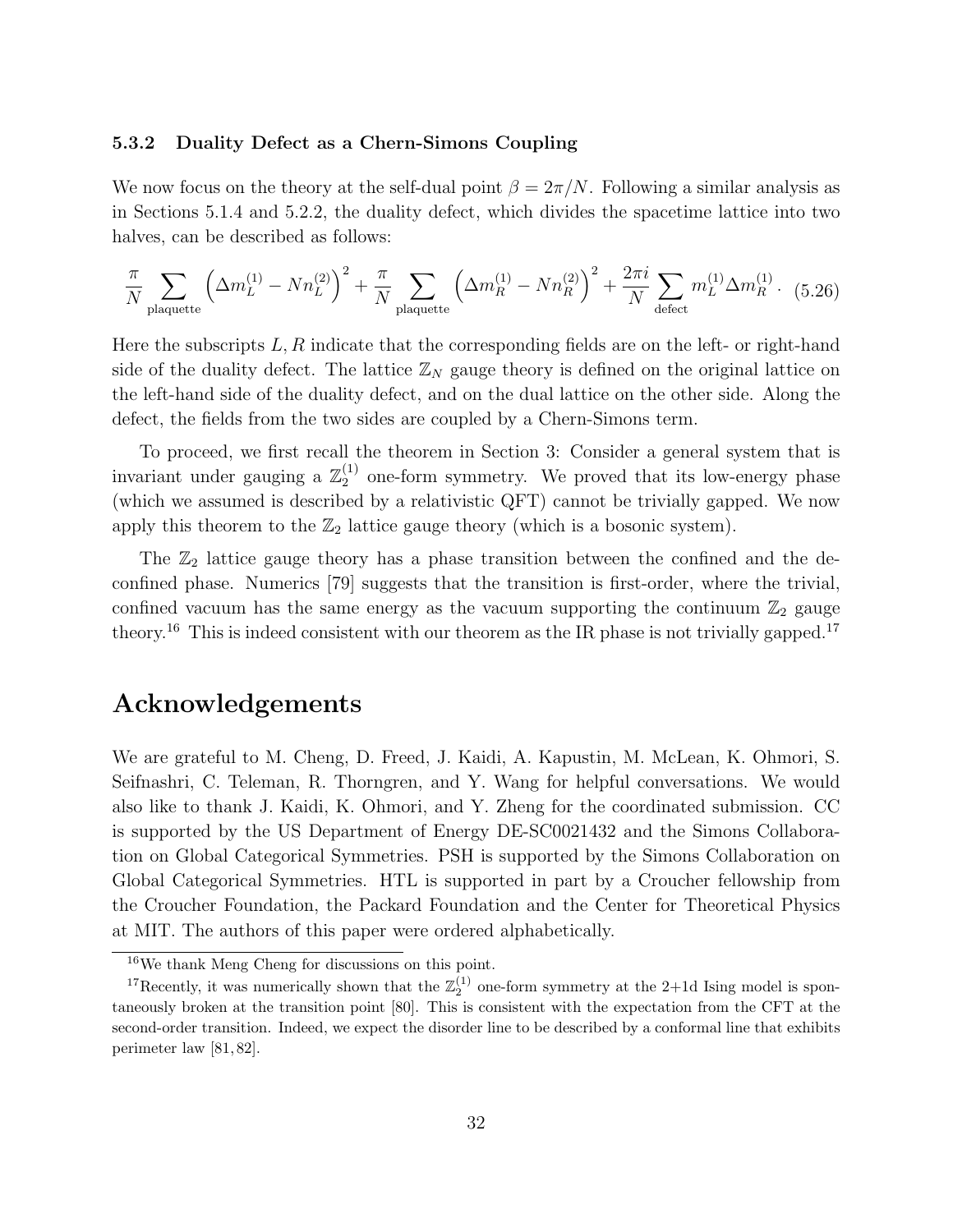# <span id="page-33-0"></span> ${\mathbf A} \quad {\rm Topological\; Lattice\; } \mathbb{Z}_N^{(q)} \; {\rm Gauge\; Theory}$

Consider the  $(q + 1)$ -form  $\mathbb{Z}_N$  topological lattice gauge theory in the presentation of [\[57\]](#page-39-0):

$$
S = \frac{2\pi i}{N} \sum_{(q+2)\text{-cell}} b^{(d-q-2)} \Delta a^{(q+1)}.
$$
 (A.1)

Here  $a^{(q+1)}$  are  $\mathbb{Z}_N$ -valued gauge fields on the  $(q+1)$ -cells, and  $b^{(d-q-2)}$  are  $\mathbb{Z}_N$ -valued gauge fields on the dual  $(d - q - 2)$ -cells.

Define

$$
\#i \equiv \text{number of } i\text{-cells.} \tag{A.2}
$$

The normalization for the partition function is

$$
\mathcal{Z} = \frac{1}{N^{\#(q+2)}} \times \frac{N^{(\#(q-1)+\#(q-3)+\cdots)}}{N^{(\#q+\#(q-2)+\cdots)}} \sum_{\{a,b\}} \exp\left(\frac{2\pi i}{N} \sum_{(q+2)\text{-cell}} b^{(d-q-2)} \Delta a^{(q+1)}\right). \tag{A.3}
$$

Changing the role of  $a$  and  $b$  in the normalization amounts to choosing a different Euler counterterm. On an arbitrary triangulated closed manifold  $X^{(d)}$ , with this normalization we reproduce the expected partition function

$$
\mathcal{Z}[X^{(d)}] = \frac{|H^{q+1}(X^{(d)}; \mathbb{Z}_N)| \times |H^{q-1}(X^{(d)}; \mathbb{Z}_N)| \times \cdots}{|H^q(X^{(d)}; \mathbb{Z}_N)| \times |H^{q-2}(X^{(d)}; \mathbb{Z}_N)| \times \cdots} \tag{A.4}
$$

First, we integrate out  $b^{(d-q-2)}$ . It generates a factor of  $N^{*(q+2)}$  and constrains  $a^{(q+1)}$  to be flat. Here we use the fact that the number of dual  $(d-q-2)$ -cells is the same as the number of  $(q+2)$ -cells. Next, the sum over flat  $a^{(q+1)}$  gives

$$
|H^{q+1}(X^{(d)}; \mathbb{Z}_N)| \times (\# \text{ of } (q+1)\text{-form pure gauge connections}). \tag{A.5}
$$

The number of  $(q + 1)$ -form pure gauge connections is equal to  $\#q$  divided by the number of flat q-form connections that correspond to trivial gauge transformations. The flat  $q$ -form connections is then given by

$$
|H^q(X^{(d)}; \mathbb{Z}_N)| \times (\# \text{ of } (q)\text{-form pure gauge connections}). \tag{A.6}
$$

Iterating this argument we get the partition function.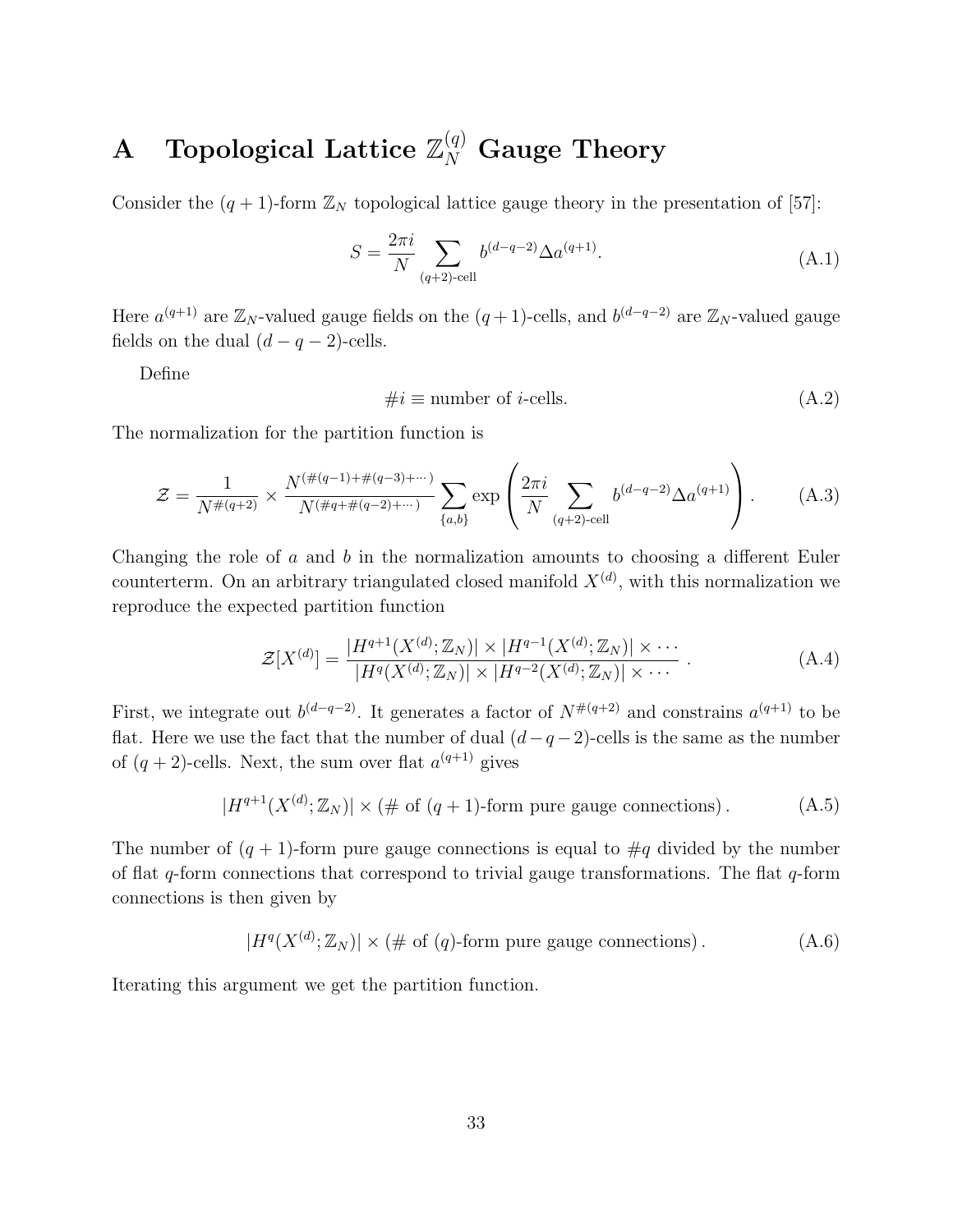## <span id="page-34-0"></span> $B \nightharpoonup \mathbb{Z}_2$  Lattice Gauge Theory in Hamiltonian Formalism

In this appendix we discuss the  $3+1d\mathbb{Z}_2$  lattice gauge theory in the Hamiltonian formalism and gauge its  $\mathbb{Z}_2$  one-form symmetry. It is complementary to the Lagrangian discussion in Section [5.3.](#page-30-0)

Consider the following Hamiltonian on a cubic lattice with a qubit on each link, acted by Pauli matrices  $X_e, Y_e, Z_e$ ,

$$
H = -U \sum_{f} \prod_{e \in f} Z_e - K \sum_{e} X_e - \sum_{v} \prod_{e \ni v} X_e , \qquad (B.1)
$$

where the product in the first term is over all edges on the boundary of face  $f$ , and the product in the last term is over all edges connected to the vertex  $v$ . The first and the second term can be respectively viewed as the squares of the magnetic and the electric fields, while the last term imposes the Gauss law energetically.

The theory has conserved charges supported on any closed surface  $\tilde{\Sigma}$  on the dual lattice

$$
Q(\tilde{\Sigma}) = \prod X_e , \qquad (B.2)
$$

where the product is over all edges cutting the surface. It generates a one-form symmetry on the lattice.[18](#page-34-1)

In the limit  $K = 0$  the model is the ordinary toric code in 3+1d describing deconfined  $\mathbb{Z}_2$  gauge theory. In the limit  $K/U \to \infty$  the model becomes trivial Ising paramagnet. For finite coupling  $K/U$  the model describes quantum phase transition(s) between confinement/deconfiment.

Let us gauge this one-form symmetry by introducing a new qubit on each face, acted by Pauli matrices  $X_f, Y_f, Z_f$ . The Gauss law is

$$
X_e \prod_{f \ni e} X_f = 1 \tag{B.3}
$$

where the product is over all faces with boundary containing the edge  $e$ . The first term in the original Hamiltonian is modified to  $Z_f \prod Z_e$  to commute with the Gauss law constraint. We can gauge-fix using the Gauss law constraint to obtain the Hamiltonian

$$
H' = -U\sum_{f} Z_{f} - K\sum_{e} \prod_{f \ni e} X_{f} , \qquad (B.4)
$$

<span id="page-34-1"></span><sup>&</sup>lt;sup>18</sup>To be more precise, the charge is not topological and depends on the shape of the surface  $\Sigma$ . Only when the Gauss law is imposed strictly will the charge become a one-form symmetry operator [\[83\]](#page-40-9).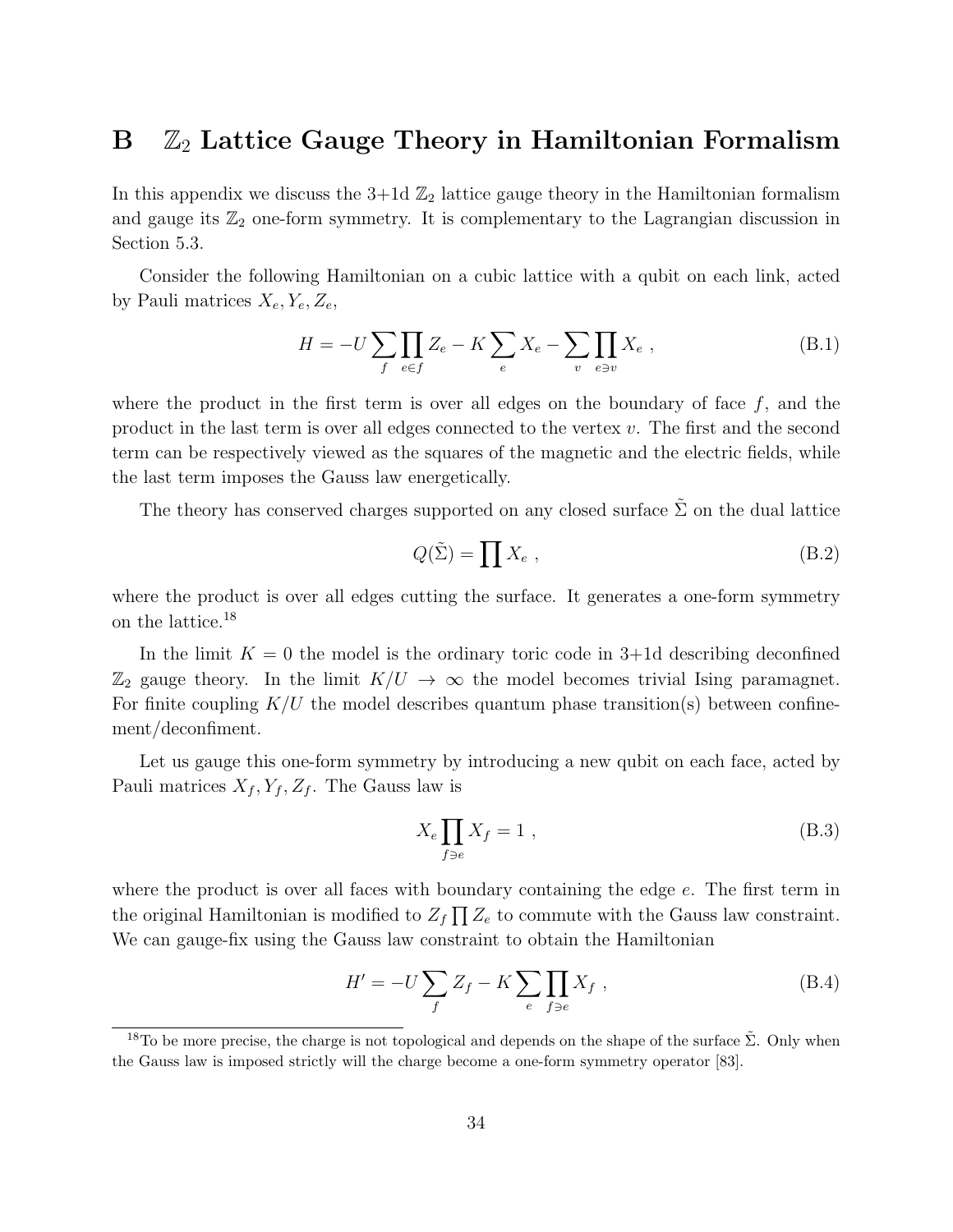where the product in the last term is over all faces whose boundaries contain the edge  $e$ , and we have dropped the last term in the original Hamiltonian which is trivial using the Gauss law constraint. Moreover, we need to add flux term  $-\sum_{c} \prod Z_{f}$  for the new gauge field to impose flat condition. Thus the new Hamiltonian after gauging is

$$
\tilde{H} = -U \sum_{f} Z_{f} - K \sum_{e} \prod_{f \ni e} X_{f} - \sum_{c} \prod_{f \ni e} Z_{f} , \qquad (B.5)
$$

which is the same as the original Hamiltonian on the dual lattice with  $U \leftrightarrow K$  and  $X \leftrightarrow Z$ .

The model is self-dual at  $K = U$  under gauging the  $\mathbb{Z}_2^{(1)}$  $_2^{(1)}$  one-form symmetry, analogous to the Ising model in transverse field in  $1+1d$ . We conclude that the model at the self-dual point has a duality defect.

## References

- <span id="page-35-0"></span>[1] D. Gaiotto, A. Kapustin, N. Seiberg, and B. Willett, Generalized Global Symmetries, JHEP 02 (2015) 172, [[arXiv:1412.5148](http://arxiv.org/abs/1412.5148)].
- <span id="page-35-1"></span> $|2|$  A. Kapustin and R. Thorngren, *Higher symmetry and gapped phases of gauge theories*, [arXiv:1309.4721](http://arxiv.org/abs/1309.4721).
- [3] C. Córdova, T. T. Dumitrescu, and K. Intriligator, *Exploring 2-Group Global Symmetries, JHEP* 02 (2019) 184,  $\text{arXiv:1802.04790}$  $\text{arXiv:1802.04790}$  $\text{arXiv:1802.04790}$ .
- <span id="page-35-2"></span>[4] F. Benini, C. Córdova, and P.-S. Hsin, On 2-Group Global Symmetries and their Anomalies, JHEP 03 (2019) 118, [[arXiv:1803.09336](http://arxiv.org/abs/1803.09336)].
- <span id="page-35-3"></span>[5] L. Bhardwaj and Y. Tachikawa, On finite symmetries and their gauging in two dimensions, JHEP 03 (2018) 189, [[arXiv:1704.02330](http://arxiv.org/abs/1704.02330)].
- <span id="page-35-4"></span>[6] C.-M. Chang, Y.-H. Lin, S.-H. Shao, Y. Wang, and X. Yin, Topological Defect Lines and Renormalization Group Flows in Two Dimensions, JHEP 01 (2019) 026,  $|arXiv:1802.04445|$  $|arXiv:1802.04445|$  $|arXiv:1802.04445|$ .
- <span id="page-35-5"></span>[7] J. Frohlich, J. Fuchs, I. Runkel, and C. Schweigert, Kramers-Wannier duality from conformal defects, Phys. Rev. Lett.  $93$  (2004) 070601, [[cond-mat/0404051](http://arxiv.org/abs/cond-mat/0404051)].
- [8] J. Frohlich, J. Fuchs, I. Runkel, and C. Schweigert, Duality and defects in rational conformal field theory, Nucl. Phys.  $B763$  (2007) 354–430, [[hep-th/0607247](http://arxiv.org/abs/hep-th/0607247)].
- <span id="page-35-6"></span>[9] J. Frohlich, J. Fuchs, I. Runkel, and C. Schweigert, Defect lines, dualities, and generalised orbifolds, in Proceedings, 16th International Congress on Mathematical Physics (ICMP09): Prague, Czech Republic, August 3-8, 2009, 2009. [arXiv:0909.5013](http://arxiv.org/abs/0909.5013).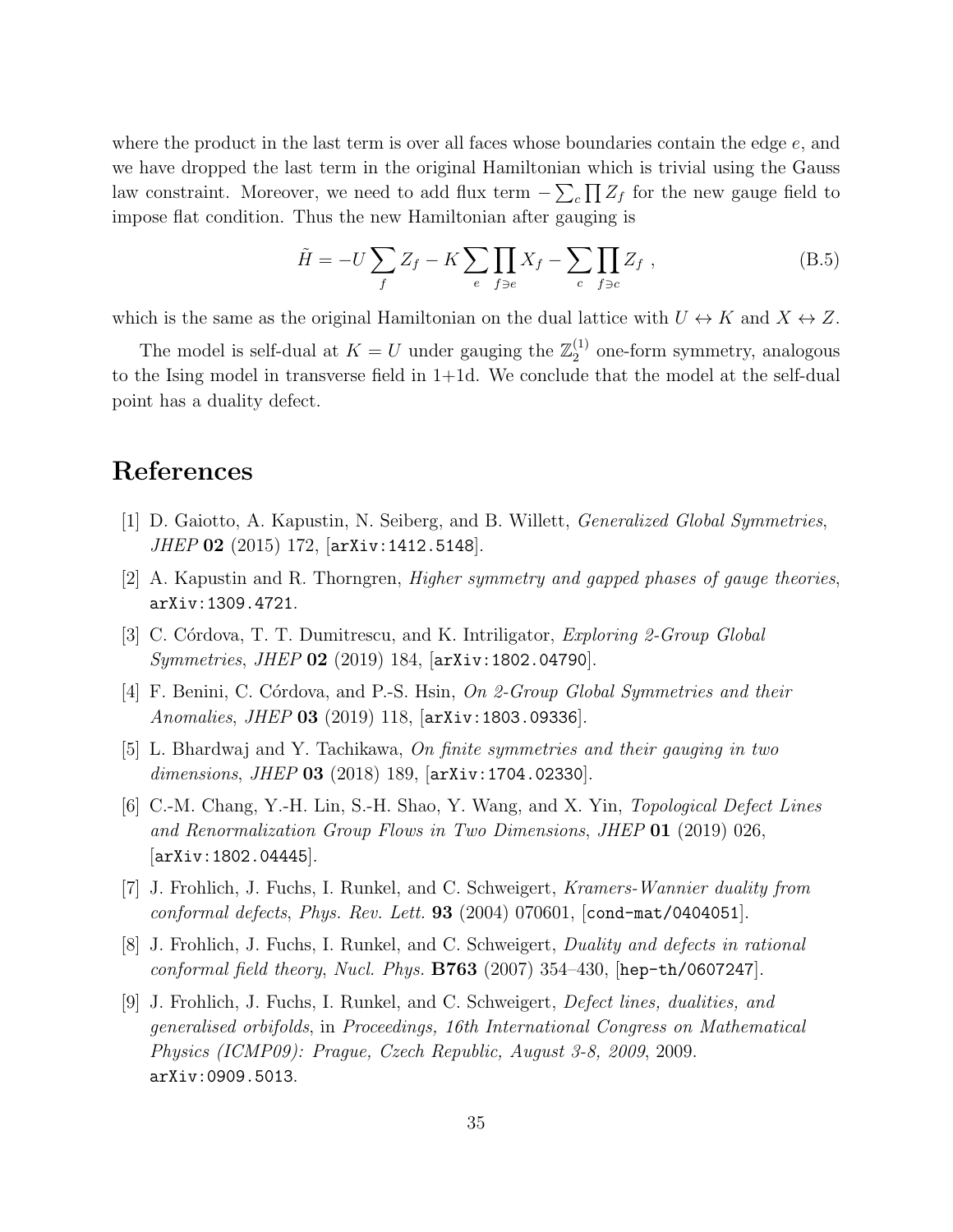- <span id="page-36-0"></span>[10] R. Thorngren, Anomalies and Bosonization, Commun. Math. Phys. 378 (2020), no. 3 1775–1816, [[arXiv:1810.04414](http://arxiv.org/abs/1810.04414)].
- <span id="page-36-13"></span>[11] W. Ji, S.-H. Shao, and X.-G. Wen, Topological Transition on the Conformal Manifold, Phys. Rev. Res. 2 (2020), no. 3 033317, [[arXiv:1909.01425](http://arxiv.org/abs/1909.01425)].
- <span id="page-36-1"></span>[12] Y.-H. Lin and S.-H. Shao, *Duality Defect of the Monster CFT*, *J. Phys. A* 54 (2021), no. 6 065201, [[arXiv:1911.00042](http://arxiv.org/abs/1911.00042)].
- <span id="page-36-2"></span>[13] G. W. Moore and N. Seiberg, Classical and Quantum Conformal Field Theory, Commun. Math. Phys. 123 (1989) 177.
- [14] G. W. Moore and N. Seiberg, Taming the Conformal Zoo, Phys. Lett. B 220 (1989) 422–430.
- <span id="page-36-3"></span>[15] J. Fuchs, I. Runkel, and C. Schweigert, TFT construction of RCFT correlators 1. Partition functions, Nucl. Phys. B 646 (2002) 353–497, [[hep-th/0204148](http://arxiv.org/abs/hep-th/0204148)].
- <span id="page-36-4"></span>[16] E. P. Verlinde, Fusion Rules and Modular Transformations in 2D Conformal Field Theory, Nucl. Phys. B 300 (1988) 360–376.
- <span id="page-36-5"></span>[17] V. B. Petkova and J. B. Zuber, Generalized twisted partition functions, Phys. Lett. B  $504$  (2001) 157-164, [[hep-th/0011021](http://arxiv.org/abs/hep-th/0011021)].
- <span id="page-36-6"></span>[18] N. Carqueville and I. Runkel, Orbifold completion of defect bicategories, Quantum Topol. 7  $(2016)$  203,  $[arXiv:1210.6363]$  $[arXiv:1210.6363]$  $[arXiv:1210.6363]$ .
- <span id="page-36-7"></span>[19] I. Brunner, N. Carqueville, and D. Plencner, A quick guide to defect orbifolds, Proc. Symp. Pure Math. 88 (2014) 231–242, [[arXiv:1310.0062](http://arxiv.org/abs/1310.0062)].
- <span id="page-36-8"></span>[20] R. Thorngren and Y. Wang, Fusion Category Symmetry I: Anomaly In-Flow and Gapped Phases, [arXiv:1912.02817](http://arxiv.org/abs/1912.02817).
- [21] D. Gaiotto and J. Kulp, *Orbifold groupoids*, *JHEP* **02** (2021) 132, [[arXiv:2008.05960](http://arxiv.org/abs/2008.05960)].
- <span id="page-36-9"></span>[22] T.-C. Huang, Y.-H. Lin, and S. Seifnashri, Construction of two-dimensional topological field theories with non-invertible symmetries,  $arXiv:2110.02958$ .
- <span id="page-36-10"></span>[23] Y.-H. Lin and S.-H. Shao, Anomalies and Bounds on Charged Operators, Phys. Rev. D 100 (2019), no. 2 025013, [[arXiv:1904.04833](http://arxiv.org/abs/1904.04833)].
- <span id="page-36-11"></span>[24] C. Córdova, K. Ohmori, S.-H. Shao, and F. Yan, *Decorated*  $\mathbb{Z}_2$  symmetry defects and their time-reversal anomalies, Phys. Rev.  $D$  102 (2020), no. 4 045019, [[arXiv:1910.14046](http://arxiv.org/abs/1910.14046)].
- <span id="page-36-12"></span>[25] Z. Komargodski, K. Ohmori, K. Roumpedakis, and S. Seifnashri, Symmetries and strings of adjoint  $QCD_2$ , JHEP 03 (2021) 103,  $[\text{arXiv:2008.07567}]$  $[\text{arXiv:2008.07567}]$  $[\text{arXiv:2008.07567}]$ .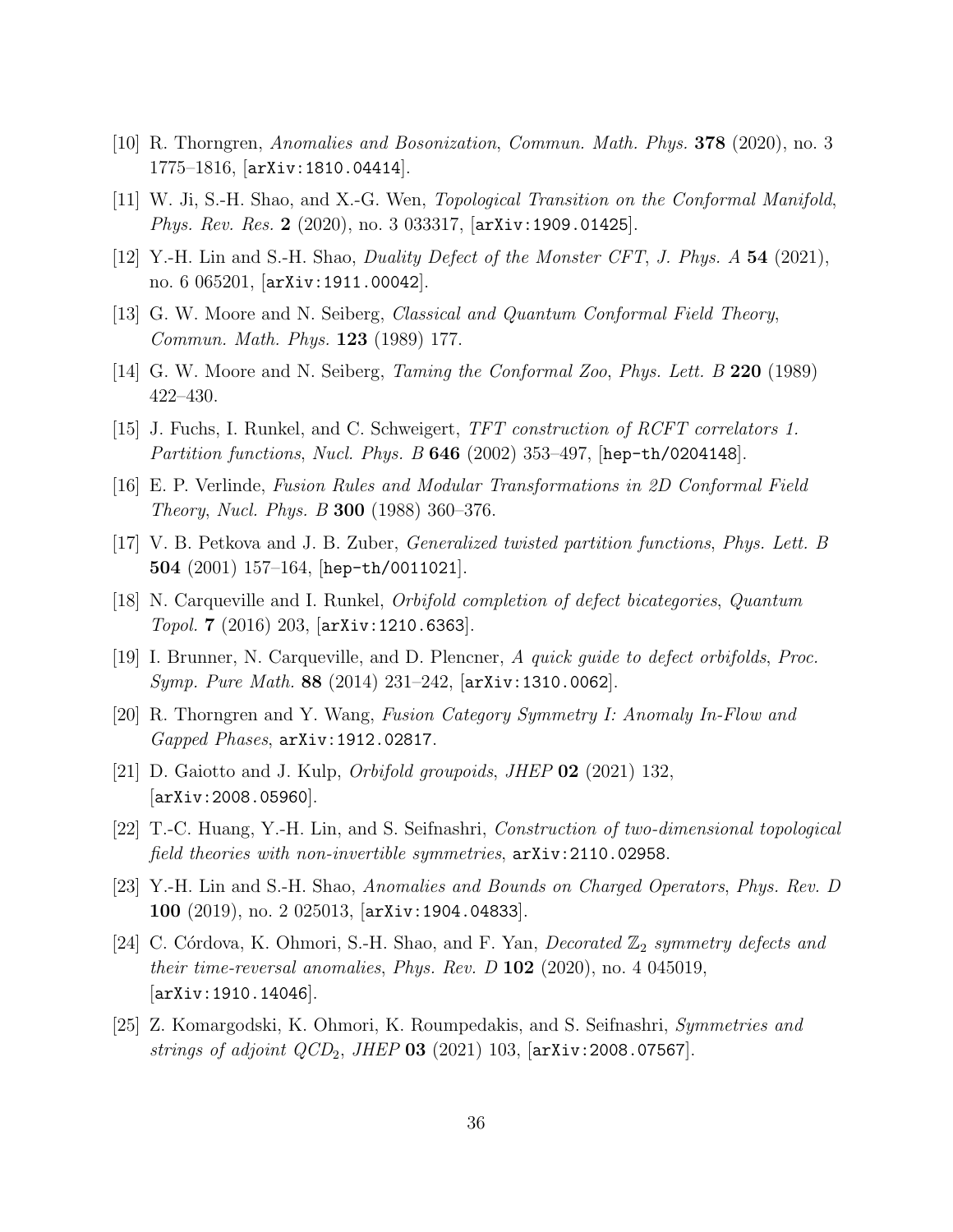- [26] M. Yu, Symmetries and anomalies of  $(1+1)d$  theories: 2-groups and symmetry  $fractionalization, JHEP$  08 (2021) 061,  $[\text{arXiv:}2010.01136]$ .
- [27] C.-M. Chang and Y.-H. Lin, Lorentzian dynamics and factorization beyond rationality, JHEP 10 (2021) 125, [[arXiv:2012.01429](http://arxiv.org/abs/2012.01429)].
- [28] S. Pal and Z. Sun, High Energy Modular Bootstrap, Global Symmetries and Defects, JHEP 08 (2020) 064, [[arXiv:2004.12557](http://arxiv.org/abs/2004.12557)].
- [29] S. Hegde and D. P. Jatkar, Defect Partition Function from TDLs in Commutant Pairs, [arXiv:2101.12189](http://arxiv.org/abs/2101.12189).
- [30] Y.-H. Lin and S.-H. Shao,  $\mathbb{Z}_N$  symmetries, anomalies, and the modular bootstrap, Phys. Rev. D 103 (2021), no. 12 125001,  $\vert$ [arXiv:2101.08343](http://arxiv.org/abs/2101.08343).
- [31] K. Inamura, Topological field theories and symmetry protected topological phases with fusion category symmetries, JHEP  $05$  (2021) 204,  $[\text{arXiv:}2103.15588]$ .
- [32] A. Grigoletto and P. Putrov, Spin-cobordisms, surgeries and fermionic modular bootstrap, [arXiv:2106.16247](http://arxiv.org/abs/2106.16247).
- <span id="page-37-6"></span>[33] R. Thorngren and Y. Wang, Fusion Category Symmetry II: Categoriosities at  $c = 1$ and Beyond, [arXiv:2106.12577](http://arxiv.org/abs/2106.12577).
- [34] W. Ji and X.-G. Wen, A unified view on symmetry, anomalous symmetry and non-invertible gravitational anomaly, [arXiv:2106.02069](http://arxiv.org/abs/2106.02069).
- <span id="page-37-0"></span>[35] T.-C. Huang and Y.-H. Lin, *Topological Field Theory with Haagerup Symmetry*, [arXiv:2102.05664](http://arxiv.org/abs/2102.05664).
- <span id="page-37-1"></span>[36] A. Kapustin and N. Saulina, Surface operators in 3d Topological Field Theory and 2d Rational Conformal Field Theory, [arXiv:1012.0911](http://arxiv.org/abs/1012.0911).
- <span id="page-37-2"></span>[37] J. Kaidi, Z. Komargodski, K. Ohmori, S. Seifnashri, and S.-H. Shao, Higher central charges and topological boundaries in  $2+1$ -dimensional TQFTs,  $arXiv:2107.13091$ .
- <span id="page-37-3"></span>[38] T. Rudelius and S.-H. Shao, *Topological Operators and Completeness of Spectrum in* Discrete Gauge Theories, JHEP 12 (2020) 172, [[arXiv:2006.10052](http://arxiv.org/abs/2006.10052)].
- [39] B. Heidenreich, J. McNamara, M. Montero, M. Reece, T. Rudelius, and I. Valenzuela, Non-Invertible Global Symmetries and Completeness of the Spectrum, JHEP 21 (2020) 203, [[arXiv:2104.07036](http://arxiv.org/abs/2104.07036)].
- <span id="page-37-4"></span>[40] J. McNamara, Gravitational Solitons and Completeness, [arXiv:2108.02228](http://arxiv.org/abs/2108.02228).
- <span id="page-37-5"></span>[41] M. Nguyen, Y. Tanizaki, and M. Unsal, Semi-Abelian gauge theories, non-invertible symmetries, and string tensions beyond N-ality, JHEP  $03$  (2021) 238, [[arXiv:2101.02227](http://arxiv.org/abs/2101.02227)].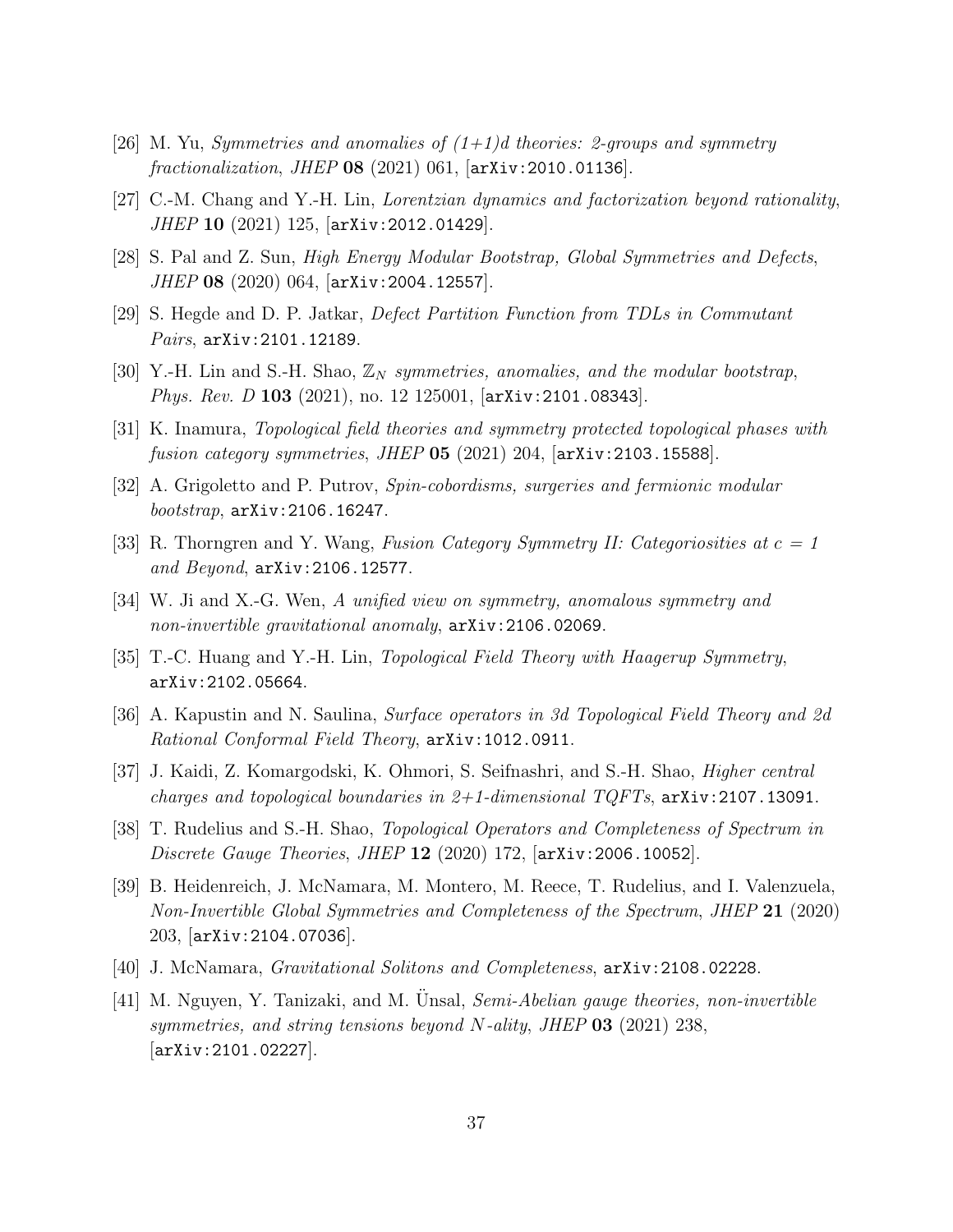- <span id="page-38-0"></span>[42] A. Feiguin, S. Trebst, A. W. W. Ludwig, M. Troyer, A. Kitaev, Z. Wang, and M. H. Freedman, Interacting anyons in topological quantum liquids: The golden chain, Phys. *Rev. Lett.* 98 (2007), no. 16 160409,  $\text{cond-mat}/0612341$ .
- [43] M. Buican and A. Gromov, Anyonic Chains, Topological Defects, and Conformal Field Theory, Commun. Math. Phys. 356 (2017), no. 3 1017–1056, [[arXiv:1701.02800](http://arxiv.org/abs/1701.02800)].
- <span id="page-38-7"></span>[44] D. Aasen, R. S. K. Mong, and P. Fendley, Topological Defects on the Lattice I: The Ising model, J. Phys. A 49 (2016), no. 35 354001, [[arXiv:1601.07185](http://arxiv.org/abs/1601.07185)].
- [45] D. Aasen, P. Fendley, and R. S. K. Mong, Topological Defects on the Lattice: Dualities and Degeneracies, [arXiv:2008.08598](http://arxiv.org/abs/2008.08598).
- [46] K. Inamura, On lattice models of gapped phases with fusion category symmetries, [arXiv:2110.12882](http://arxiv.org/abs/2110.12882).
- <span id="page-38-6"></span>[47] M. Koide, Y. Nagoya, and S. Yamaguchi, Non-invertible topological defects in 4-dimensional  $\mathbb{Z}_2$  pure lattice gauge theory,  $arXiv:2109.05992$ .
- [48] T.-C. Huang, Y.-H. Lin, K. Ohmori, Y. Tachikawa, and M. Tezuka, Numerical evidence for a Haagerup conformal field theory, [arXiv:2110.03008](http://arxiv.org/abs/2110.03008).
- <span id="page-38-1"></span>[49] R. Vanhove, L. Lootens, M. Van Damme, R. Wolf, T. Osborne, J. Haegeman, and F. Verstraete, A critical lattice model for a Haagerup conformal field theory, [arXiv:2110.03532](http://arxiv.org/abs/2110.03532).
- <span id="page-38-2"></span>[50] W. Ji and X.-G. Wen, Categorical symmetry and noninvertible anomaly in symmetry-breaking and topological phase transitions, Phys. Rev. Res. 2 (2020), no. 3 033417, [[arXiv:1912.13492](http://arxiv.org/abs/1912.13492)].
- <span id="page-38-3"></span>[51] L. Kong, T. Lan, X.-G. Wen, Z.-H. Zhang, and H. Zheng, Algebraic higher symmetry and categorical symmetry – a holographic and entanglement view of symmetry, Phys. Rev. Res. 2 (2020), no. 4 043086, [[arXiv:2005.14178](http://arxiv.org/abs/2005.14178)].
- <span id="page-38-4"></span>[52] Y. Tachikawa, On gauging finite subgroups, SciPost Phys. 8 (2020), no. 1 015,  $|arXiv:1712.09542|$  $|arXiv:1712.09542|$  $|arXiv:1712.09542|$ .
- <span id="page-38-9"></span>[53] D. Tambara and S. Yamagami, Tensor categories with fusion rules of self-duality for finite abelian groups, Journal of Algebra 209 (1998), no. 2 692–707.
- <span id="page-38-5"></span>[54] D. Gaiotto and T. Johnson-Freyd, Condensations in higher categories, [arXiv:1905.09566](http://arxiv.org/abs/1905.09566).
- <span id="page-38-8"></span>[55] F. J. Wegner, Duality in Generalized Ising Models and Phase Transitions Without Local Order Parameters, J. Math. Phys. 12 (1971) 2259–2272.
- <span id="page-38-10"></span>[56] T. Sulejmanpasic and C. Gattringer, Abelian gauge theories on the lattice: θ-Terms and compact gauge theory with(out) monopoles, Nucl. Phys. B 943 (2019) 114616, [[arXiv:1901.02637](http://arxiv.org/abs/1901.02637)].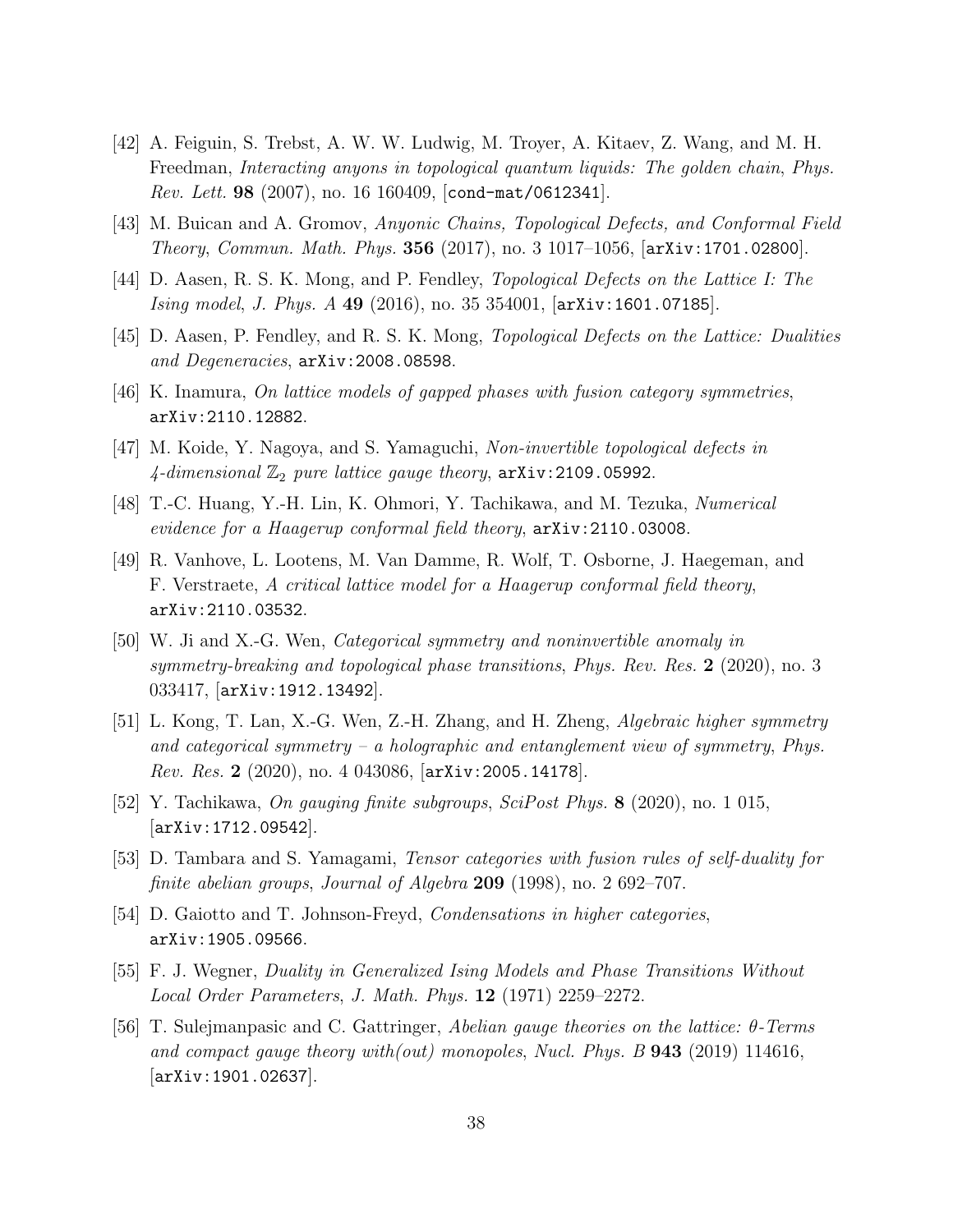- <span id="page-39-0"></span>[57] P. Gorantla, H. T. Lam, N. Seiberg, and S.-H. Shao, A Modified Villain Formulation of Fractons and Other Exotic Theories, [arXiv:2103.01257](http://arxiv.org/abs/2103.01257).
- <span id="page-39-1"></span>[58] D. S. Freed and C. Teleman, Topological dualities in the Ising model, [arXiv:1806.00008](http://arxiv.org/abs/1806.00008).
- <span id="page-39-2"></span>[59] J. Kaidi, K. Ohmori, and Y. Zheng, Kramers-Wannier-like duality defects in  $(3 + 1)d$ gauge theories, [arXiv:2111.01141](http://arxiv.org/abs/2111.01141).
- <span id="page-39-3"></span>[60] J. M. Maldacena, G. W. Moore, and N. Seiberg, D-brane charges in five-brane backgrounds, JHEP 10  $(2001)$  005, [[hep-th/0108152](http://arxiv.org/abs/hep-th/0108152)].
- [61] T. Banks and N. Seiberg, Symmetries and Strings in Field Theory and Gravity, Phys. *Rev. D* 83 (2011) 084019,  $\vert$ [arXiv:1011.5120](http://arxiv.org/abs/1011.5120).
- <span id="page-39-4"></span>[62] A. Kapustin and N. Seiberg, Coupling a QFT to a TQFT and Duality, JHEP 04 (2014) 001, [[arXiv:1401.0740](http://arxiv.org/abs/1401.0740)].
- <span id="page-39-5"></span>[63] C. Vafa, Quantum Symmetries of String Vacua, Mod. Phys. Lett. A 4 (1989) 1615.
- <span id="page-39-6"></span>[64] L. Bhardwaj, Y. Lee, and Y. Tachikawa,  $SL(2, \mathbb{Z})$  action on QFTs with  $\mathbb{Z}_2$  symmetry and the Brown-Kervaire invariants, JHEP  $11$  (2020) 141,  $\vert$ arXiv: 2009.10099.
- <span id="page-39-7"></span>[65] P.-S. Hsin, W. Ji, and C.-M. Jian, Exotic Invertible Phases with Higher-Group Symmetries, [arXiv:2105.09454](http://arxiv.org/abs/2105.09454).
- <span id="page-39-8"></span>[66] D. Tambara, Representations of tensor categories with fusion rules of self-duality for abelian groups, Israel Journal of Mathematics 118 (2000), no. 1 29–60.
- <span id="page-39-9"></span>[67] R. Thorngren and C. von Keyserlingk, Higher SPT's and a generalization of anomaly  $in-flow$ ,  $arXiv:1511.02929$ .
- <span id="page-39-10"></span>[68] P.-S. Hsin, H. T. Lam, and N. Seiberg, Comments on One-Form Global Symmetries and Their Gauging in 3d and  $4d$ , SciPost Phys. 6 (2019), no. 3 039, [[arXiv:1812.04716](http://arxiv.org/abs/1812.04716)].
- <span id="page-39-11"></span>[69] A. Kapustin and M. Tikhonov, Abelian duality, walls and boundary conditions in diverse dimensions, JHEP 11  $(2009)$  006,  $[$ [arXiv:0904.0840](http://arxiv.org/abs/0904.0840) $]$ .
- <span id="page-39-12"></span>[70] D. Gaiotto and E. Witten, *S-Duality of Boundary Conditions In*  $N=4$  *Super* Yang-Mills Theory, Adv. Theor. Math. Phys. 13 (2009), no. 3 721–896, [[arXiv:0807.3720](http://arxiv.org/abs/0807.3720)].
- <span id="page-39-13"></span>[71] C. Córdova, P.-S. Hsin, and N. Seiberg, *Global Symmetries, Counterterms, and* Duality in Chern-Simons Matter Theories with Orthogonal Gauge Groups, SciPost Phys. 4 (2018), no. 4 021, [[arXiv:1711.10008](http://arxiv.org/abs/1711.10008)].
- <span id="page-39-14"></span>[72] D. J. Gross and I. R. Klebanov, One-dimensional string theory on a circle, Nucl. Phys. B 344 (1990) 475–498.